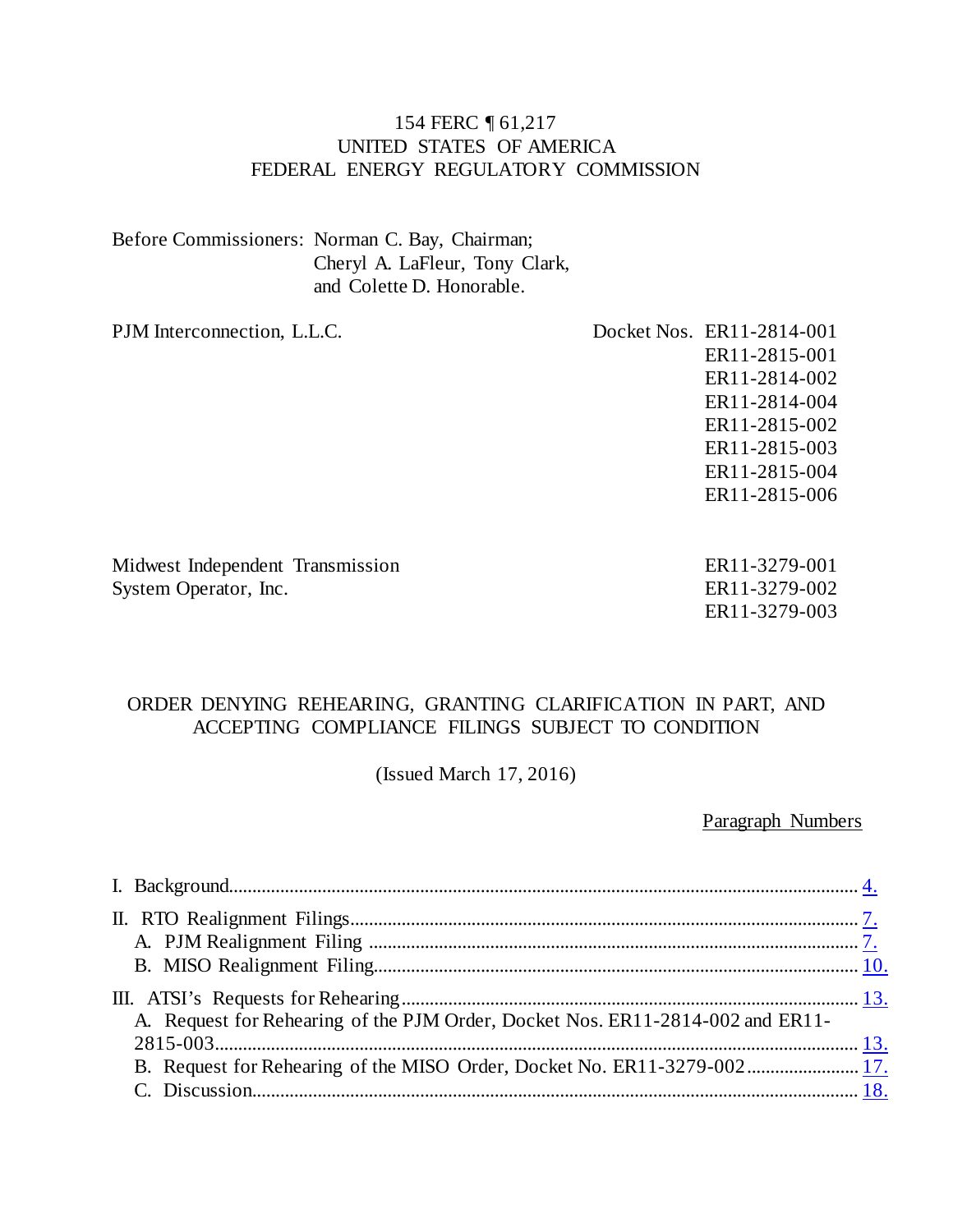| A. MISO Parties' Request for Clarification of the MISO Order, Docket No. ER11-  |  |
|---------------------------------------------------------------------------------|--|
|                                                                                 |  |
|                                                                                 |  |
|                                                                                 |  |
|                                                                                 |  |
|                                                                                 |  |
| 1. ATSI June 30, 2011 Compliance Filing, Docket Nos. ER11-2814-001 and ER11-    |  |
| 2815-002 and December 13, 2014 Compliance Errata, Docket No. ER11-2815-004  45. |  |
|                                                                                 |  |
|                                                                                 |  |
|                                                                                 |  |
|                                                                                 |  |
|                                                                                 |  |
|                                                                                 |  |
|                                                                                 |  |
|                                                                                 |  |
|                                                                                 |  |
|                                                                                 |  |
|                                                                                 |  |
|                                                                                 |  |
|                                                                                 |  |
|                                                                                 |  |
| b. MISO Parties Answer to the ATSI Protest to the MISO Parties June 30, 2011    |  |
|                                                                                 |  |
| c. MISO Parties Motion to Reject the ATSI June 30, 2011 Compliance Report 89.   |  |
|                                                                                 |  |
|                                                                                 |  |
|                                                                                 |  |
|                                                                                 |  |
|                                                                                 |  |
|                                                                                 |  |
|                                                                                 |  |
| C. Requests for Rehearing of the Order Rejecting Settlements, Docket Nos. ER11- |  |
|                                                                                 |  |
|                                                                                 |  |
|                                                                                 |  |
|                                                                                 |  |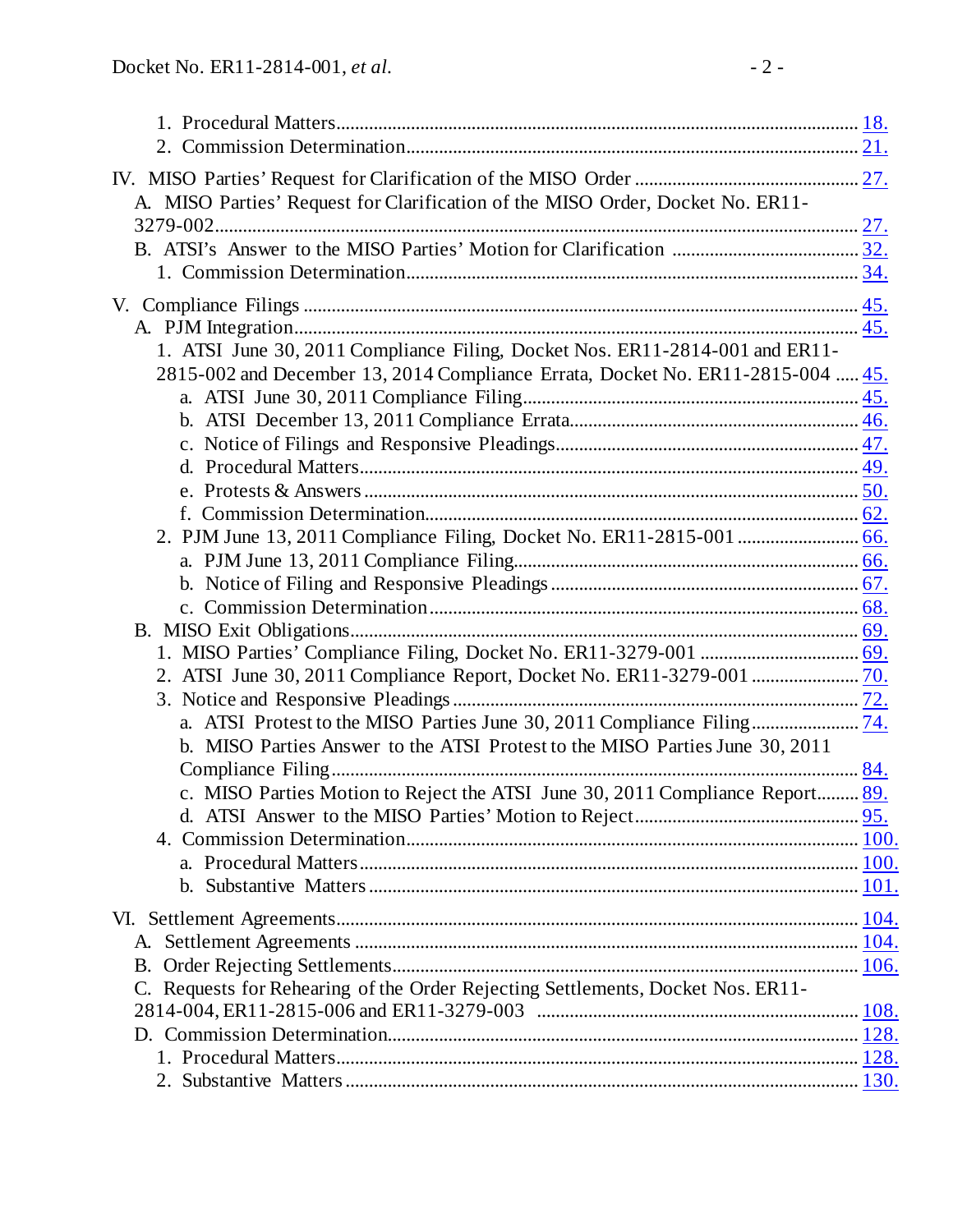1. On May 31, 2011, the Commission issued an order accepting subject to condition a proposal by American Transmission Systems, Inc. (ATSI) and PJM Interconnection, L.L.C. (PJM) to make revisions to the PJM Open Access Transmission Tariff (PJM Tariff) in connection with ATSI's decision to realign its Regional Transmission Organization (RTO) status by leaving the RTO operated by Midwest Independent Transmission System Operator Inc. (MISO),**[1](#page-2-0)** and integrating into the RTO operated by PJM.**[2](#page-2-1)** The principal condition was that ATSI remove proposed revisions to the PJM Tariff which provided for the recovery of exit fees and legacy transmission costs ATSI incurred as a result of its corporate decision to leave MISO. The Commission found that ATSI had not shown that the benefits of realigning with PJM justified those costs. The Commission also accepted, suspended, and set for hearing and settlement judge procedures, ATSI's proposed formula rate protocols. In the PJM Order, the Commission accepted and suspended ATSI's proposed formula rate tariff provisions, subject to refund and to ATSI submitting a compliance filing removing from its formula rates the ATSI Internal Integration Costs, PJM Integration Costs, and MISO Exit Fees, including Legacy MTEP Project costs.**[3](#page-2-2)**

2. In a concurrent order,**[4](#page-2-3)** the Commission accepted subject to condition MISO's, MISO Transmission Owners',**[5](#page-2-4)** and ATSI's (collectively, MISO Applicants) proposed

<span id="page-2-0"></span>**<sup>1</sup>** Effective April 26, 2013, MISO changed its name from "Midwest Independent Transmission System Operator, Inc." to "Midcontinent Independent System Operator, Inc."

**<sup>2</sup>** *PJM Interconnection, L.L.C.*, 135 FERC ¶ 61,198 (2011) (PJM Order).

**<sup>3</sup>** *Id*. P 60.

 $\overline{a}$ 

<span id="page-2-3"></span><span id="page-2-2"></span><span id="page-2-1"></span>**<sup>4</sup>** *Midwest Indep. Transmission Sys. Operator, Inc.*, 135 FERC ¶ 61,204 (2011) (MISO Order).

<span id="page-2-4"></span>**<sup>5</sup>** For the purposes of this filing, MISO Transmission Owners include: Ameren Services Company, as agent for Union Electric Company, Ameren Illinois Company and Ameren Transmission Company of Illinois; American Transmission Company LLC; American Transmission Systems, Inc.; City Water, Light & Power (Springfield, IL); Dairyland Power Cooperative; Duke Energy Corporation for Duke Energy Ohio, Inc., Duke Energy Indiana, Inc., and Duke Energy Kentucky, Inc.; Great River Energy; Hoosier Energy Rural Electric Cooperative, Inc.; Indiana Municipal Power Agency; Indianapolis Power & Light Company; International Transmission Company; ITC Midwest LLC; Michigan Electric Transmission Company, LLC; Michigan Public Power Agency; MidAmerican Energy Company; Minnesota Power (and its subsidiary, Superior Water, L&P); Montana-Dakota Utilities Co.; Northern Indiana Public Service Company;

(continued ...)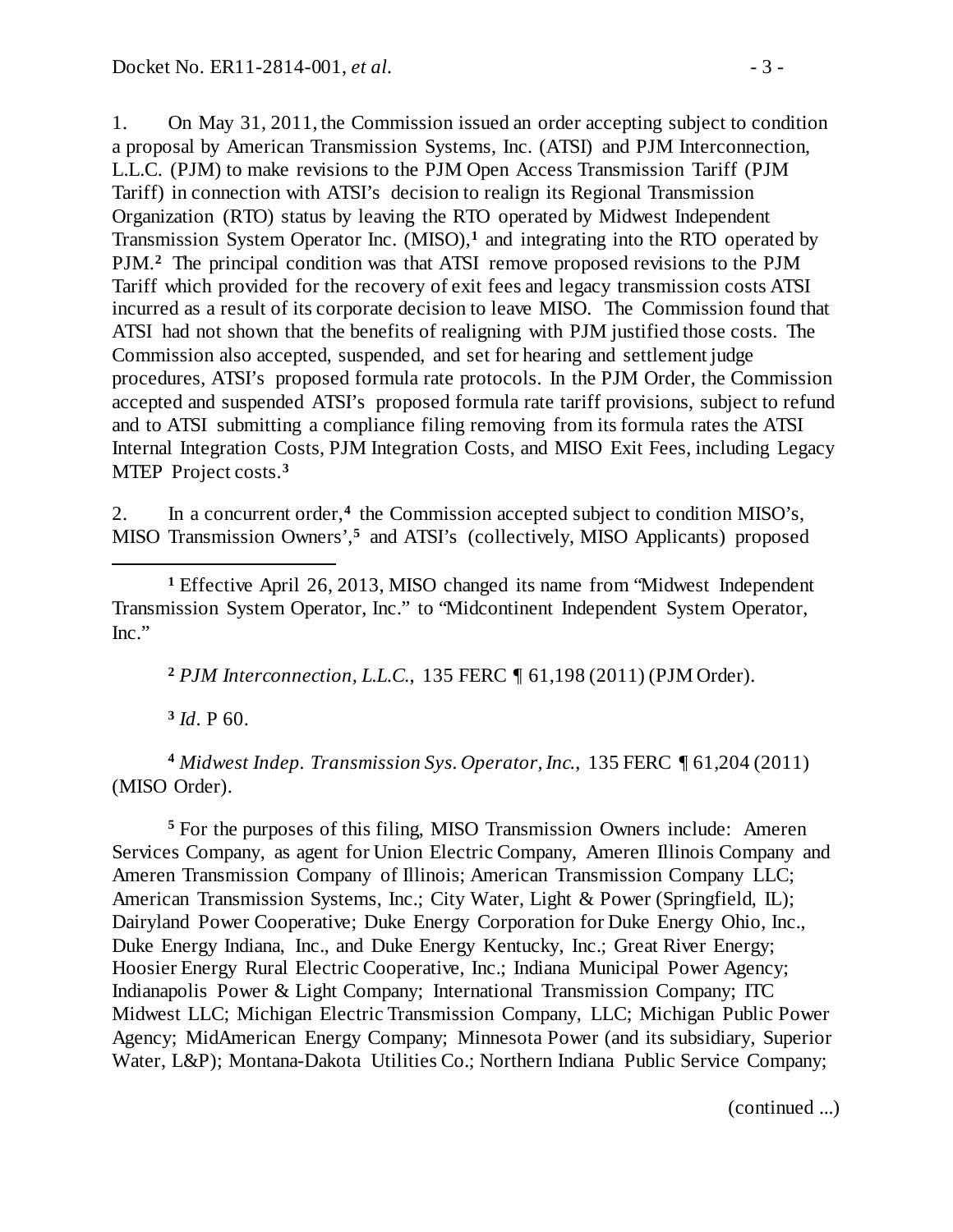$\overline{a}$ 

Schedule 37, as well as other proposed revisions, to the MISO Open Access Transmission, Energy and Operating Reserve Markets Tariff (MISO Tariff) reflecting the treatment of costs of certain projects upon the withdrawal of ATSI from MISO.**[6](#page-3-0)** On September 19, 2013, the Commission rejected settlement agreements intended to resolve all pending issues in the underlying proceedings.**[7](#page-3-1)**

3. In this order, we: (1) deny rehearing of the PJM Order; (2) deny rehearing of the MISO Order, and grant clarification, in part; (3) deny rehearing of the Order Rejecting Settlements; (4) accept the ATSI June 30, 2011 Compliance Filing;**[8](#page-3-2)** (5) accept the PJM June 13, 2011 Compliance Filing**[9](#page-3-3)** and ATSI December 13, 2011 Compliance Filing

Northern States Power Company, a Minnesota corporation, and Northern States Power Company, a Wisconsin corporation, subsidiaries of Xcel Energy Inc.; Northwestern Wisconsin Electric Company; Otter Tail Power Company; Southern Illinois Power Cooperative; Southern Indiana Gas & Electric Company; Southern Minnesota Municipal Power Agency; Wabash Valley Power Association, Inc.; and Wolverine Power Supply Cooperative, Inc.

<span id="page-3-0"></span>**<sup>6</sup>** MISO Order, 135 FERC ¶ 61,204. Schedule 37 defines certain transmission projects identified in the MISO Transmission Expansion Plan (MTEP) and was approved by the MISO Board of Directors prior to ATSI's May 31, 2011 exit from MISO. Schedule 37 addresses MTEP Projects approved for regional cost sharing as either Baseline Reliability Projects or Market Efficiency Projects. Schedule 37 does not address the recovery of Multi Value Project costs.

<span id="page-3-1"></span>**<sup>7</sup>** *PJM Interconnection, L.L.C.*, 144 FERC ¶ 61,207 (2013) (Order Rejecting Settlements).

<span id="page-3-2"></span>**<sup>8</sup>** On June 30, 2011, ATSI submitted a compliance filing in Docket Nos. ER11- 2814-001 and ER11-2815-002 to address the Commission's conditions in the PJM Order (ATSI June 30, 2011 Compliance Filing).

<span id="page-3-3"></span>**<sup>9</sup>** On June 13, 2011, PJM filed a compliance filing in Docket No. ER11-2815-001 proposing revisions to correct typographical errors in Attachment J of the PJM Tariff (PJM June 13, 2011 Compliance Filing).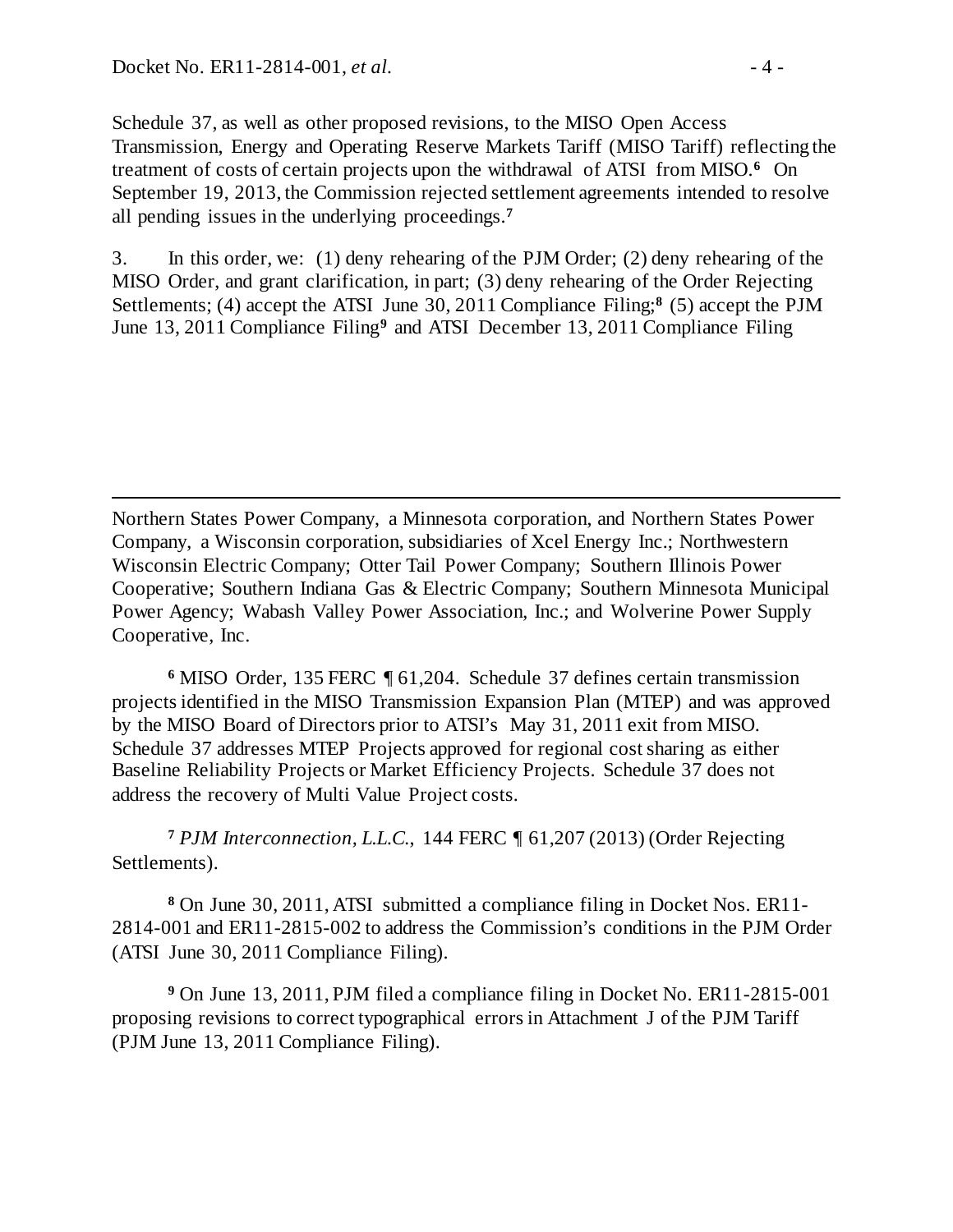Errata;<sup>[10](#page-4-1)</sup> (6) conditionally accept the MISO Parties June 30, 20[11](#page-4-2) Compliance Filing;<sup>11</sup> and (7) reject the ATSI June 30, 2011 Compliance Report.**[12](#page-4-3)**

## <span id="page-4-0"></span>**I. Background**

4. ATSI is a transmission-only utility, which owns, operates, and maintains transmission facilities in Ohio and western Pennsylvania.**[13](#page-4-4)** ATSI joined MISO effective October 1, 2003.**[14](#page-4-5)** On August 17, 2009, ATSI requested that the Commission: (1) conditionally approve, subject to the submission of related filings, the termination of its status as a transmission operator, owner, and local balancing authority in MISO; and (2) make additional findings regarding ATSI's planned integration into the PJM RTO, to be effective June 1, 2011. On December 17, 2009, the Commission authorized, subject to certain conditions, ATSI's request to withdraw from MISO and to integrate into PJM.**[15](#page-4-6)**

<span id="page-4-2"></span>**<sup>11</sup>** On June 30, 2011, MISO and MISO Transmission Owners (MISO Parties) submitted a filing revising the MISO Tariff in response to the Commission's condition in the MISO Order in Docket No. ER11-3279-001 (MISO Parties June 30, 2011 Compliance Filing).

<span id="page-4-3"></span>**<sup>12</sup>** On June 30, 2011, ATSI submitted a compliance report in response to the Commission's condition in the MISO Order in Docket No. ER11-3279-001 (ATSI June 30, 2011 Compliance Report).

**<sup>13</sup>** ATSI is a wholly-owned subsidiary of FirstEnergy Corp.

<span id="page-4-5"></span><span id="page-4-4"></span>**<sup>14</sup>** *Midwest Indep. Transmission Sys. Operator, Inc.*, 113 FERC ¶ 61,096 (2005). ATSI originally proposed to form Alliance RTO. The Commission declined to approve Alliance as an RTO, but encouraged ATSI to join MISO. *Alliance Cos.*, 97 FERC ¶ 61,327 (2001).

<span id="page-4-6"></span>**<sup>15</sup>** *American Transmission Systems, Inc.*, 129 FERC ¶ 61,249 (2009) (December 17, 2009 Order), *order on reh'g*, 130 FERC ¶ 61,171 (2010). On October 19, 2009, FirstEnergy filed a related complaint seeking an alternative remedy that the assignment of cost responsibility to the ATSI zone load under PJM's existing regional transmission expansion planning (RTEP) protocols, for projects approved by PJM prior to ATSI's proposed date of integration, is unjust, unreasonable, and unduly discriminatory, and asked that the Commission require PJM to revise the PJM Tariff to recognize that ATSI's

(continued ...)

<span id="page-4-1"></span> $\overline{a}$ **<sup>10</sup>** On December 13, 2011, ATSI submitted an errata to the ATSI June 30, 2011 Compliance Filing in Docket No. ER11-2815-004 (ATSI December 13, 2011 Compliance Filing Errata).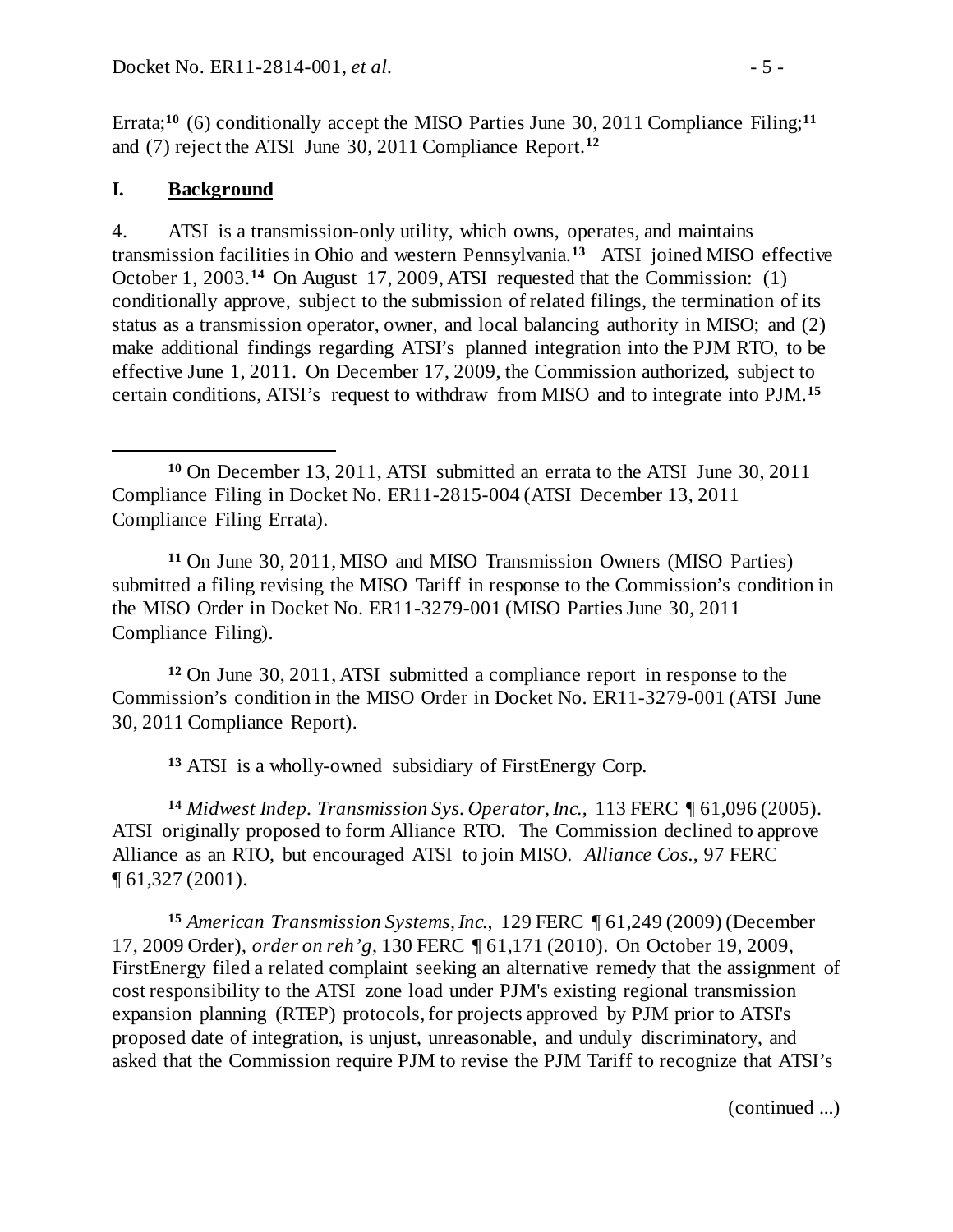5. In the December 17, 2009 Order, the Commission conditionally authorized ATSI's request to withdraw from MISO, to remove its transmission facilities from the functional control of MISO, and to join PJM. Specifically, the Commission authorized ATSI to terminate its existing obligations to MISO, subject to: (1) the submission of ATSI's proposed replacement rates in a separate filing and, in the context of that filing, consideration of whether ATSI's existing customers will have access to continued transmission service, as required under Article Five, Section II.A of the Agreement of Transmission Facilities Owners to Organize the MISO (MISO Transmission Owners Agreement); (2) the submission of a separate filing addressing ATSI's exit fee obligations under Article Five, Section II.B of the MISO Transmission Owners Agreement;**[16](#page-5-2)** (3) the submission of a separate filing addressing ATSI's obligations under Article Five, Section II.C of the MISO Transmission Owners Agreement regarding the construction of new facilities; and (4) ATSI's receipt of all applicable federal and state regulatory approvals, including the Commission's determination that ATSI's proposed replacement arrangements comply with the Commission's *pro forma* Open Access Transmission Tariff (OATT), satisfy the Commission's standards regarding deviations to the *pro forma* OATT, and are otherwise just, reasonable, and not unduly discriminatory.

6. ATSI's RTO realignment decision required the filing of revisions to both the MISO Tariff and PJM Tariff.

# **II. RTO Realignment Filings**

# <span id="page-5-1"></span><span id="page-5-0"></span>**A. PJM Realignment Filing**

7. On February 1, 2011, PJM on behalf of ATSI submitted modifications to the PJM Tariff, Amended and Restated Operating Agreement of PJM, PJM Reliability Assurance Agreement Among Load Serving Entities in the PJM Region, and PJM Consolidated

 $\overline{a}$ entry into PJM will not require that the ATSI zone pay RTEP charges for projects approved prior to June 1, 2011. In the December 17, 2009 Order, the Commission also dismissed the related complaint. *See* December 17, 2009 Order, 129 FERC ¶ 61,249 at P 7.

<span id="page-5-2"></span>**<sup>16</sup>** December 17, 2009 Order, 129 FERC ¶ 61,249 at P 51. Article Five, Section II.B of the MISO Transmission Owners Agreement states: "[a]ll financial obligations incurred and payments applicable to time periods prior to the effective date of such withdrawal shall be honored by the [MISO] and the withdrawing Owner." This financial obligation consists of various components, one of which is at issue in this proceeding: the remaining financial obligations incurred under MISO's Regional Expansion Criteria and Benefits cost allocation process prior to the effective date of withdrawal.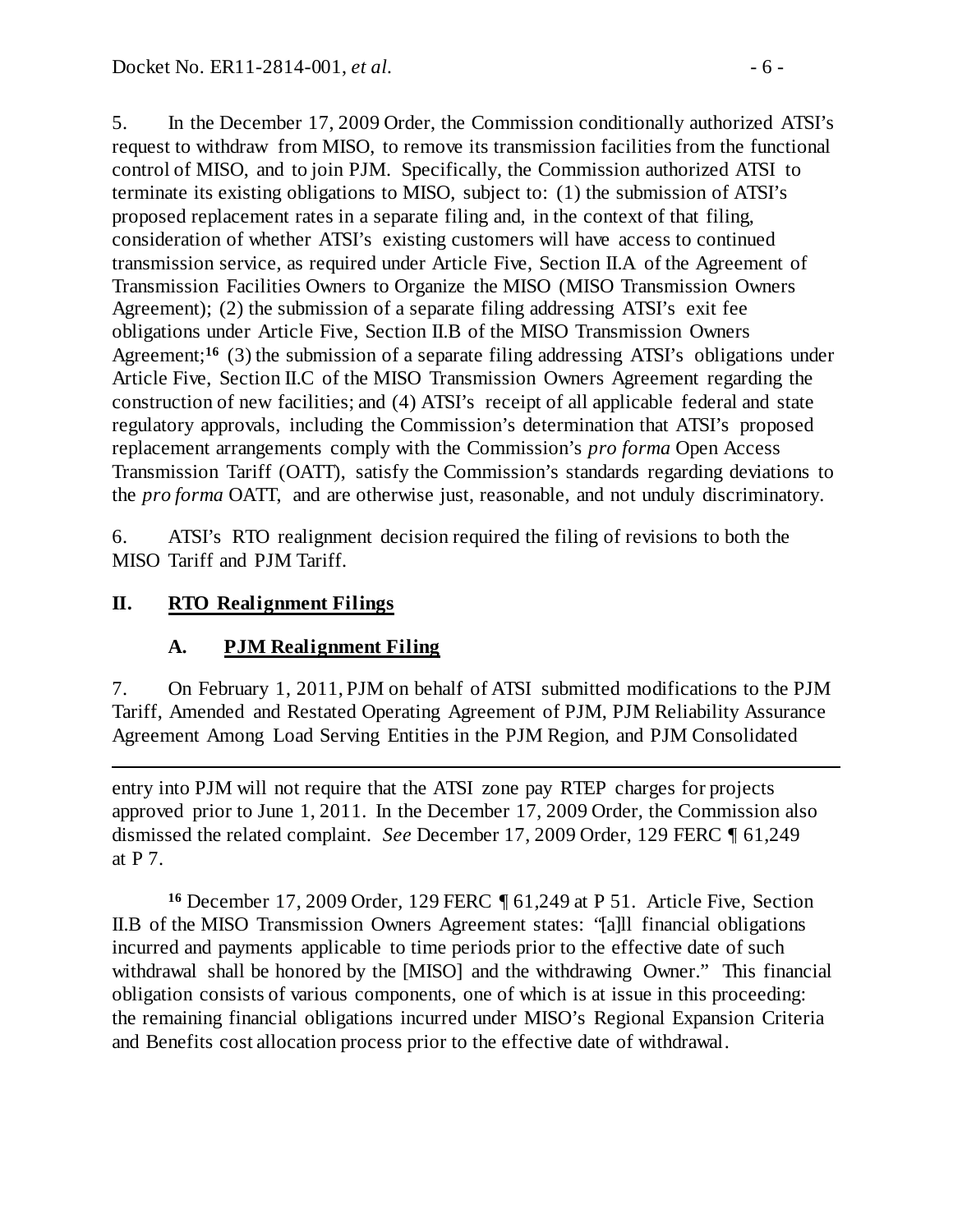Transmission Owners Agreement, in connection with ATSI's integration into PJM, to be effective June 1, 2011 (PJM Realignment Filing). Among other things, ATSI proposed ministerial revisions to add the ATSI Zone and the ATSI Transmission Owner to the PJM Tariff, where needed, and to recover internal integration costs, including incremental expenses incurred by the company in making the decision to transition to PJM (ATSI Internal Integration Costs).**[17](#page-6-0)** ATSI also proposed revisions to its formula rate provisions in the PJM Tariff designed to recover the costs incurred in connection with ATSI's withdrawal from MISO and integration into PJM (RTO Transition Costs). The RTO Transition Costs fell into two categories: (1) the withdrawal obligation that MISO will bill ATSI on behalf of load in the ATSI Zone (MISO Exit Fees)**[18](#page-6-1)** and Legacy MTEP Project costs;<sup>[19](#page-6-2)</sup> and (2) costs that PJM charged ATSI to prepare for ATSI's integration (PJM Integration Costs).**[20](#page-6-3)** In addition, ATSI proposed revisions to the PJM Tariff to set forth the method by which transmission customers taking service for deliveries in the ATSI Zone are charged for the Legacy MTEP Projects constructed by remaining Midwest ISO transmission owners.**[21](#page-6-4)** ATSI's proposed formula rate revisions would allow for the recovery of costs for Legacy MTEP Projects from ATSI's wholesale transmission customers and provide a credit to its wholesale transmission customers for any amounts received from MISO for MTEP Projects constructed by ATSI, which have been allocated to remaining MISO zones.**[22](#page-6-5)**

<span id="page-6-1"></span>**<sup>18</sup>** MISO Exit Fees include financial withdrawal obligations under MISO Tariff Schedules 10, 16 and 17. These schedules do not address Legacy MTEP Project costs.

<span id="page-6-3"></span><span id="page-6-2"></span>**<sup>19</sup>** The MISO Parties identify these same MTEP Projects that MISO Transmission Owners have constructed, or will construct, and ATSI remains financially obligated, as "Legacy MTEP Projects." MISO Parties June 30, 2011 Compliance Filing at 3.

**<sup>20</sup>** *Id.* at 19.

 $\overline{a}$ 

**<sup>21</sup>** *Id.* at 14-15.

<span id="page-6-5"></span><span id="page-6-4"></span>**<sup>22</sup>** Specifically, ATSI proposed a revision to its formula rate which sets forth the method by which its transmission customers are charged for MTEP Projects constructed by remaining MISO Transmission Owners, the method by which PJM will transmit the revenues received from its transmission customers to MISO for distribution to MISO Transmission Owners, as well as the manner by which PJM will distribute revenues received from MISO for MTEP Projects ATSI is obligated to construct to ATSI.

<span id="page-6-0"></span>**<sup>17</sup>** PJM Realignment Filing at 17. ATSI planned to recover the internal integration costs in the rate year after its integration into PJM.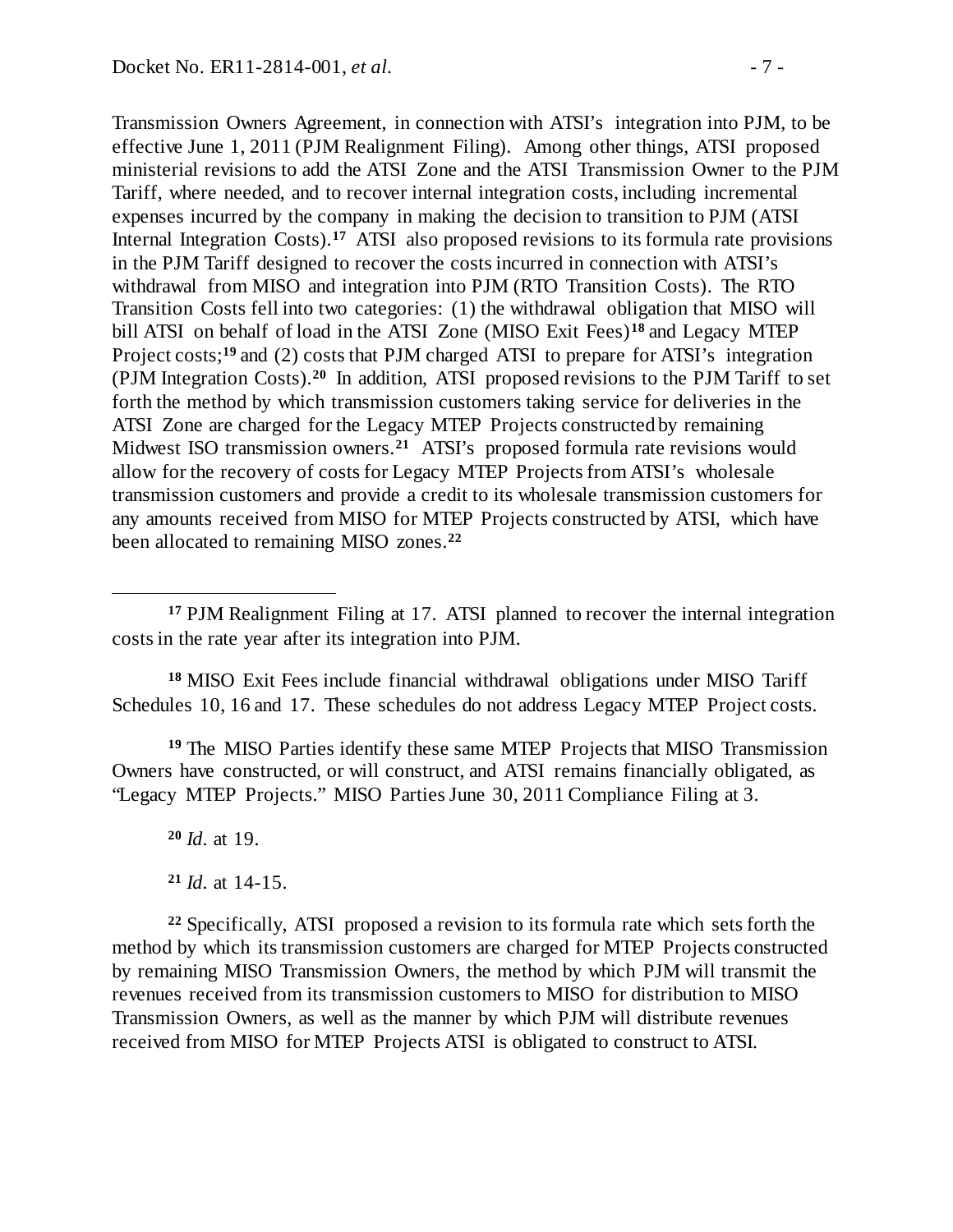8. In the PJM Order, the Commission accepted and suspended ATSI's proposed formula rate tariff provisions, effective June 1, 2011, subject to refund and to ATSI submitting a compliance filing within 30 days of the date of the order removing from its formula rates the ATSI Internal Integration Costs, PJM Integration Costs, MISO Exit Fees, and Legacy MTEP Project costs.**[23](#page-7-1)** The Commission explained that its finding was without prejudice to ATSI submitting a new filing under section 205 of the Federal Power Act (FPA),<sup>[24](#page-7-2)</sup> seeking recovery of the costs.<sup>[25](#page-7-3)</sup> The Commission stated that, if ATSI makes such a filing, "it should specifically identify the benefits of the RTO realignment decision with respect to its wholesale transmission customers and include a cost-benefit analysis showing that the benefits to wholesale transmission customers exceed the costs of the realignment, *i.e.*, the PJM Integration Costs, deferred integration costs, and MISO exits fees, including Legacy MTEP costs."**[26](#page-7-4)** The Commission also accepted PJM's proposed ministerial revisions, subject to condition, and set ATSI's proposed formula rate protocols for hearing and settlement judge proceedings.**[27](#page-7-5)**

9. On June 30, 2011, ATSI submitted a request for rehearing of the PJM Order.

## <span id="page-7-0"></span>**B. MISO Realignment Filing**

10. On April 1, 2011, the MISO Applicants proposed a new Schedule 37 (MISO Transmission Expansion Plan Project Cost Recovery for ATSI Zone) and proposed revisions to Attachment GG (Network Upgrade Charge) to the MISO Tariff reflecting the treatment of costs of the Legacy MTEP Projects upon the withdrawal of ATSI from MISO, to be effective June 1, 2011 (MISO Realignment Filing). The MISO Applicants contended that the revisions were necessary because, after ATSI's integration into PJM, the remaining MISO Transmission Owners would continue to be obligated to construct

**<sup>23</sup>** PJM Order, 135 FERC ¶ 61,198 at P 60.

**<sup>24</sup>** 16 U.S.C. § 824d (2012).

**<sup>25</sup>** PJM Order, 135 FERC ¶ 61,198 at P 60.

**<sup>26</sup>** *Id.*

<span id="page-7-2"></span><span id="page-7-1"></span> $\overline{a}$ 

<span id="page-7-5"></span><span id="page-7-4"></span><span id="page-7-3"></span>**<sup>27</sup>** On July 27, 2011, ATSI submitted a settlement (Protocols Settlement) pursuant to Rule 602 of the Commission's Rules of Practice and Procedure (18 C.F.R. § 385.206 (2015)) resolving the formula rate protocol matters set for hearing and settlement judge procedures by the Commission in its PJM Order. *See PJM Interconnection, L.L.C.*, 144 FERC ¶ 61,206 (2013) (approving the Protocols Settlement).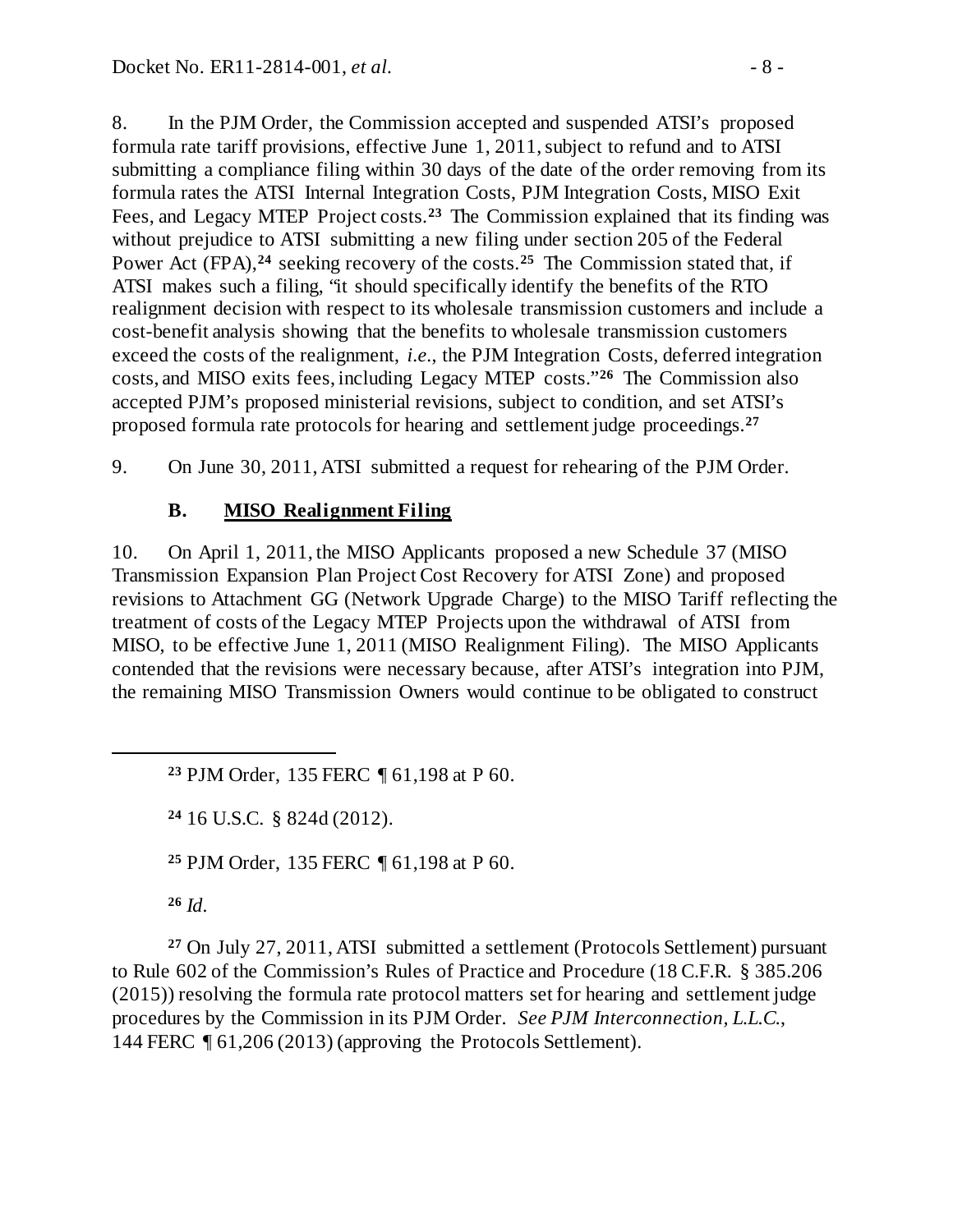Legacy MTEP Projects, and wholesale transmission customers serving load in the ATSI zone would continue to be obligated to pay a portion of the cost of these projects.

11. On May 31, 2011, in the MISO Order, the Commission, consistent with the PJM Order, conditionally accepted the MISO Realignment Filing subject to a compliance filing to: (1) remove or modify certain language suggesting that ATSI's wholesale transmission customers bear responsibility for any remaining financial obligation for Legacy MTEP Project costs; and (2) revise Attachment GG to clarify revenue sharing for Point-to-Point transmission service reservations following ATSI's withdrawal.**[28](#page-8-2)**

12. On June 30, 2011, ATSI submitted a request for rehearing of the MISO Order. Also on June 30, 2011, MISO Parties **[29](#page-8-3)** requested clarification, or in the alternative, rehearing of the MISO Order. On July 15, 2011, ATSI submitted an answer to the MISO Parties' request for clarification.

# **III. ATSI's Requests for Rehearing**

## <span id="page-8-1"></span><span id="page-8-0"></span>**A. Request for Rehearing of the PJM Order, Docket Nos. ER11-2814-002 and ER11-2815-003**

13. ATSI contends that the Commission erred in characterizing Legacy MTEP Project costs as MISO Exit Fees and therefore inappropriately conditioned recovery of these costs subject to a cost-benefit analysis. ATSI contends that Legacy MTEP Project costs are not costs incurred by MISO, but costs incurred by MISO Transmission Owners to construct certain transmission upgrades.**[30](#page-8-4)** ATSI argues that Legacy MTEP Project costs are existing costs that ATSI zone transmission customers were paying under the MISO Tariff prior to ATSI's departure, and that ATSI customers would have continued to pay the Legacy MTEP Project cost if ATSI had not departed from MISO. ATSI explains that MISO Exit Fees include ATSI's share of MISO long-term liabilities that are normally designed to recover financial obligations incurred by MISO to support transmission service, firm transmission rights, and the energy market. Further, ATSI argues that the Exit Fee Agreement supports that the exit fee covers only financial obligations of MISO, and that the Commission's acceptance demonstrates that Legacy MTEP Project costs are

<span id="page-8-4"></span><span id="page-8-3"></span><span id="page-8-2"></span> $\overline{a}$ 

**<sup>28</sup>** MISO Order, 135 FERC ¶ 61,204 at PP 13-14.

**<sup>29</sup>** The MISO Parties do not include ATSI.

**<sup>30</sup>** ATSI Request for Rehearing of the PJM Order at 9.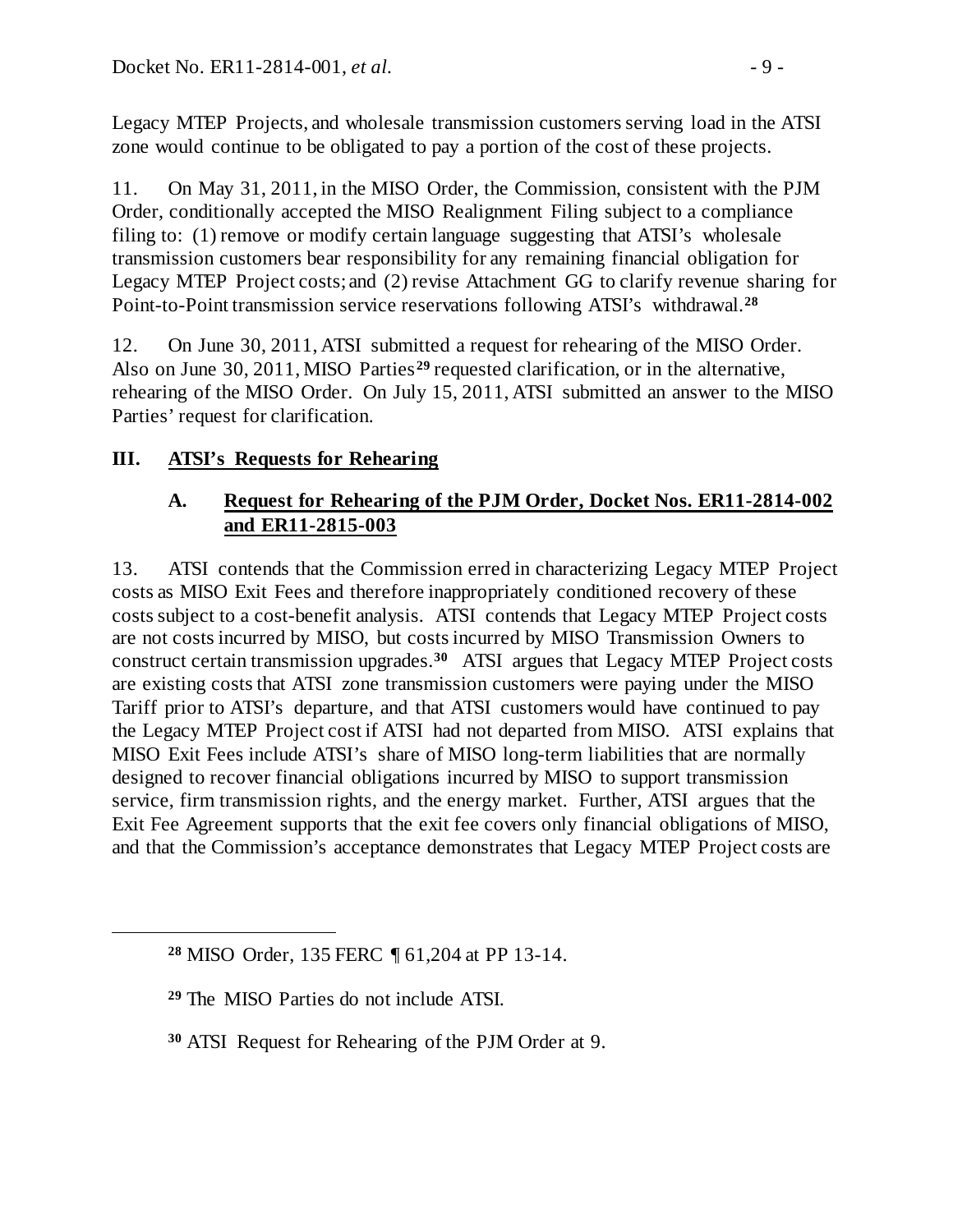not a component of MISO Exit Fees. **[31](#page-9-0)** As such, ATSI argues that continued recovery of the Legacy MTEP Project costs does not produce higher rates to ATSI zone transmission customers because those customers were obligated to pay and were paying the same costs in their rates under the MISO Tariff.**[32](#page-9-1)** Moreover, ATSI argues that the continued recovery of the Legacy MTEP Project costs does not produce higher rates to ATSI zone transmission customers, and that ATSI did not propose an increase in the rates paid by ATSI zone transmission customers to recover the Legacy MTEP Project costs. Instead, ATSI states that it proposed only the mechanisms necessary in the MISO Tariff and PJM Tariff to allow the continued collection of the ATSI zone transmission customers' share of these costs after ATSI's departure from MISO.**[33](#page-9-2)**

14. Further, ATSI contends that the Commission in the PJM Order did not explain why a comparison of costs and benefits is required to justify the continued recovery of costs that were recovered from ATSI zone transmission customers under the MISO Tariff under the rates that the Commission previously accepted as just and reasonable.**[34](#page-9-3)** ATSI alleges that, because the costs to ATSI zone transmission customers for Legacy MTEP Projects are not increased, no quantification of benefits is necessary to show that those customers are not disadvantaged. ATSI argues that, in denying the continued recovery of Legacy MTEP Project costs from ATSI zone transmission customers, the Commission departed from precedent that provides that challenges to unchanged components of existing rates are outside the scope of a section 205 proceeding.**[35](#page-9-4)**

15. ATSI contends that the Commission failed to explain why it is just and reasonable to terminate ATSI transmission customers' contribution to the costs of Legacy MTEP Projects constructed by transmission owners that remain in MISO. ATSI asserts that the Commission does not appreciate that the revenues produced by the ATSI zone transmission customers' continued payment of Legacy MTEP Project costs would flow not to ATSI, but to the remaining MISO Transmission Owners, who would credit those

<span id="page-9-1"></span><span id="page-9-0"></span>**<sup>31</sup>** *Id.* at 15. *See Midwest Independent Transmission System Operator, Inc*., 135 FERC ¶ 61,255 (2011) (accepting Exit Fee Agreement, subject to compliance filing). *See also Midwest Independent Transmission System Operator, Inc*., Docket No. ER11- 3415-001 (Feb. 4, 2013) (delegated letter order).

**<sup>32</sup>** ATSI Request for Rehearing of the PJM Order at 15.

<span id="page-9-2"></span>**<sup>33</sup>** *Id.* at 16.

 $\overline{a}$ 

<span id="page-9-3"></span>**<sup>34</sup>** *Id.* at 17.

<span id="page-9-4"></span>**<sup>35</sup>** *Id.* at 19.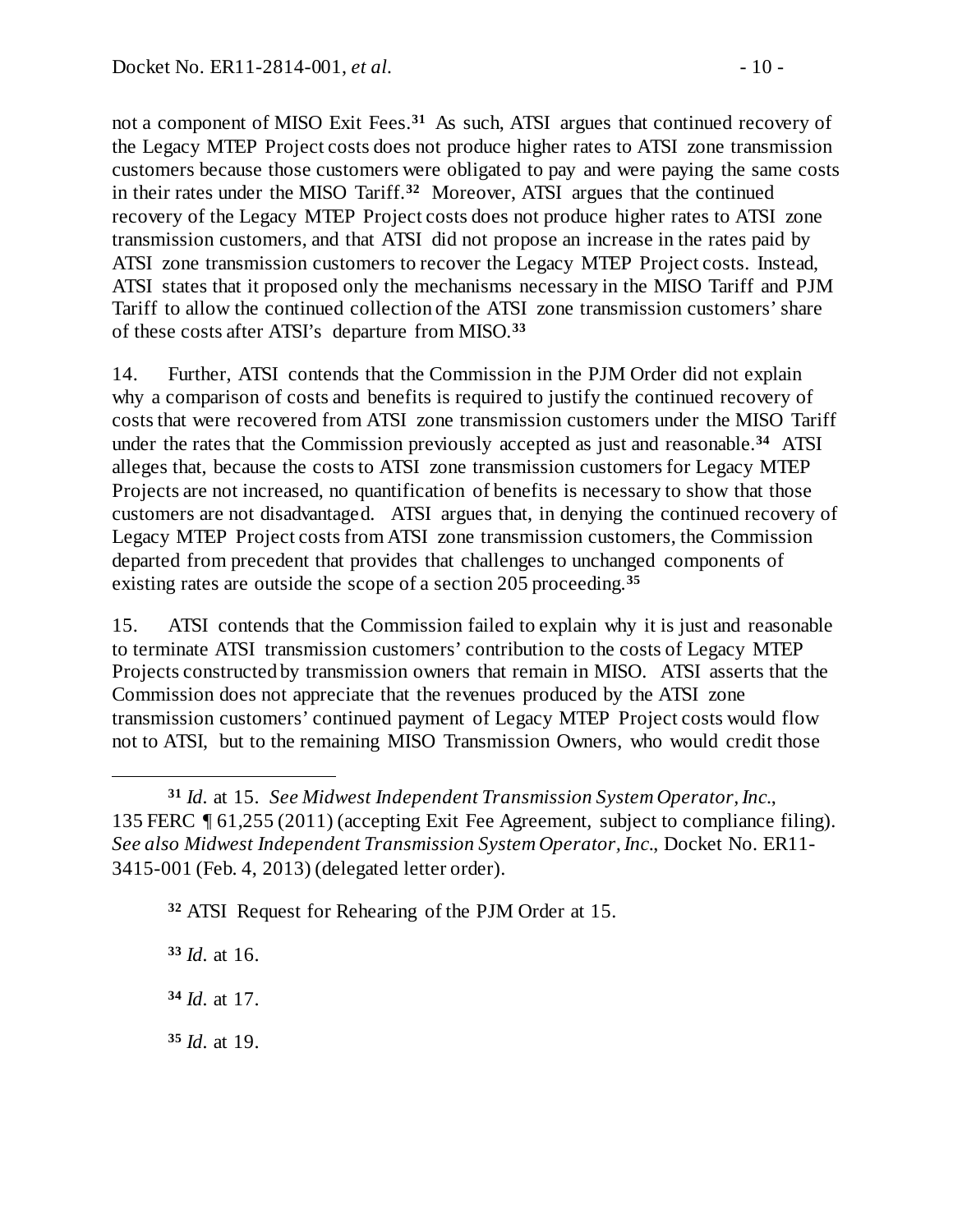revenues to their respective revenue requirements.**[36](#page-10-1)** ATSI also contends that the Commission does not attempt to reconcile the elimination of those payments with the continued allocation of a portion of the costs of MTEP Projects constructed by ATSI before its departure from MISO to customers in the zones of remaining MISO Transmission Owners.

16. ATSI also argues that the Commission erred in denying recovery of RTO Transition Costs. ATSI contends that making the costs of the RTO realignment decision subject to a cost-benefit analysis showing that the benefits to wholesale customers exceed the costs of the realignment represents a new requirement for the recovery of RTO transition costs, a departure from Commission precedent, and is not supported by the section 205 requirement that rates be just and reasonable. ATSI argues that in past decisions concerning RTO integration and migrations, the Commission has allowed a public utility that voluntarily places its transmission facilities under the operational control of an RTO to recover the costs it incurs to transition to RTO participation.**[37](#page-10-2)**

# <span id="page-10-0"></span>**B. Request for Rehearing of the MISO Order, Docket No. ER11-3279-002**

17. Repeating arguments included in its request for rehearing of the PJM Order, ATSI argues that the Commission should reverse its finding in the MISO Order rejecting all provisions dealing with the calculation of ATSI zone transmission customers' share of Legacy MTEP Project costs and the distribution of resulting payments. ATSI contends that the Commission's finding was based on its erroneous decision in the PJM Order that Legacy MTEP Project costs cannot be recovered from ATSI's wholesale transmission

**<sup>36</sup>** *Id.* at 19-20.

<span id="page-10-1"></span> $\overline{a}$ 

<span id="page-10-2"></span>**<sup>37</sup>** *Id.* at 22-23 (citing *Virginia Electric & Power Co.*, 125 FERC ¶ 61,391 (2008), *reh'g denied*, 128 FERC ¶ 61,026 (2009); *New York Independent System Operator, Inc.*, 92 FERC ¶ 61,180 (2000) (approving uncontested settlement agreement authorizing transmission owners to recover \$54.9 million in RTO start-up and formation costs); *PJM Interconnection, L.L.C. and Allegheny Power*, 96 FERC ¶ 61,060, at 61,222-23 (2001) (authorizing transmission owner joining PJM to recover transitional surcharges subject to provision of cost justification), *order approving uncontested settlement*, 100 FERC ¶ 61,088 (2002); *American Electric Power Service Corp.*, 113 FERC ¶ 63,031 (certification of uncontested settlement that included recovery by transmission owner of RTO start-up costs of \$2.3 million per year for 15 years), *order approving uncontested settlement*, 113 FERC ¶ 61,294 (2005), *as corrected*, 115 FERC ¶ 61,114 (2006)).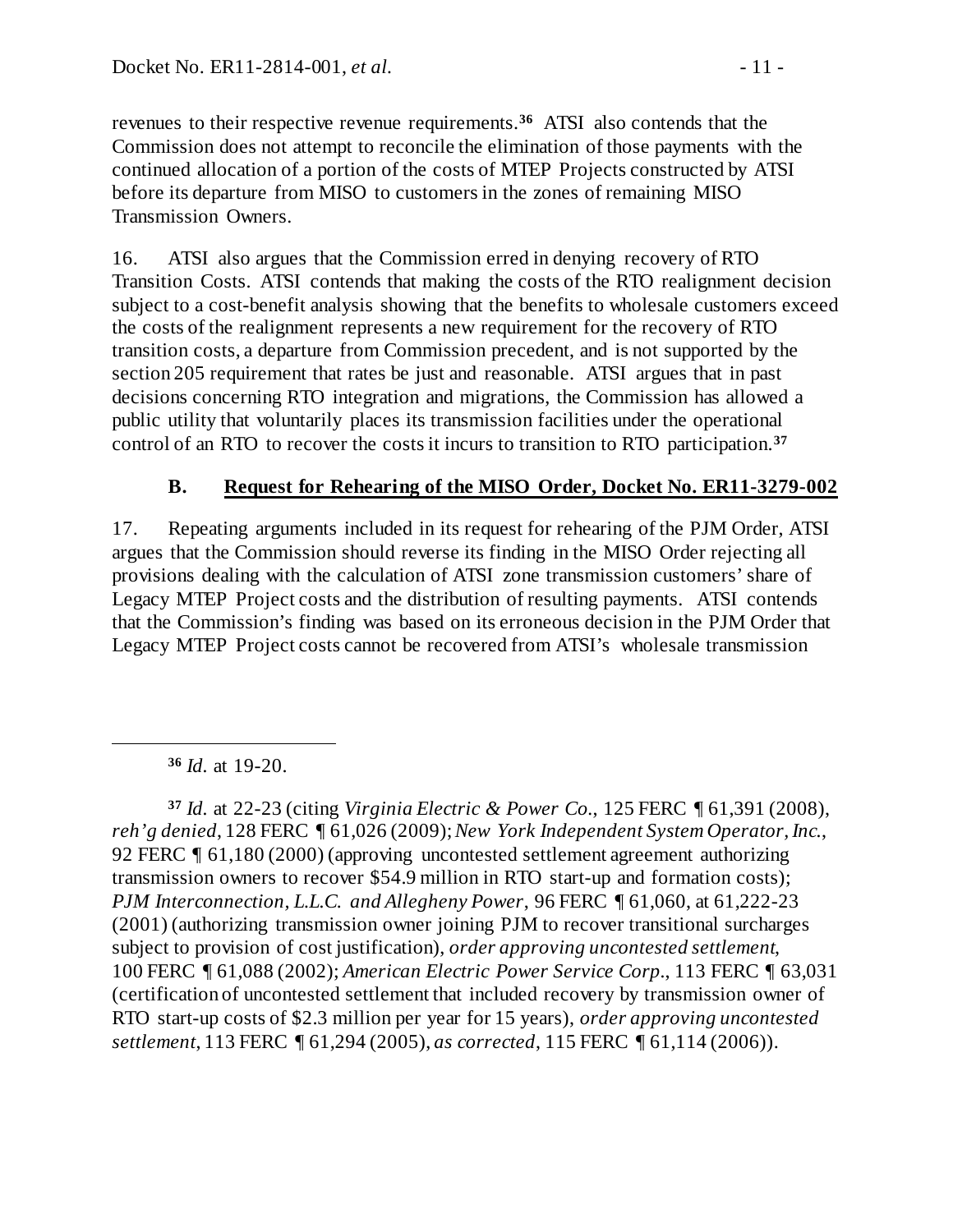customers without a further showing of benefits to wholesale transmission customers that outweigh those costs.**[38](#page-11-3)**

# **C. Discussion**

<span id="page-11-3"></span> $\overline{a}$ 

# <span id="page-11-1"></span><span id="page-11-0"></span>**1. Procedural Matters**

18. On July 15, 2011, the MISO Transmission Owners, and the Office of the Ohio Consumers' Counsel submitted answers in response to ATSI's request for rehearing of the PJM Order, and on August 1, 2011, ATSI filed an answer in response.

19. On July 15, 2011, the MISO Parties submitted a limited answer in response to ATSI's request for rehearing of the MISO Order. On August 1, 2011, ATSI submitted an answer in response to the MISO Parties' limited answer.

20. Rule 713(d)(1) of the Commission's Rules of Practice and Procedure, 18 C.F.R. § 385.713(d)(1) (2015), prohibits answers to a request for rehearing. Therefore, we reject the answers to the requests for rehearing and responsive pleadings.

# <span id="page-11-2"></span>**2. Commission Determination**

21. We will deny ATSI's requests for rehearing of the PJM Order and the MISO Order.

22. On rehearing ATSI maintains that the Commission erred in not permitting recovery of RTO realignment costs, including Legacy MTEP Project costs, without a showing that those costs provide benefits to its customers.**[39](#page-11-4)**

23. We disagree. The RTO realignment was a voluntary decision by ATSI to change from one RTO to another. While ATSI is correct that the Commission has permitted transmission owners to recover the costs of joining an RTO, the Commission has permitted such recovery because joining an RTO provides benefits to the transmission owner's customers through more efficient dispatch of generation as well as more efficient utilization of the larger transmission system. As the Commission has explained:

> The Commission's long-standing policy is to encourage and promote RTO formation and, consistent with this policy, to

**<sup>38</sup>** ATSI Request for Rehearing of the MISO Order at 6.

<span id="page-11-4"></span>**<sup>39</sup>** ATSI has not made a filing to show that the benefits to its wholesale transmission customers exceed the costs of the RTO realignment.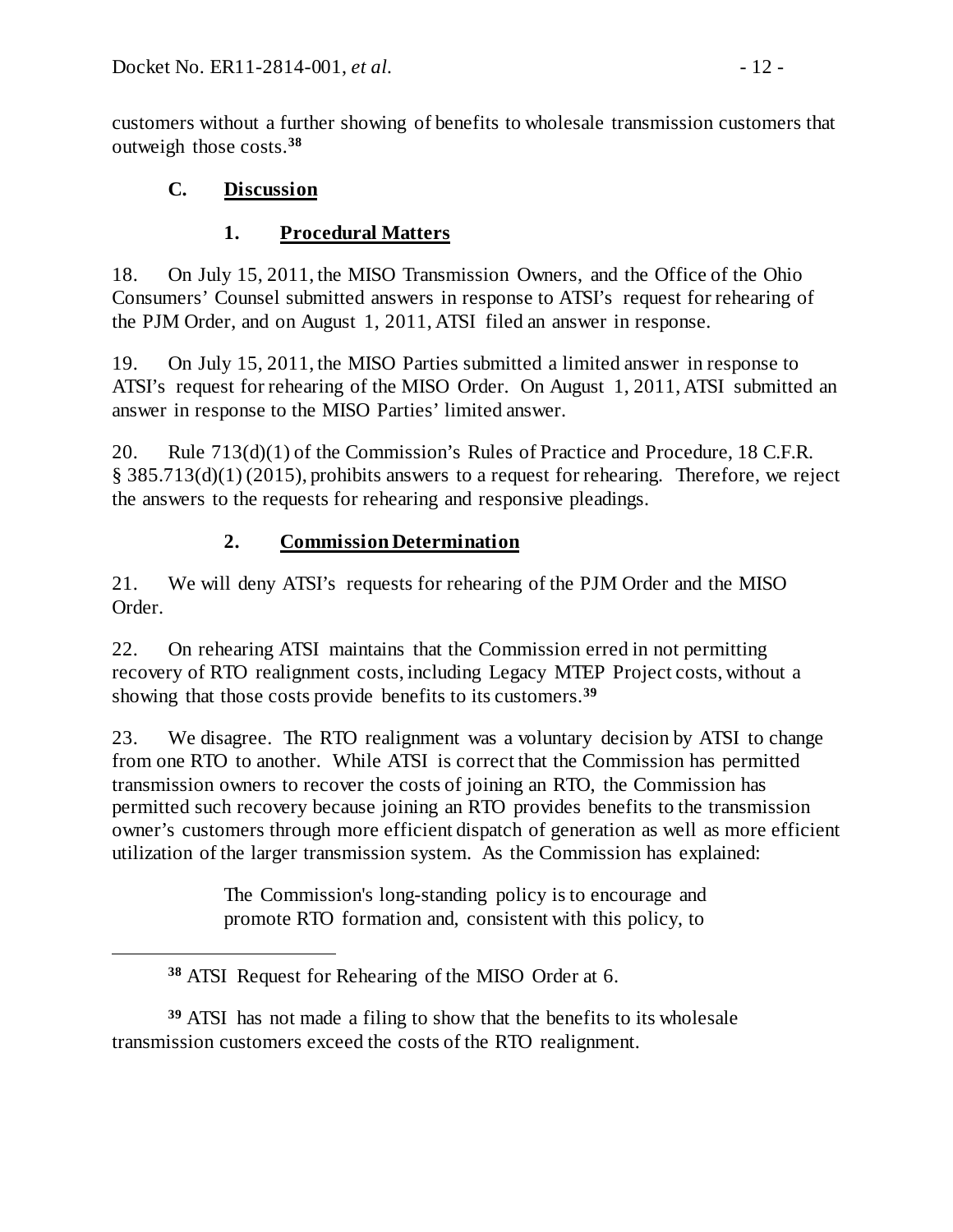permit utilities to recover their prudently-incurred RTO formation costs. . . . These start-up costs are considered by the Commission to be an investment in a more efficient method of buying and selling electricity with benefits that accrue to wholesale ratepayers into the future.**[40](#page-12-0)**

24. The choice to change RTOs does not necessarily provide comparable benefits to the customers because they already enjoy these efficiency benefits in the RTO to which they belong. Moreover, transmission owners may choose to change RTOs based on factors unrelated to customer benefits, such as the benefits to their affiliated generation from differing market rules used by the RTOs. The Commission recognized the difference between joining an RTO for the first time and switching RTOs in the December 17, 2009 Order on ATSI's request to change RTOs:

> Transmission owners that seek to change RTOs should be prepared to assume the costs attributable to their decisions. ATSI is permitted to balance the benefits it associates with its decision to join PJM under its existing tariff against the costs it anticipates it will incur in exiting the [MISO] and joining PJM to determine whether such a move is cost-justified.**[41](#page-12-1)**

We reaffirm our finding that, when a transmission owner seeks to realign its RTO commitments and seeks to allocate costs to its wholesale transmission customers, it must include a cost-benefit analysis showing that the benefits to wholesale transmission customers exceed the costs of the realignment.**[42](#page-12-2)**

25. On rehearing, ATSI also contends that Legacy MTEP Projects costs are not costs associated with the RTO realignment decision, and the Commission incorrectly characterized these costs as a component of the MISO Exit Fees. We disagree. While not included in MISO Exit Fees, the Legacy MTEP Project costs are appropriately costs associated with the RTO realignment decision. The Legacy MTEP Projects are certain transmission projects previously identified in the MISO MTEP and approved by the MISO Board of Directors prior to ATSI's integration into PJM. Under the MISO Tariff, all transmission owners in MISO are responsible for their proportionate share of all

**<sup>42</sup>** PJM Order, 135 FERC ¶ 61,198 at P 60.

 $\overline{a}$ 

<span id="page-12-2"></span><span id="page-12-1"></span><span id="page-12-0"></span>**<sup>40</sup>** *Virginia Electric & Power Co*., 128 FERC ¶ 61,026 at P 19. The cases cited by ATSI deal with transmission owners joining an RTO for the first time.

**<sup>41</sup>** December 17, 2009 Order, 129 FERC ¶ 61,249 at P 113.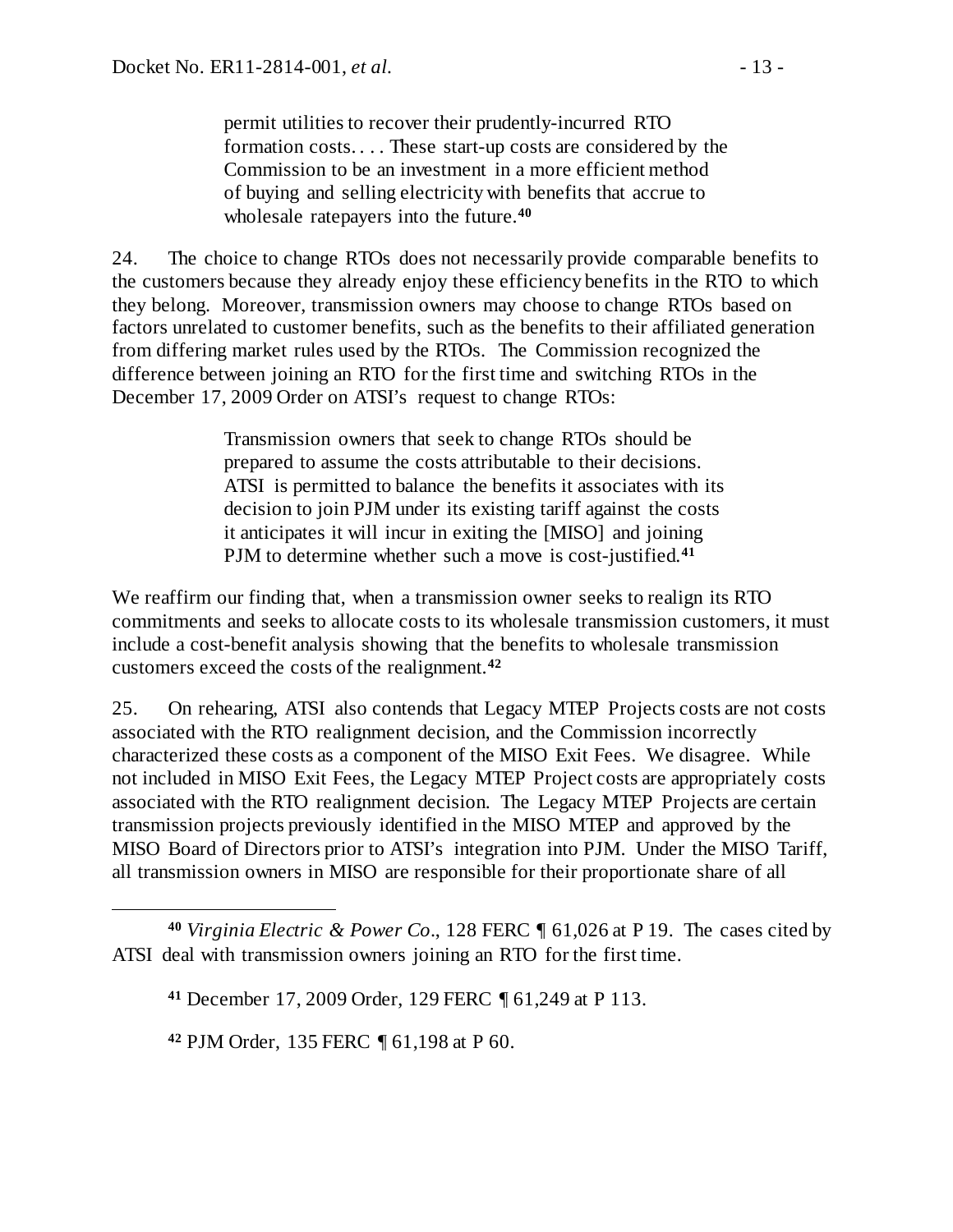$\overline{a}$ 

transmission costs incurred while they were members of MISO.**[43](#page-13-0)** However, once ATSI changes RTOs, these costs do not necessarily benefit the ATSI transmission customers since they currently receive service using the PJM transmission system. As the Commission previously found, ATSI's customers are responsible for paying for all the costs of the PJM system since they are receiving service using those facilities.**[44](#page-13-1)** ATSI's customers, however, are no longer receiving benefits from the MISO facilities after ATSI's withdrawal as they would if ATSI had remained in MISO. As discussed below, ATSI's obligation to pay the Legacy MTEP Project costs is a corporate obligation based on its agreement with the other MISO Transmission Owners. We reaffirm the Commission's finding that ATSI cannot recover Legacy MTEP Project costs without a further showing that the benefits to wholesale transmission customers exceed the costs of the realignment.**[45](#page-13-2)**

26. Because the ATSI rehearing request of the MISO Order repeats arguments that are raised in the rehearing request of the PJM Order, we will also deny the ATSI request for rehearing of the MISO Order, for the reasons discussed above. Lastly, ATSI argues that the Commission's determination that ATSI, not ATSI's wholesale transmission customers, is responsible for paying Legacy MTEP Project costs does not reconcile with the fact that the MISO Transmission Owners' wholesale transmission customers - not MISO Transmission Owners - will continue to pay for MTEP Projects that ATSI

<span id="page-13-0"></span>**<sup>43</sup>** *Midwest Indep. Transmission Sys. Operator, Inc.*, 133 FERC ¶ 61,221, at P 471 (2010) (MVP Order), *order on reh'g*, 137 FERC ¶ 61,074, at P 322 (2011) (MVP Rehearing Order) (collectively, MVP Orders).

<span id="page-13-1"></span>**<sup>44</sup>** *American Transmission System, Inc*., 140 FERC ¶ 61,226, at P 26 (2012) ("even if a new member was not using the system when a particular project was planned or authorized, the new member may nevertheless use and benefit from the new facility in the future").

<span id="page-13-2"></span>**<sup>45</sup>** *See, e.g., PJM Interconnection, L.L.C.*, 139 FERC ¶ 61,068, at P 78 (2012) (stating that a cost-benefit study needs to include the full range of costs and benefits to which wholesale transmission customers will be exposed); *see also* PJM Order, 135 FERC ¶ 61,198 at P 60 (stating that ATSI may submit a new section 205 filing seeking recovery of Legacy MTEP costs, and that if ATSI makes such a filing, it should specifically identify the benefits of the RTO realignment decision with respect to its wholesale transmission customers and include a cost-benefit analysis showing that the benefits to wholesale transmission customers exceed the costs of realignment); MISO Order, 135 FERC ¶ 61,204 at P 13 (stating that ATSI cannot recover Legacy MTEP Project costs without a further showing).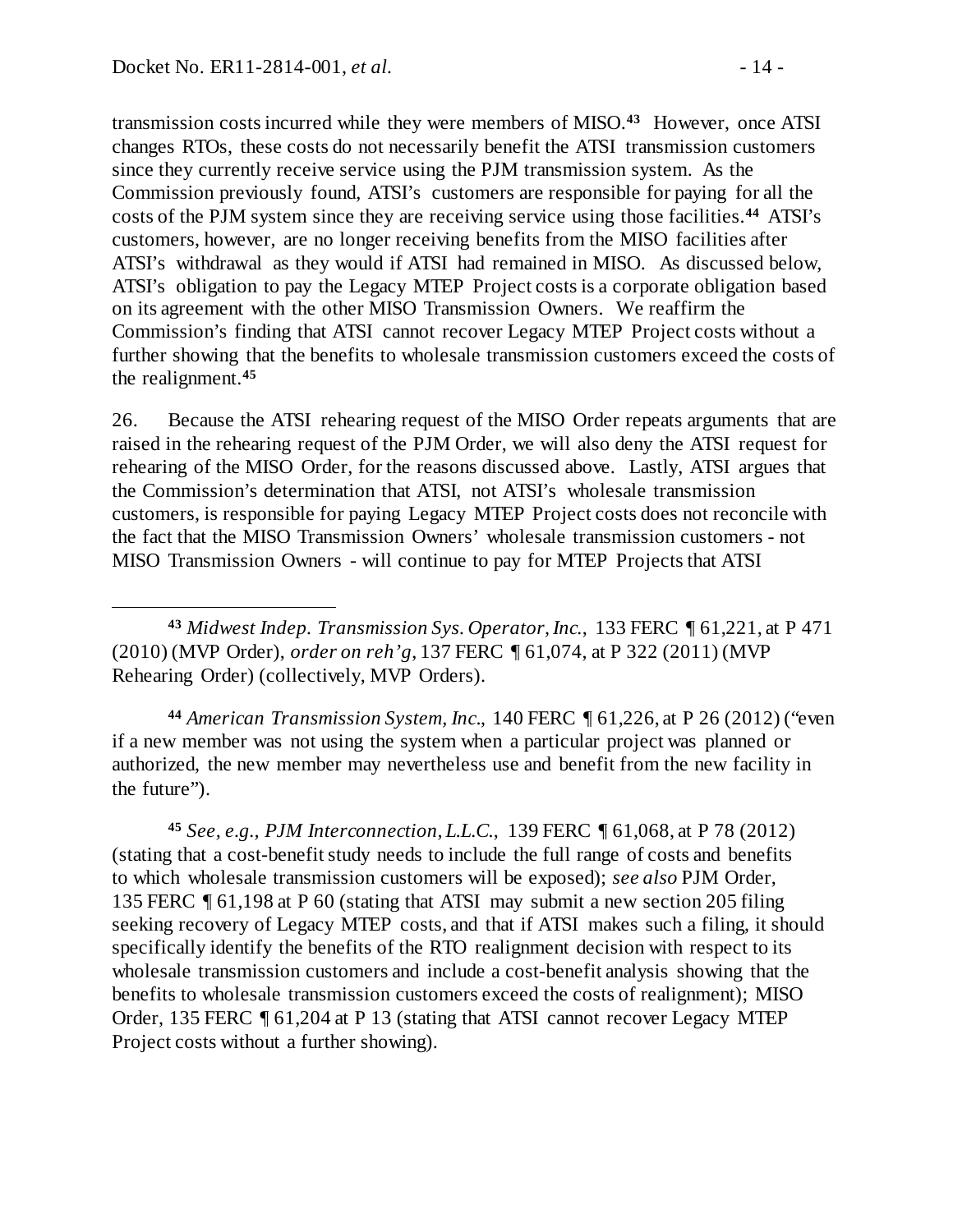constructed. **[46](#page-14-2)** Although ATSI is correct that MISO Transmission Owners' wholesale transmission customers, and not MISO Transmission Owners, will continue to pay for MTEP Projects that ATSI constructed, we disagree with ATSI that this is inconsistent with our findings regarding recovery of Legacy MTEP Project costs from ATSI's wholesale transmission customers. MISO Transmission Owners have not withdrawn from MISO, and, therefore, MISO Transmission Owners and their wholesale transmission customers are not similarly situated to ATSI and its wholesale customers.

## **IV. MISO Parties' Request for Clarification of the MISO Order**

## <span id="page-14-1"></span><span id="page-14-0"></span>**A. MISO Parties' Request for Clarification of the MISO Order, Docket No. ER11-3279-002**

27. On June 30, 2011, the MISO Parties submitted a motion for clarification or in the alternative request for rehearing of the MISO Order. The MISO Parties request that the Commission clarify that, while ATSI failed to demonstrate that ATSI is entitled to recover its Legacy MTEP Project costs from its transmission customers, MISO and the remaining MISO Transmission Owners remain entitled to recover the costs allocated to the ATSI zone from ATSI, and to do so by invoicing PJM (as agent for ATSI) as proposed in the MISO Realignment Filing. The MISO Parties argue that whether ATSI is ultimately permitted to pass these costs through to its customers is an issue for the Commission to decide in a proceeding involving a new section 205 filing submitted by ATSI seeking recovery of these costs, but this issue should not prevent MISO from recovering Legacy MTEP Projects costs to which it is entitled.**[47](#page-14-3)** The MISO Parties state that if the Commission declines to grant the requested clarification, the MISO Order would remain ambiguous and subject to the possible interpretation that ATSI is entitled to recover costs for MTEP Projects constructed by ATSI and allocated to MISO customers without any reciprocal recovery by MISO of Legacy MTEP Project costs allocated to the ATSI zone. The MISO Parties assert this would be an unjust and unreasonable outcome because it would result in an inappropriate subsidy by MISO transmission customers to ATSI, and would deny MISO Transmission Owners full just and reasonable cost recovery for projects allocated to the ATSI zone.**[48](#page-14-4)**

**<sup>48</sup>** *Id*. n.31.

<span id="page-14-4"></span><span id="page-14-3"></span><span id="page-14-2"></span> $\overline{a}$ 

**<sup>46</sup>** ATSI Request for Rehearing of the PJM Order at 19-20.

**<sup>47</sup>** MISO Parties Request for Clarification of the MISO Order at 9.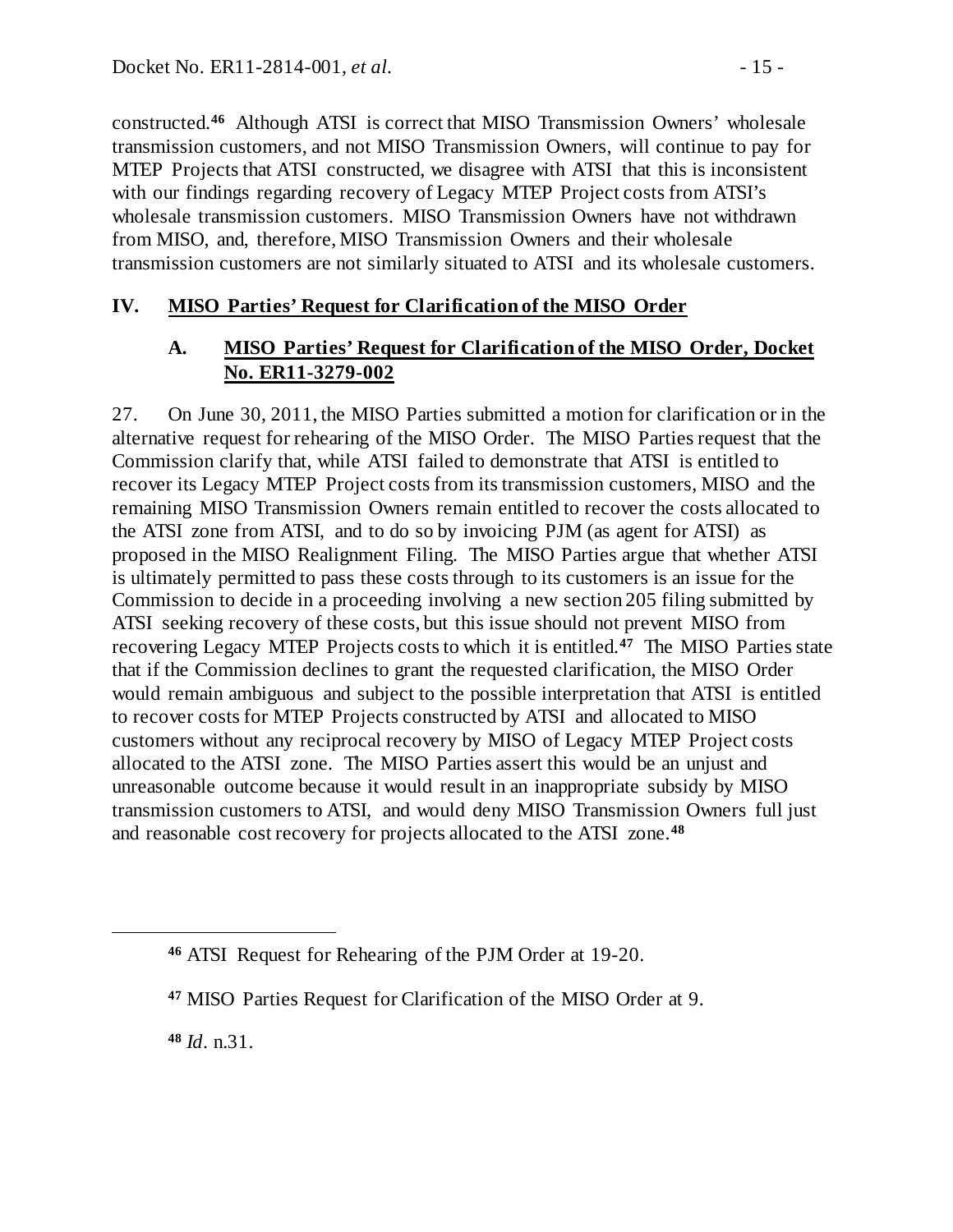$\overline{a}$ 

28. The MISO Parties contend that Article V, section II.B of the MISO Transmission Owners Agreement and section III.A.2.j of Attachment FF to the MISO Tariff expressly provide that when an entity withdraws from MISO, the remaining MISO transmission owners and MISO are entitled to recover from the withdrawing entity its remaining financial obligations, including MTEP costs, allocated to the entity's transmission zone prior to its withdrawal.**[49](#page-15-0)** According to the MISO Parties, the MISO Order recognized this fact; but the Commission required only a compliance filing to remove language suggesting that ATSI's customers bear cost responsibility for Legacy MTEP Projects, without confirming that MISO Transmission Owners may recover these costs from ATSI.**[50](#page-15-1)**

29. In addition, the MISO Parties argue that under the MISO Transmission Owners Agreement, transmission owners that withdraw from MISO are responsible for "[a]ll financial obligations incurred and payments applicable to time periods prior to the effective date of such withdrawal."**[51](#page-15-2)** They also argue that under Attachment FF of the MISO Tariff, which governs the MTEP process and related cost allocation, "[a] Transmission Owner that withdraws from MISO as a Transmission Owner shall remain responsible for all financial obligations incurred pursuant to this Attachment FF while a Member of the Midwest ISO and payments applicable to time periods prior to the effective date of such withdrawal shall be honored by the Midwest ISO and the withdrawing Member."**[52](#page-15-3)** The MISO Parties contend that these provisions give MISO the right to recover from a transmission owner the costs associated with all financial obligations, including MTEP costs that were allocated to the transmission owner's zone prior to that transmission owner's withdrawal.**[53](#page-15-4)** According to the MISO Parties, the

<span id="page-15-1"></span>**<sup>50</sup>** *Id*. at 6-7 (citing MISO Order, 135 FERC ¶ 61,204 at P 2, n.4).

<span id="page-15-2"></span>**<sup>51</sup>** *Id*. at 7 (quoting MISO Transmission Owners Agreement, Art. V § II.B).

<span id="page-15-3"></span>**<sup>52</sup>** *Id*. (citing MISO Tariff, Attachment FF § III.A.2.j).

<span id="page-15-0"></span>**<sup>49</sup>** *Id*. at 6 (citing MISO Transmission Owners Agreement, Art. V § II.B; MISO Tariff, Attachment FF § III.A.2.j; *Midwest Indep. Transmission Sys. Operator, Inc*. 120 FERC ¶ 61,080, at P 83 (2007) (noting that "[t]he Commission has determined that the cost allocations made under Attachment FF are rightfully included in the 'all financial obligations' contemplated by the [MISO Transmission Owners] Agreement" and denying rehearing of the Commission order on MISO's tariff revisions to incorporate a proposed cost allocation methodology for Regionally Beneficial Projects that was established through MISO's Regional Expansion Criteria and Benefits (RECB) Task Force) (RECB II Rehearing Order)).

<span id="page-15-4"></span>**<sup>53</sup>** *Id*. at 8 (citing RECB II Rehearing Order, 120 FERC ¶ 61,080 at P 83).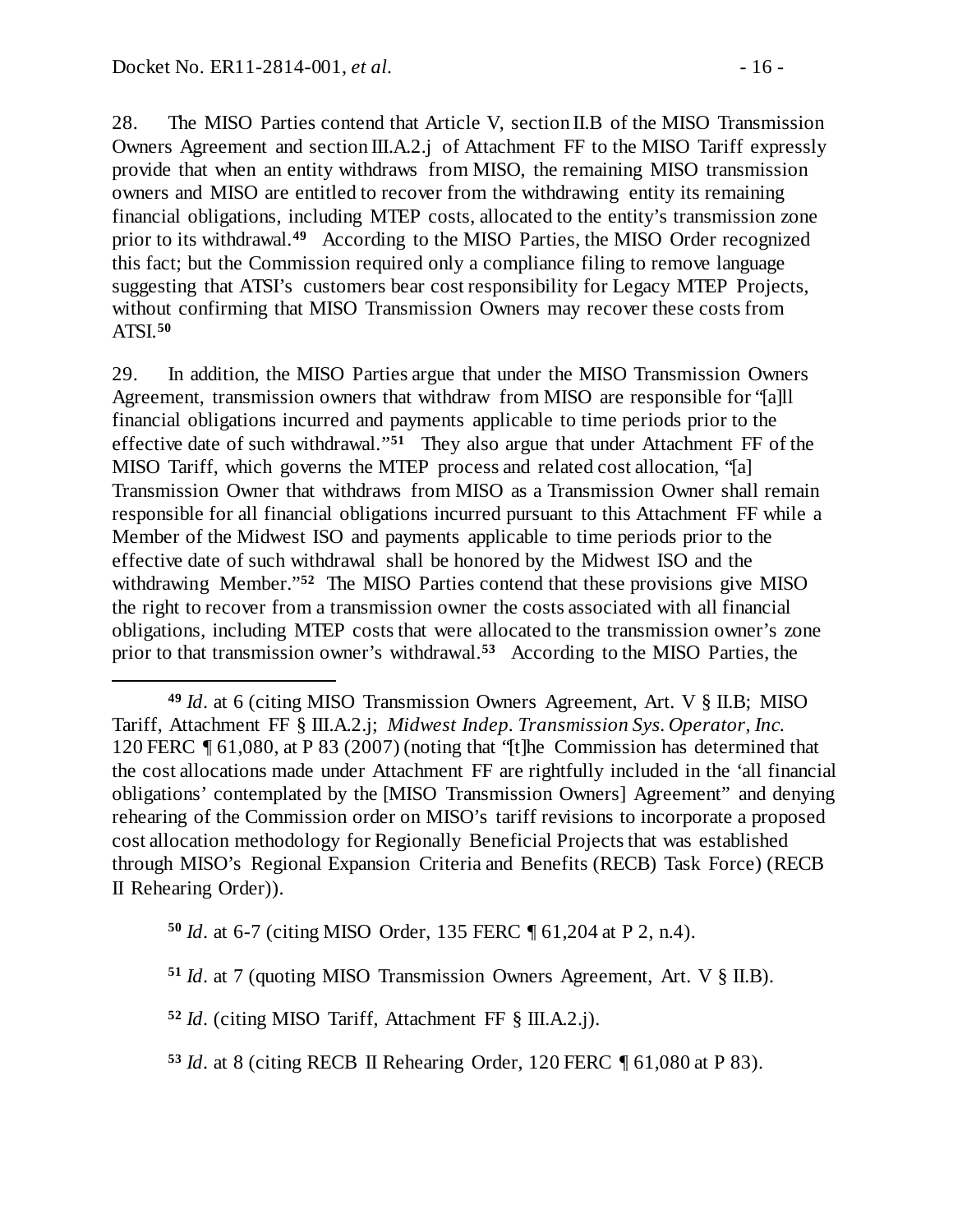MISO Order recognized that MISO has the right to recover Legacy MTEP Project costs allocated to the ATSI zone prior to ATSI's withdrawal, but did not specify that MISO may recover these costs from ATSI.**[54](#page-16-0)**

30. In the event the Commission does not grant the MISO Parties' requested clarification, the MISO Parties seek rehearing of the MISO Order. They argue that the MISO Order represents a departure from Commission precedent,**[55](#page-16-1)** asserting that the Commission previously determined that MISO is entitled to recover MTEP costs allocated to a transmission owner's zone when the transmission owner withdraws from MISO in approving MISO's Regional Expansion Criteria and Benefits (RECB) transmission expansion cost allocation methodology. The MISO Parties argue that, in approving this methodology, the Commission directed MISO to include in its Tariff provisions ensuring that MISO would be permitted to recover from the transmission owner the costs of MTEP facilities allocated to the zone of a transmission owner that withdraws from MISO.**[56](#page-16-2)** The MISO Parties also state that in the Commission's order approving MISO's RECB compliance filing, the Commission stated that "cost allocations made under Attachment FF are rightfully included in the 'all the financial obligations' contemplated by the [MISO Transmission Owners] Agreement. This treatment is consistent with the Commission's previous actions regarding the creation and inclusion of Schedules 16 and 17 cost allocations into the [MISO Tariff]."**[57](#page-16-3)** According to the MISO Parties, the Commission reaffirmed its determination regarding MISO's right to recover MTEP costs allocated to the zones of departing transmission owners in MISO's Multi Value Project transmission planning and cost allocation proceeding.**[58](#page-16-4)**

31. The MISO Parties argue that the finding here that MISO is not entitled to recover from ATSI the costs of Legacy MTEP Projects allocated to the ATSI zone prior to ATSI's withdrawal is an arbitrary and capricious departure from this precedent without a reasoned explanation. Further, the MISO Parties argue that, under section 206 of the

**<sup>54</sup>** *Id*. at 8-9.

<span id="page-16-0"></span> $\overline{a}$ 

**<sup>55</sup>** *Id*. at 2, 5 (citing 16 U.S.C. § 824e (2012)).

<span id="page-16-3"></span><span id="page-16-2"></span><span id="page-16-1"></span>**<sup>56</sup>** *Id*. at 9 (citing *Midwest Indep. Transmission Sys. Operator, Inc.*, 118 FERC ¶ 61,209, at P 193 (2007) (RECB I Order) (accepting, subject to condition, MISO's tariff revisions to incorporate a proposed cost allocation methodology for Regionally Beneficial Projects).

**<sup>57</sup>** *Id*. at 11 (quoting RECB II Rehearing Order, 120 FERC ¶ 61,080 at P 83).

<span id="page-16-4"></span>**<sup>58</sup>** *Id*. (citing MVP Order, 133 FERC ¶ 61,221 at P 471).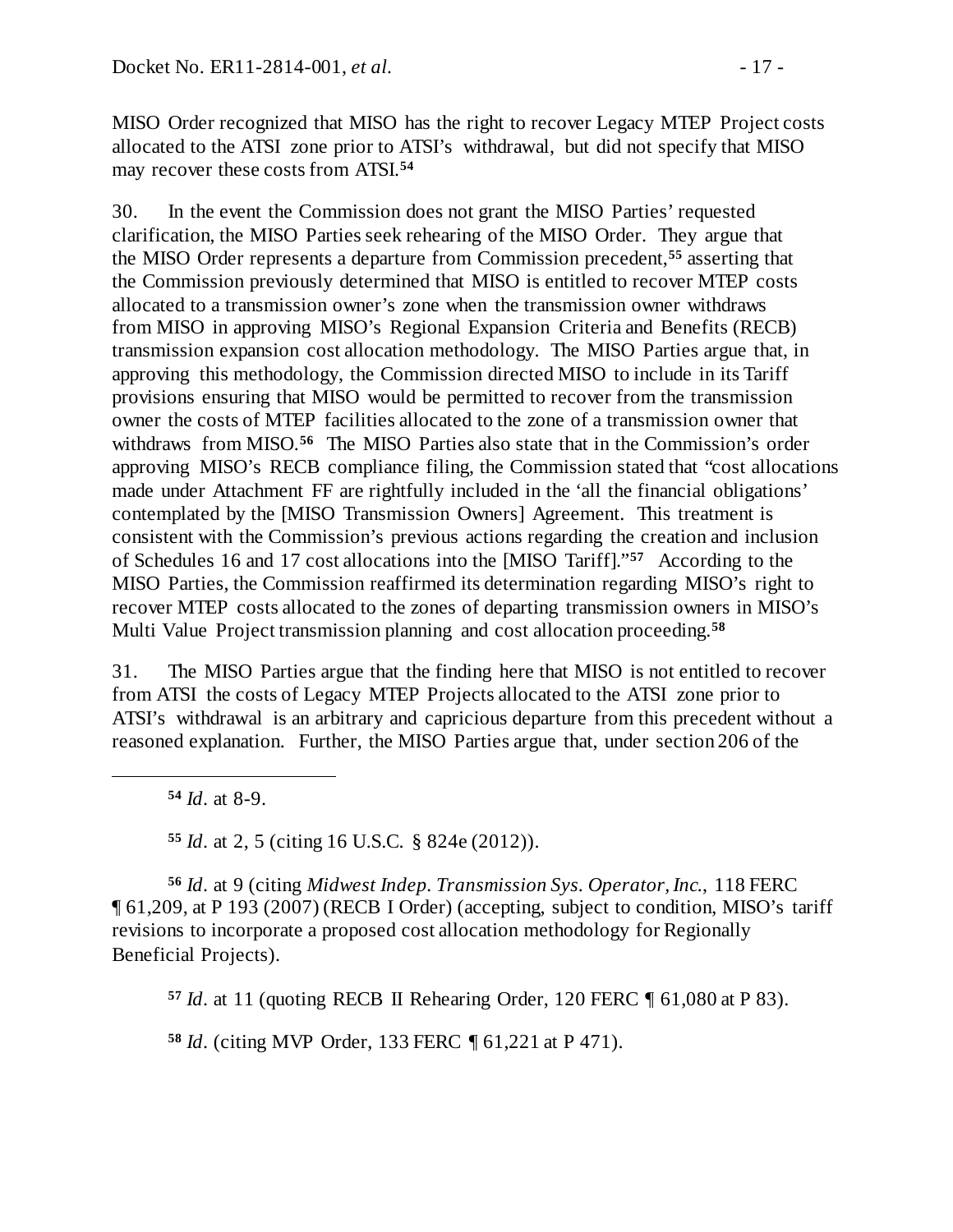FPA, **[59](#page-17-1)** the Commission is required to determine the existing MISO Tariff provision and MISO Transmission Owners Agreement to be unjust and unreasonable before it may set aside the existing MISO Transmission Owners Agreement and Tariff provisions authorizing MISO to recover MTEP costs allocated to a withdrawing transmission owner's zone. Therefore, the MISO Parties assert that the Commission should grant rehearing to authorize MISO to recover Legacy MTEP Project costs allocated to the ATSI zone.**[60](#page-17-2)**

## <span id="page-17-0"></span>**B. ATSI's Answer to the MISO Parties' Motion for Clarification**

32. ATSI argues that the MISO Parties' request for clarification is a request for the Commission to make a ruling that is contrary to the MISO Tariff and inconsistent with precedent. According to ATSI, the MISO Parties request the Commission to clarify an issue that was not addressed in the MISO Order. ATSI asserts that the applicable provisions of the MISO Tariff to continue charges to ATSI zone transmission customers, without the Tariff revisions proposed in Schedule 37 to the MISO Tariff and revisions to Attachment GG of the MISO Tariff, govern the allocation of Legacy MTEP Project costs.**[61](#page-17-3)** ATSI argues that the MISO Tariff and Transmission Owners Agreement do not support the MISO Parties' claim that ATSI is responsible for MTEP costs allocated to transmission customers serving load in the ATSI zone because neither of the provisions cited by the MISO Parties creates any new financial obligation on a withdrawing transmission owner; rather, they only provide for existing financial obligations to be honored. ATSI asserts that, prior to their request for clarification and compliance filing, the MISO Parties agreed that the Legacy MTEP Project costs allocated to the ATSI zone were payable by transmission customers, not by ATSI.<sup>[62](#page-17-4)</sup> In this regard, ATSI argues that MISO never charged ATSI for the costs of MTEP Projects while ATSI was a member of MISO, and there is no provision of the MISO Tariff that authorizes it to have imposed such charges.**[63](#page-17-5)**

**<sup>59</sup>** 16 U.S.C. § 824e (2012).

**<sup>60</sup>** MISO Parties Request for Clarification of the MISO Order at 12-13.

<span id="page-17-5"></span><span id="page-17-4"></span><span id="page-17-3"></span><span id="page-17-2"></span>**<sup>61</sup>** ATSI Answer to MISO Parties Request for Clarification of the MISO Order at 6-7.

**<sup>62</sup>** *Id*. at 14 (citing MISO Schedule 37 Filing at 2).

**<sup>63</sup>** *Id*. at 8.

<span id="page-17-1"></span> $\overline{a}$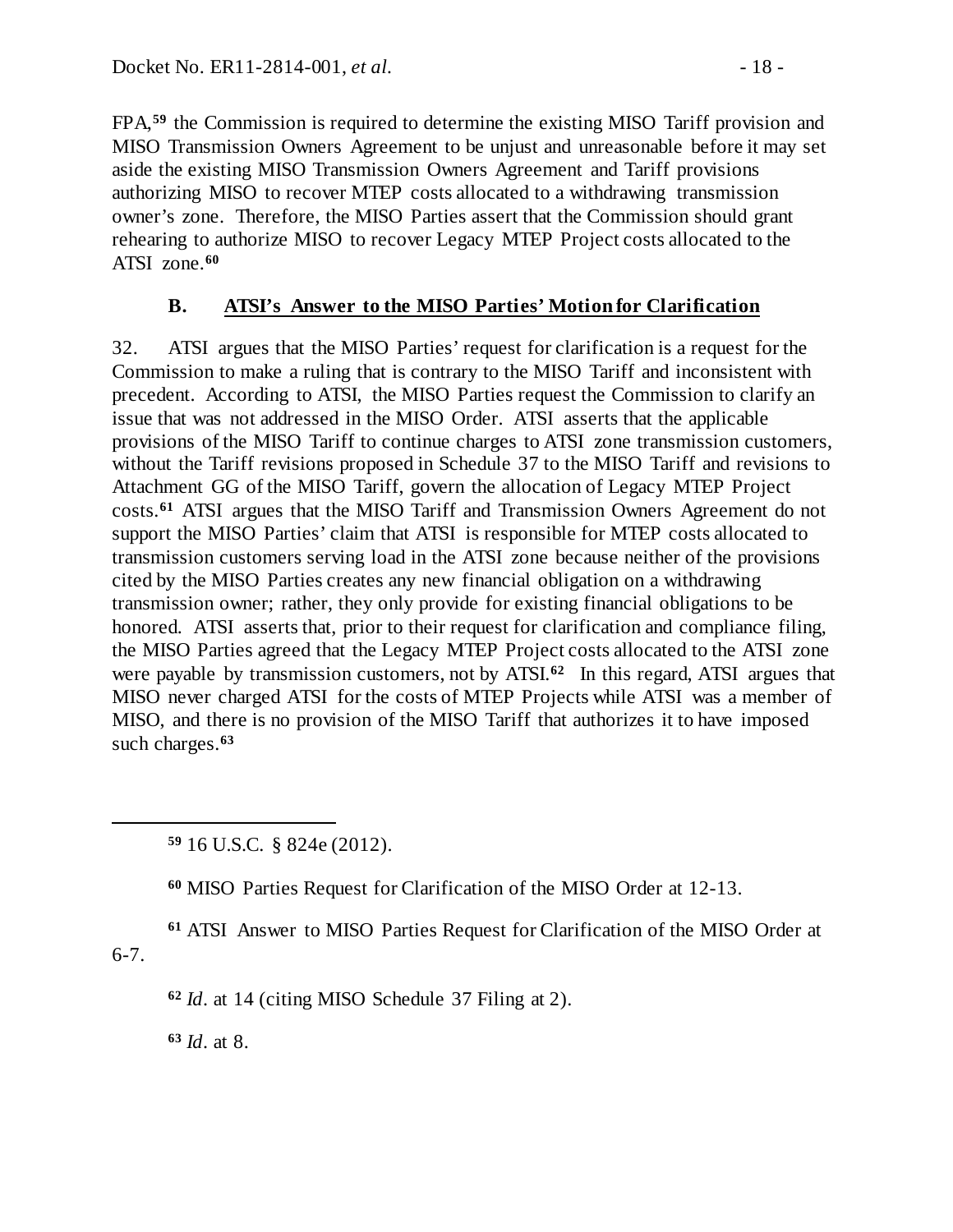33. Further, ATSI argues that the MISO Parties are incorrect in relying on precedent accepting Tariff language in Attachment FF of the MISO Tariff that provides that MISO is entitled to recover from a transmission owner the costs associated with all financial obligations that were allocated to the owner's zone prior to the owner's withdrawal.**[64](#page-18-1)** According to ATSI, the Commission, in accepting this language, did not hold that a transmission owner can be required to pay for financial obligations of other entities that pay costs allocated to the transmission owner's zone; rather, the Commission determined that the cost allocations made under Attachment FF are rightfully included in the "all financial obligations" contemplated by the MISO Transmission Owners Agreement. ATSI asserts that the only financial obligations contemplated by the Transmission Owners Agreement are those incurred by a transmission owner prior to its withdrawal, which do not include financial obligations incurred by other entities.<sup>[65](#page-18-2)</sup> ATSI also argues that the Exit Fee Agreement approved by the Commission does not include any costs for Legacy MTEP Projects,**[66](#page-18-3)** and that because the Exit Fee Agreement is a rate schedule of MISO that establishes the only amount that MISO may charge for ATSI's withdrawal obligation, the requested clarification would violate the filed-rate doctrine.

#### <span id="page-18-6"></span><span id="page-18-0"></span>**1. Commission Determination**

34. We will grant the MISO Parties' requested clarification in part.**[67](#page-18-4)** In the MISO Order, the Commission found that ATSI failed to demonstrate that ATSI was entitled to recover its Legacy MTEP Project costs from its wholesale transmission customers, and that Legacy MTEP Project costs were instead the responsibility of ATSI as part of its withdrawal obligations.<sup>[68](#page-18-5)</sup> We confirm that MISO is entitled to recover the Legacy MTEP Project costs allocated to the ATSI zone from ATSI. We disagree with ATSI's argument that the MISO Parties' request for clarification is asking that the Commission make a

**<sup>64</sup>** *Id*. at 11.

<span id="page-18-1"></span> $\overline{a}$ 

**<sup>65</sup>** *Id*. at 12.

<span id="page-18-3"></span><span id="page-18-2"></span>**<sup>66</sup>** *Id*. at 15 (citing *Midwest Indep. Transmission Sys. Operator, Inc*., 135 FERC ¶ 61,255 (2011)).

<span id="page-18-4"></span>**<sup>67</sup>** As discussed below in the MISO Applicants' compliance section of this order, we will direct the MISO Applicants to remove language allowing MISO to invoice PJM (as agent for ATSI) in Section III.C, and to remove references to PJM in Section III.D, as proposed in the MISO Compliance Filing because ATSI is directly responsible for the Legacy MTEP Project costs as part of its withdrawal obligations from MISO.

<span id="page-18-5"></span>**<sup>68</sup>** MISO Order, 135 FERC ¶ 61,204 at P 13.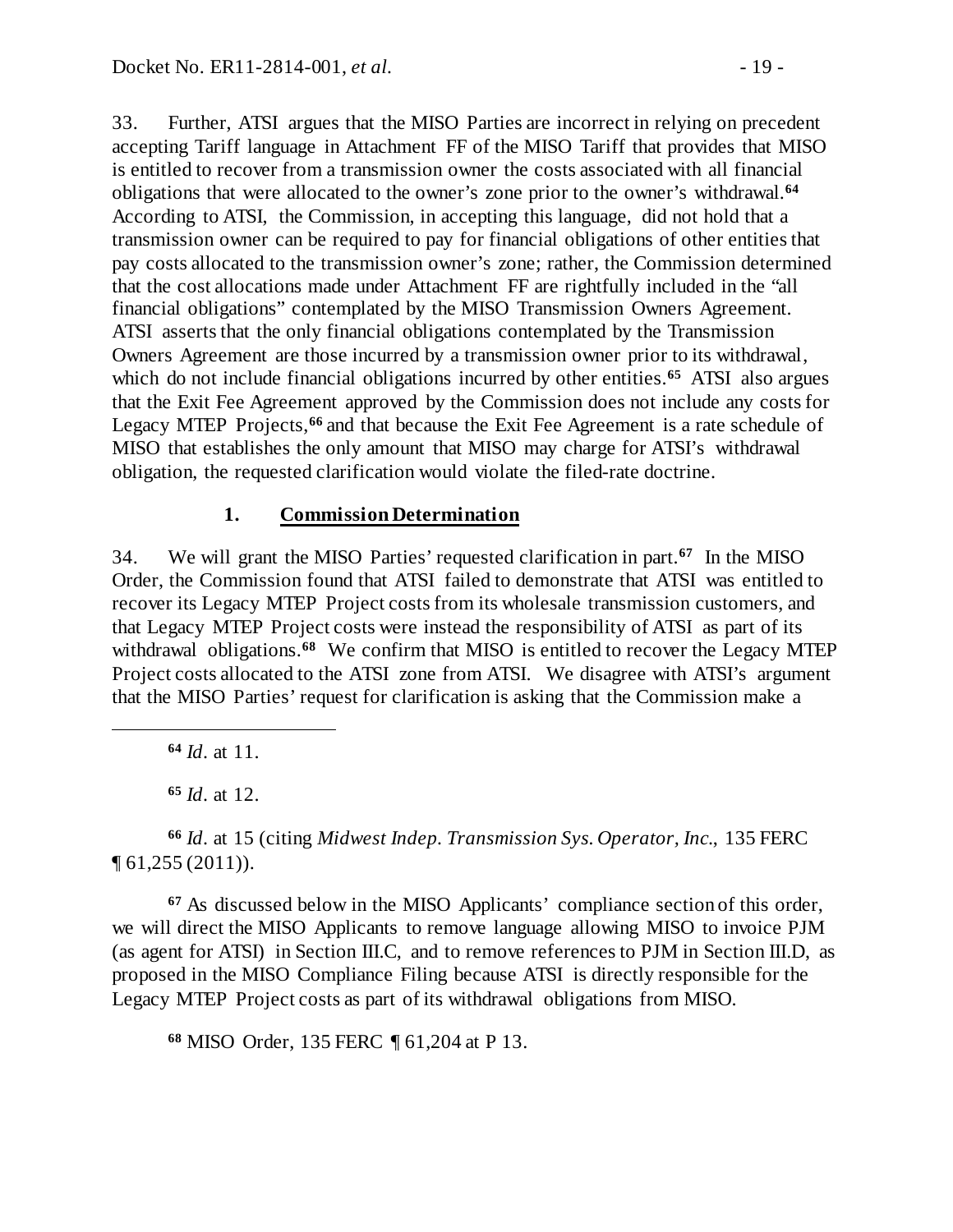$\overline{a}$ 

ruling that is inconsistent with precedent. Contrary to ATSI's argument, Legacy MTEP Project costs are a part of ATSI's corporate withdrawal obligation and do not rest with ATSI's transmission customers, in the absence of a showing by ATSI that the benefits to wholesale transmission customers exceed the costs of the realignment. **[69](#page-19-0)**

35. The MISO Transmission Owners' Agreement states: "[a]ll financial obligations incurred and payments applicable to time periods prior to the effective date of such withdrawal shall be honored by [MISO] and the withdrawing [o]wner."**[70](#page-19-1)** The Commission's established interpretation of this provision is that the *withdrawing*  transmission owner, not its wholesale transmission customers, is responsible for the Legacy MTEP Project cost allocations. In *Duquesne*, the Commission concluded that under the MISO Transmission Owners' Agreement, Duquesne, as the transmission owner was liable for paying for MISO transmission costs allocated during the period after Duquesne had signed the MISO Transmission Owners' Agreement as a precursor to its leaving PJM and joining MISO, a transfer it never completed. The Commission found Duquesne responsible for allocated transmission costs for the period after Duquesne signed the MISO Transmission Owner Agreement and MISO's Board accepted Duquesne's entry until it determined to return to PJM, even though Duquesne had not fully integrated into MISO, and Duquesne's wholesale customers were not yet customers of MISO receiving service from MISO.**[71](#page-19-2)**

36. ATSI claims that it did not incur Legacy MTEP Project costs prior to the date of its withdrawal from MISO membership, because MISO billed these costs directly to the customer, making the customers responsible. We disagree. As discussed above, the Commission in *Duquesne* found the obligation to pay was an obligation by Duquesne, incurred under the MISO Transmission Owners' Agreement, and not Duquesne's customers who at the time were still receiving service from PJM and had never received a bill from MISO. In this case, the decision to change RTOs was made by ATSI, the transmission owner, and not by its customers. MISO's billing mechanics when ATSI was a member of MISO (i.e., whether MISO billed ATSI which then billed its customers or MISO directly bills the customers) does not affect the underlying reality that ATSI's

<span id="page-19-0"></span>**<sup>69</sup>** MVP Order, 133 FERC ¶ 61,221 at P 471; MVP Rehearing Order, 137 FERC ¶ 61,074 at P 322.

**<sup>70</sup>** MISO Transmission Owners Agreement, Art. V, § II.B.

<span id="page-19-2"></span><span id="page-19-1"></span>**<sup>71</sup>** *Duquesne Light Co*., 138 FERC ¶ 61,111, at PP 37-38 (2012) (*Duquesne*) (stating that the MISO Transmission Owners Agreement "includes the obligation to pay a share of costs recovered under Schedules 10, 16, and 17, as well as costs associated with regional cost allocation provided under Attachment FF of MISO's tariff.").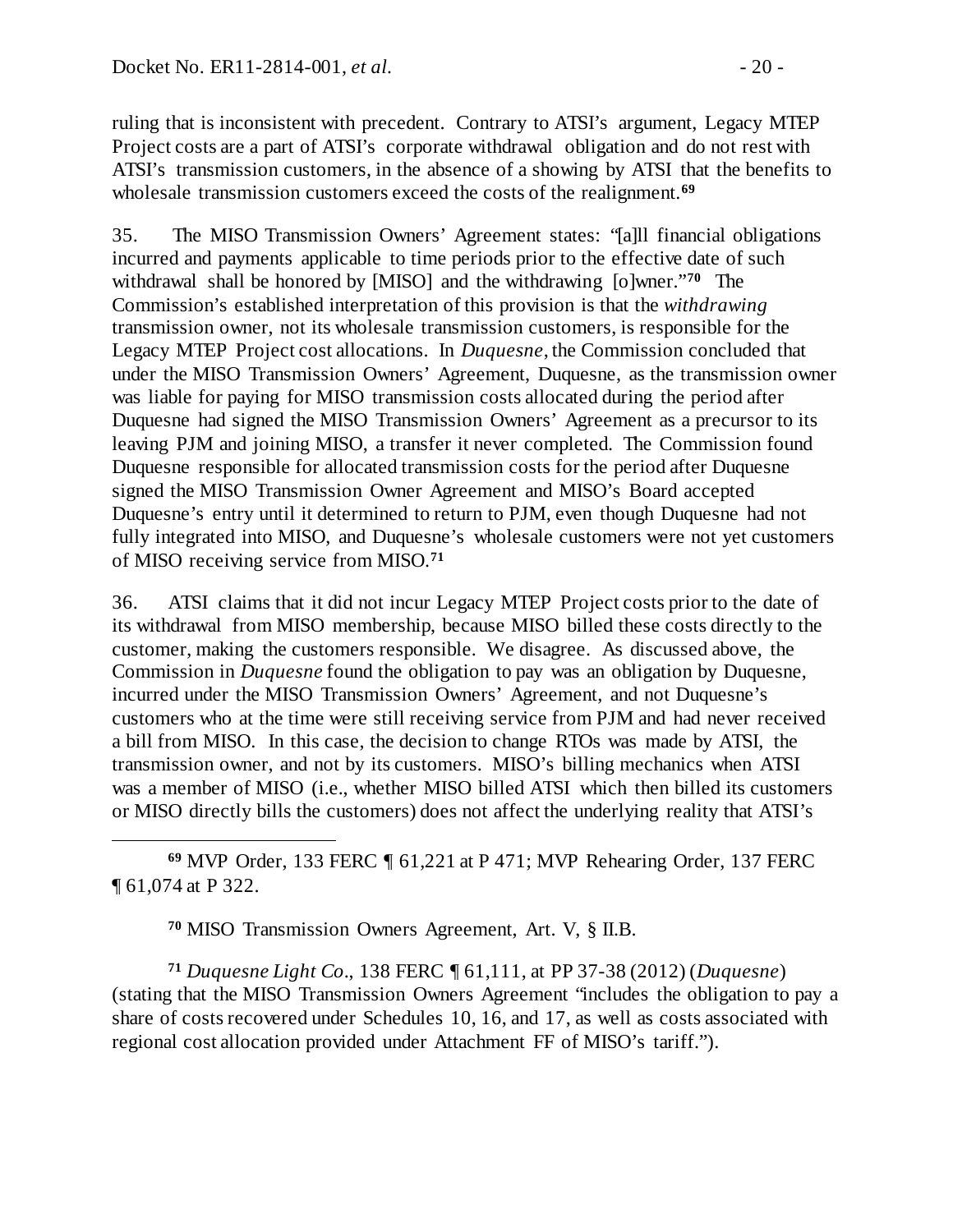business decision, including its decision to leave MISO, established responsibility for these exit costs with no ability for ATSI's customers to influence that obligation. These circumstances reinforce the importance of the Commission's established precedent.**[72](#page-20-0)**

37. Indeed, ATSI, in earlier filings, recognized that the Legacy MTEP Project costs were allocated to it as a transmission owner, in conjunction with costs borne by its customers. In its complaint requesting that the Commission exempt it and its customers from legacy PJM transmission expansion costs upon its integration into PJM, FirstEnergy stated that "a departing [MISO] transmission owner such as ATSI continues to bear the costs of projects planned and approved for load while its footprint was in the [MISO,]"**[73](#page-20-1)** and that the MISO Tariff provides that MTEP "costs follow a departing member out of the RTO."**[74](#page-20-2)**

38. In the December 17, 2009 Order addressing ATSI's request to change RTOs, the Commission found, consistent with *Duquesne*, that under the MISO Transmission Owners Agreement, ATSI, as the transmission owner, bore responsibility for both sets of costs resulting from its own business decision: "ATSI's voluntary choice to move from one RTO to another does not cause the PJM or the MISO cost allocation methodologies to no longer be just and reasonable or [to be] unduly discriminatory simply because each produces a different result."**[75](#page-20-3)** The Commission further stated:

We see no basis to modify the existing RTO rules simply because a particular cost allocation makes a transmission owner's business decision more expensive. Nor can we find on an *a priori* basis that, as ATSI argues, allocating system-wide costs to those leaving an RTO is necessarily preferable to charging such costs upon entry or that any particular cost allocation will create more stable RTOs. As

**<sup>72</sup>** *Id.*

<span id="page-20-0"></span> $\overline{a}$ 

<span id="page-20-1"></span>**<sup>73</sup>** Complaint of FirstEnergy Service Company Against PJM Interconnection, L.L.C., Docket No. EL10-6-000, at 1-2 (Oct. 19, 2009).

<span id="page-20-2"></span>**<sup>74</sup>** *Id*. at 10 (citing MISO, FERC Electric Tariff, Attachment FF, § III.A.2.c.ii; § Ш.2.i).

<span id="page-20-3"></span>**<sup>75</sup>** December 17, 2009 Order, 129 FERC ¶ 61,249 at PP 112-113, *aff'd, FirstEnergy Serv. Co. v. FERC*, 758 F.3d 346, 354 (D.C. Cir. 2014) ("ATSI's voluntary choice to move from one RTO to another does not render [either methodology] unjust or unreasonable ... simply because each methodology produces a different result. We are satisfied that this is a reasonable basis on which to reject the section 206 complaint.").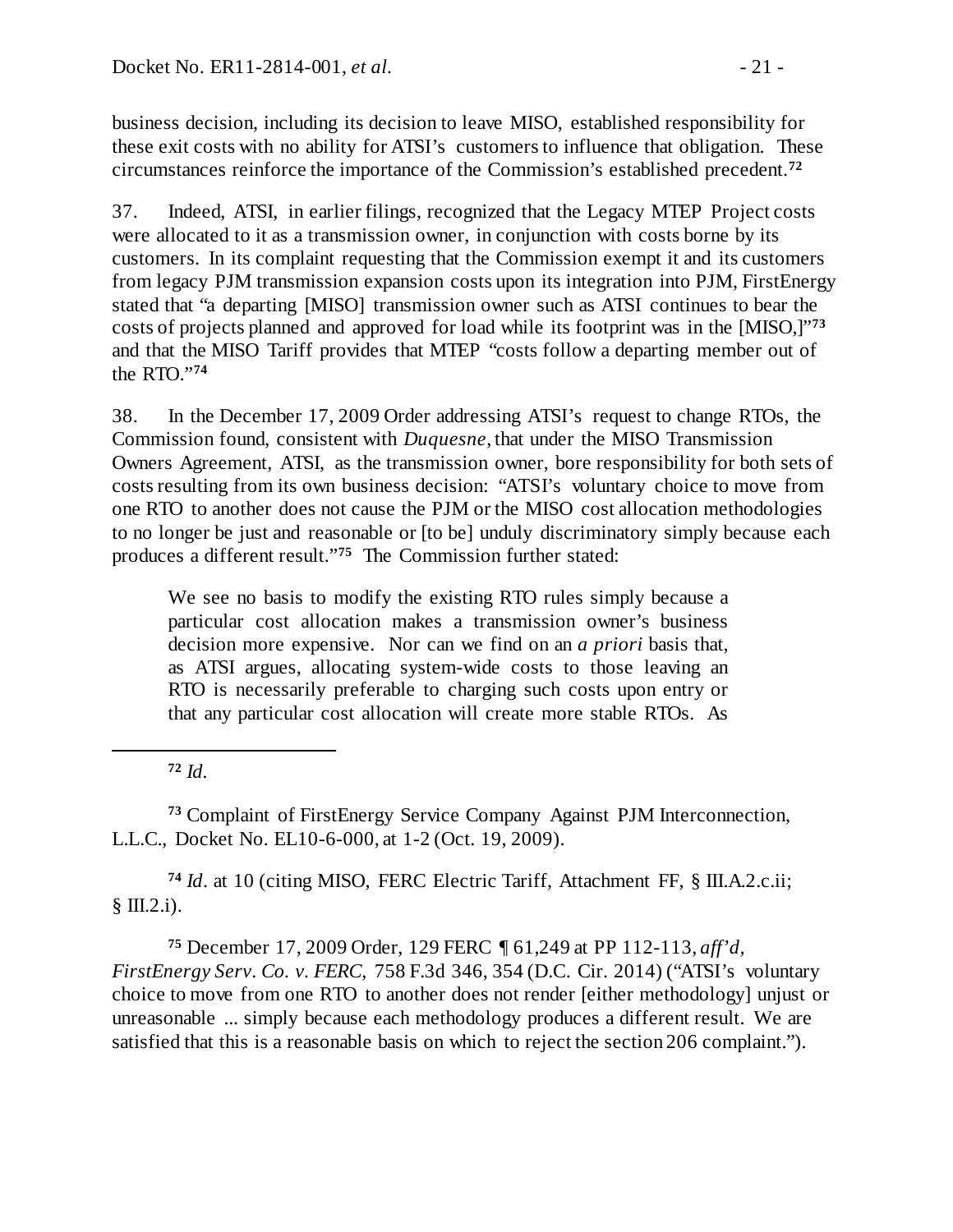this case demonstrates, the exit costs imposed on ATSI under the [MISO Transmission Owners] Agreement did not create a disincentive for ATSI to leave the [MISO].**[76](#page-21-0)**

39. The Commission specifically addressed the allocation of MISO exit costs as between transmission owners and customers:

*the imposition of MISO exit fees on ATSI is a function of its obligation under the MISO transmission owner's agreement*, *not a finding that these costs necessarily benefit ATSI's wholesale customers.* Unless ATSI can demonstrate that the benefits of RTO realignment for its wholesale transmission customers, outweigh any claimed integration costs, including MISO transmission project costs, its customers will not be required to pay the MISO exit fees.**[77](#page-21-1)**

40. ATSI cites no MISO tariff provision holding customers responsible for paying Legacy MTEP Project costs as an exit obligation. When ATSI made such a filing in its June 30, 2011 Compliance Report, the Commission rejected it for the very reason that these were not costs that can be imposed on ATSI's customers absent a showing these costs are just and reasonable.**[78](#page-21-2)**

41. Lastly, we find that the ATSI-MISO Exit Fee Agreement does not absolve ATSI of Legacy MTEP Project cost responsibility under Article Five, Section II.B of the Transmission Owners Agreement. Section 3.1(a) of the ATSI-MISO Exit Fee Agreement, provides:

> On the Withdrawal Date, [MISO] shall deliver to ATSI a written statement setting forth a good faith estimate of the exit fee. . . calculated in accordance with a methodology accepted by the Commission . . . . The parties acknowledge and agree that the Exit Fee Methodology attached hereto as Attachment A is complete and satisfies Article Five, Section II.B of the [MISO Transmission Owners] Agreement. The

**<sup>76</sup>** *Id*. P 113.

<span id="page-21-0"></span> $\overline{a}$ 

<span id="page-21-2"></span><span id="page-21-1"></span>**<sup>77</sup>** *American Transmission System, Inc.*, 140 FERC ¶ 61,226, at P 34 (2012) (emphasis added).

**<sup>78</sup>** We affirm that determination below. *See infra* P 101.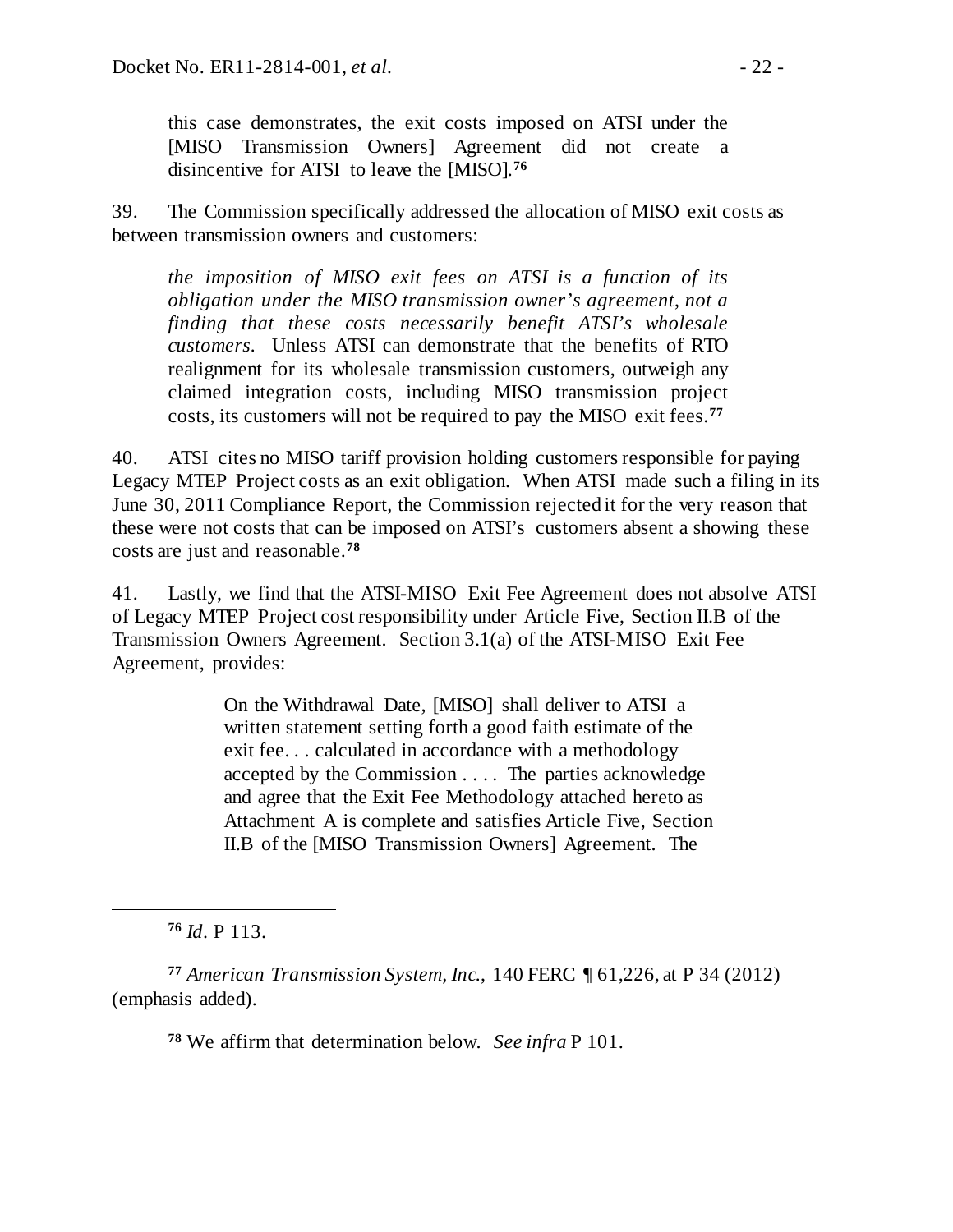[e]xit [f]ee will allocate specific amounts relating to . . . Schedules 10, 16, and 17 [of the Tariff].

Section 3.2 of the ATSI-MISO Exit Fee Agreement, provides:

In satisfaction of the requirements under Article Five, Section II.B of the [MISO Transmission Owners] Agreement, ATSI shall pay to [MISO] the Exit Fee and the True Up Fee in accordance with Section 3.1. Payment of the fees called for in Section 3.1 shall satisfy ATSI's financial obligations to [MISO] under Article Five, Section II.B of the [MISO Transmission Owners] Agreement.

Section 2.2 of the ATSI-MISO Exit Fee Agreement, provides:

Notwithstanding anything to the contrary in this Section 2.2, a Party's participation as to any matter at issue in [any] proceeding before the Commission regarding matters covered in Article Five, Section II of the [MISO Transmission Owners] Agreement, will not constitute a violation of this Section 2.2. The Parties acknowledge that ATSI disputes the scope of ATSI's obligations under Article Five, Section II of the [MISO Transmission Owners] Agreement. By signing this Agreement, ATSI does not waive and expressly reserves the right to participate as to all matters at issue in [proceedings regarding matters covered in Article Five, Section II of the MISO Transmission Owners Agreement], to pursue complaints, rehearings and appeals of any Commission orders related thereto and to pursue other legal remedies regarding matters covered in Article Five, Section II of the [MISO Transmission Owners] Agreement.

42. We disagree with ATSI and find that the language in the ATSI-MISO Exit Fee Agreement addresses only the requirements of Article Five, Section II.B of the MISO Transmission Owners Agreement for the calculation of financial obligations under Tariff Schedules 10, 16 and 17. These schedules do not address Legacy MTEP Project costs. We find that, although Section 3.1(a) of the ATSI-MISO Exit Fee Agreement states that Attachment A satisfies Article Five, Section II.B, Section 3.1(a) also expressly states that Attachment A specifies the applicable exit fee "methodology," not any complete satisfaction of the underlying financial obligations themselves. Moreover, Section 3.1(a) of the ATSI-MISO Exit Fee Agreement specifies that the exit fee "will allocate specific amounts relating to [MISO] Tariff Schedules 10, 16, and 17." We find that Section 3.1(a)'s plain meaning is that the exit fee referenced only covers ATSI's Article Five, Section II.B financial obligations under Tariff Schedules 10, 16 and 17. We also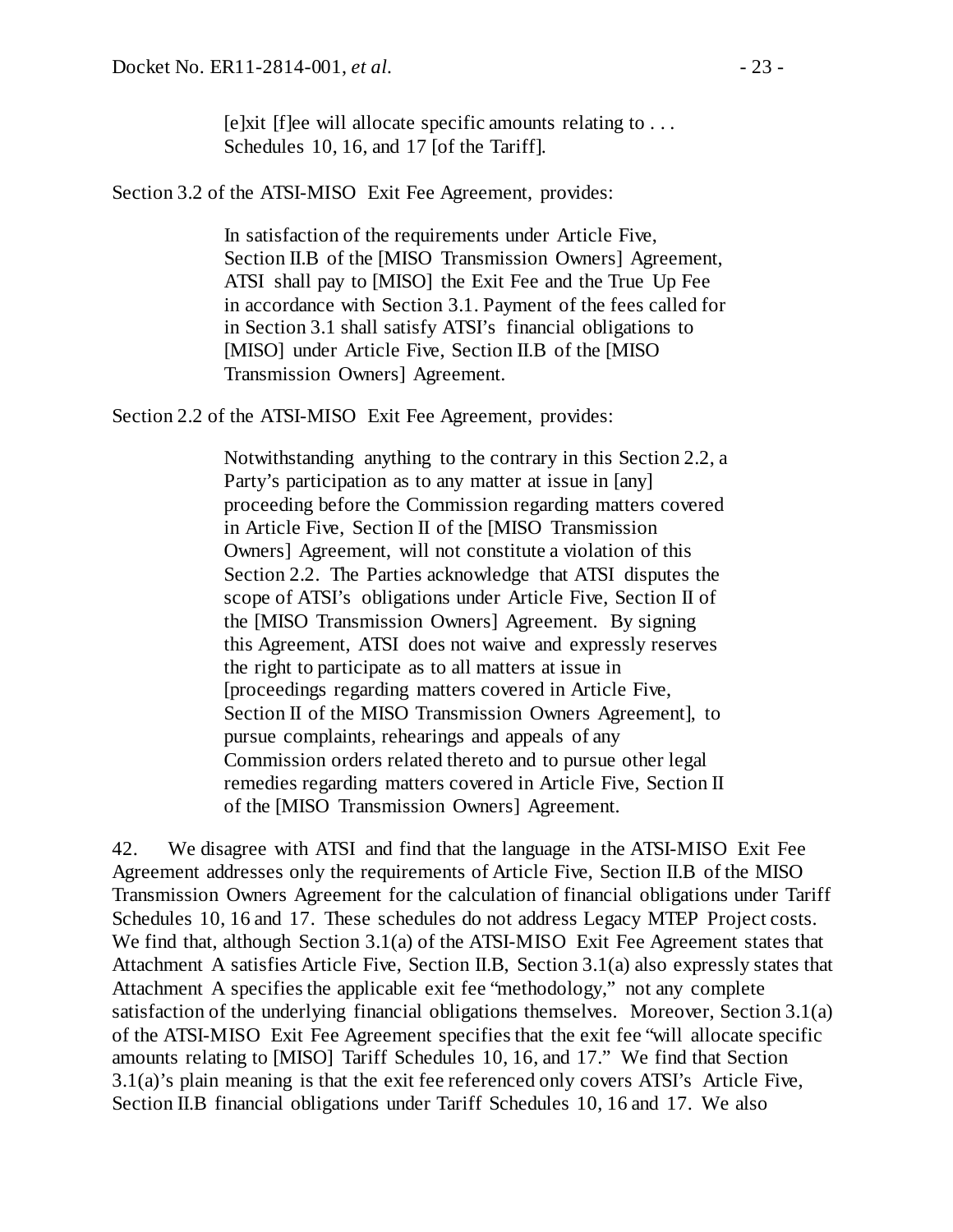conclude that the broader "satisfaction" provision of Section 3.2 is limited to Section 3.1(a), which satisfies only ATSI's MISO Tariff Schedule 10, 16 and 17 financial obligations.

43. In addition, we interpret Section 2.2 of the ATSI-MISO Exit Fee Agreement as confirming that the "satisfaction" of ATSI's financial obligations is limited to ATSI's obligations under Schedules 10, 16 and 17. We find that there would have been no reason for ATSI to preserve its rights to participate in other pending or future Commission proceedings involving Article Five, Section II.B obligations that ATSI was resolving comprehensively in the very same agreement unless the obligations addressed in the other proceedings were not extinguished by the ATSI-MISO Exit Fee Agreement.

<span id="page-23-5"></span>44. We find that the statement in the preamble of the ATSI-MISO Exit Fee Agreement states only the general objective to "memorialize the terms and conditions of ATSI's satisfaction of its exit fee obligations under Article Five, Section II.B of the [MISO Transmission Owners Agreement]," and that the extent of those obligations are specified in the operative terms of the agreement. We also find it reasonable to conclude that the operative sections of the ATSI-MISO Exit Fee Agreement, Sections 3.1(a), 3.2, and 2.2, indicate the intent to satisfy limited financial obligations, and that this intent is not outweighed by any general language in the preamble.

# **V. Compliance Filings**

## **A. PJM Integration**

## <span id="page-23-1"></span><span id="page-23-0"></span>**1. ATSI June 30, 2011 Compliance Filing, Docket Nos. ER11-2814- 001 and ER11-2815-002 and December 13, 2014 Compliance Errata, Docket No. ER11-2815-004**

## <span id="page-23-3"></span><span id="page-23-2"></span>**a. ATSI June 30, 2011 Compliance Filing**

45. On June 30, 2011, PJM submitted the ATSI June 30, 2011 Compliance Filing to address the Commission's conditions in the PJM Order.**[79](#page-23-4)** ATSI states that as directed by the Commission in the PJM Order, it has revised its formula rate set forth in

<span id="page-23-4"></span> $\overline{a}$ **<sup>79</sup>** Pursuant to Order No. 714, filings are submitted by PJM on behalf of ATSI as part of an XML filing package that conforms with the Commission's regulations. PJM states they have agreed to make all filings on behalf of the PJM Transmission Owners in order to retain administrative control over the PJM Tariff. Thus, ATSI has requested PJM to submit Tariff revisions in the eTariff system as part of PJM's electronic Intra PJM Tariff.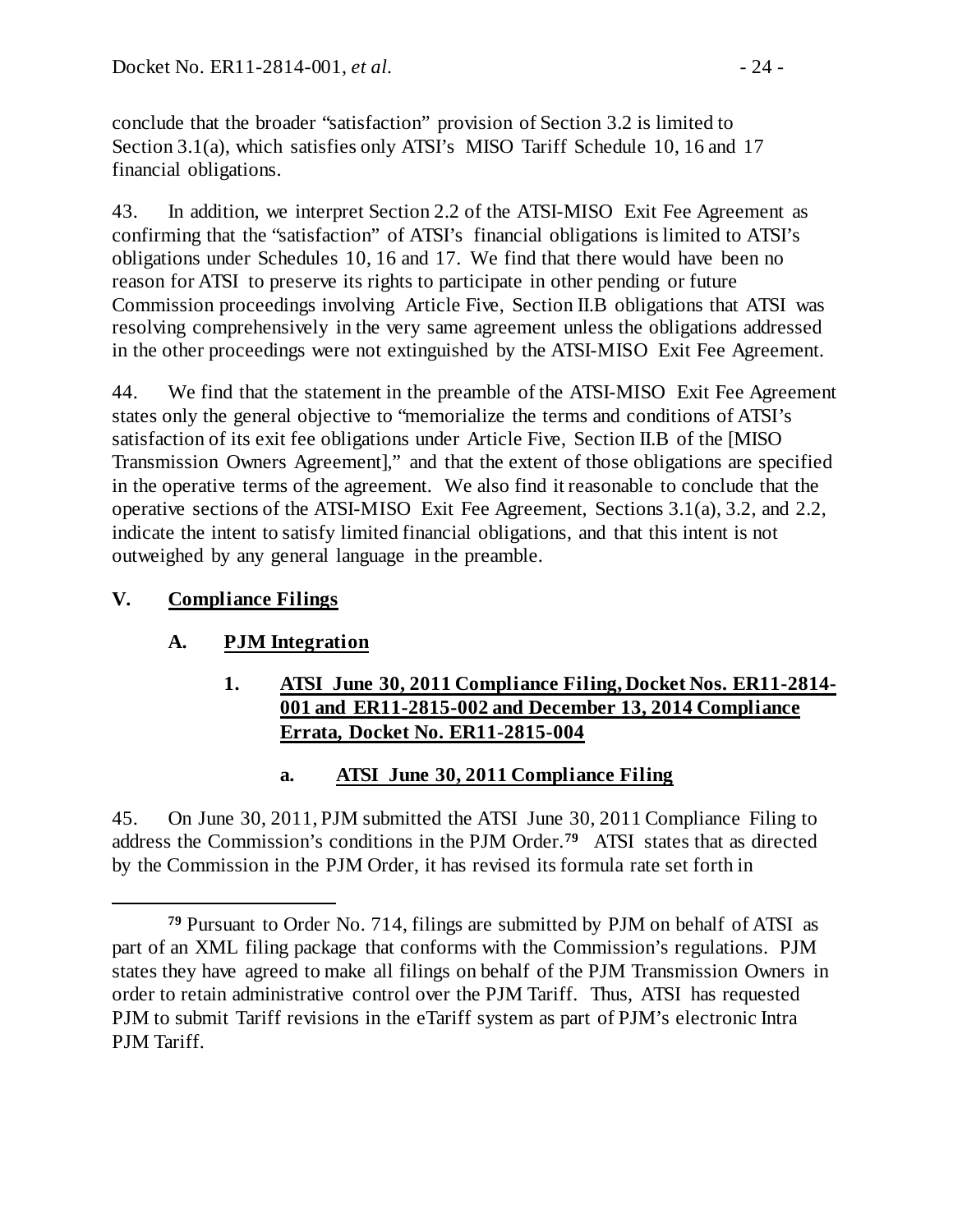Attachment H-21 of the PJM Tariff to remove the PJM integration costs, the deferred internal integration costs, MISO Exit Fee and Legacy MTEP Project costs from its transmission rates.**[80](#page-24-2)** ATSI also explains that, in order to comply with the Commission's condition in the PJM Order to remove Legacy MTEP Project costs from its rates, ATSI has revised Attachment II of the PJM Tariff to remove provisions under which ATSI zone transmission customers are charged for Legacy MTEP Project costs. ATSI states that it also has removed provisions under which the MISO Transmission Owners would calculate the Legacy MTEP Project revenue requirements, and has removed the method of allocating the revenue requirements to ATSI zone transmission customers. Further, ATSI states that it has removed the provisions under which PJM would remit to MISO the amounts received from ATSI zone transmission customers for Legacy MTEP Project costs. Finally, ATSI states that it removed from Attachment II the list of Legacy MTEP Projects being built by the MISO Transmission Owners.**[81](#page-24-3)**

## <span id="page-24-0"></span>**b. ATSI December 13, 2011 Compliance Errata**

46. On December 13, 2011, PJM submitted, on behalf of ATSI, the ATSI December 13, 2011 Compliance Filing Errata to the ATSI June 30, 2011 Compliance Filing. ATSI states that this filing simply corrects the mapping errors for PJM Tariff Attachment H-21 and Tariff Attachment H-21A. According to ATSI, only the Tariff records in RTF form with corrected metadata are being resubmitted with this filing. ATSI asserts that the attachments showing clean and marked Tariff language for these Tariff sections are not being resubmitted because they have only been remapped to the correct location in the PJM Tariff e-Tariff database and there are no substantive changes. ATSI states that these revisions represent technical corrections related to the placement of a section only, moving the Attachment H-21-A compliance language to its correct location and restoring Attachment H-21 to its proper original state so as to correct the error described above, and do not have any textual or substantive revisions. ATSI requests an effective date of June 1, 2011, for the revised PJM Tariff section in accordance with the PJM Order.

#### <span id="page-24-1"></span>**c. Notice of Filings and Responsive Pleadings**

47. Notice of the ATSI June 30, 2011 Compliance Filing was published in the *Federal Register*, 76 Fed. Reg. 41,785 (2011), with interventions and protests due on or before July 25, 2011. MISO filed a motion to intervene and protest. MISO and the MISO Transmission Owners (MISO Parties) filed a protest. American Municipal Power,

**<sup>81</sup>** *Id*. at 5.

<span id="page-24-3"></span><span id="page-24-2"></span> $\overline{a}$ 

**<sup>80</sup>** ATSI June 30, 2011 Filing at 4.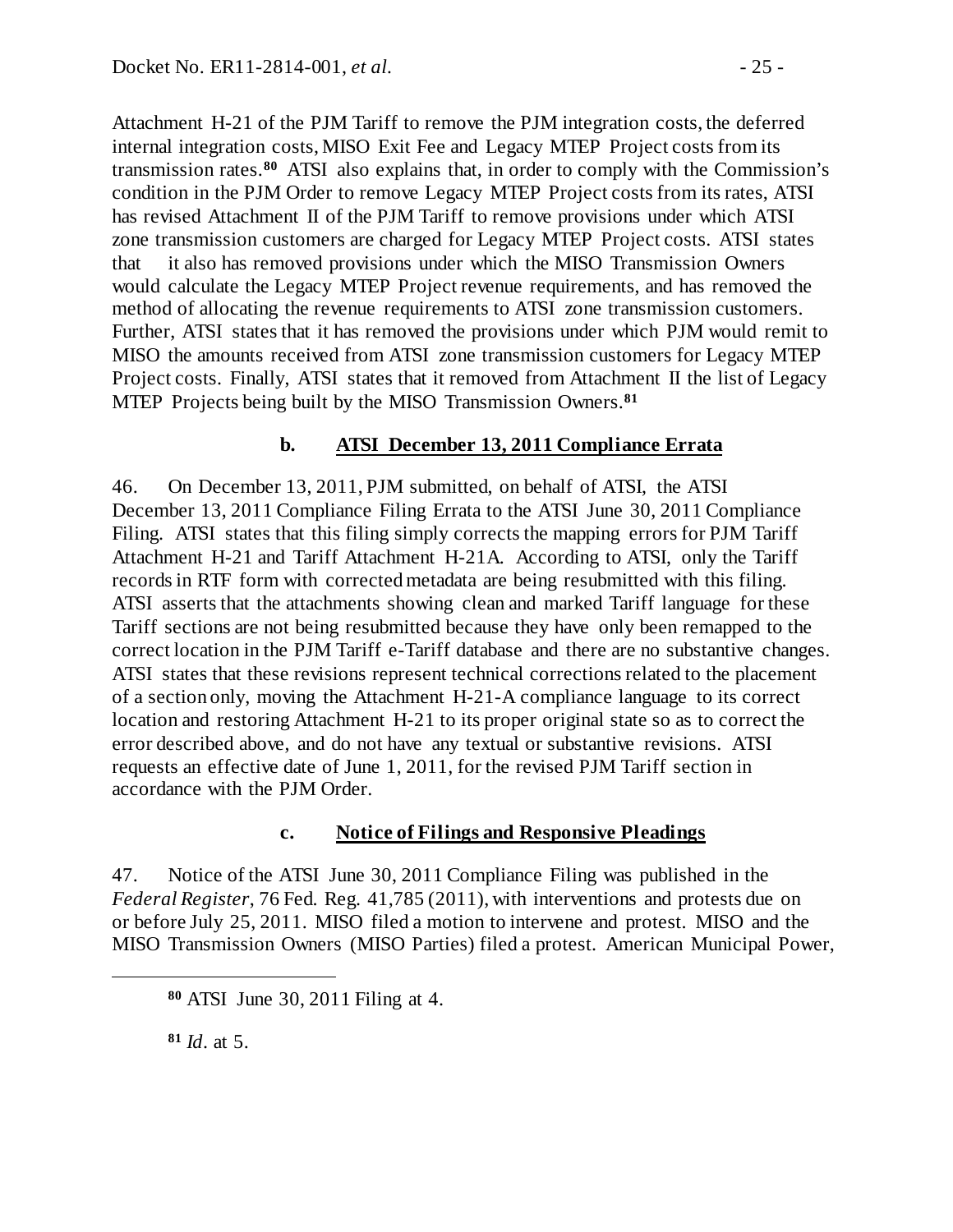<span id="page-25-2"></span> $\overline{a}$ 

Inc. (AMP) filed comments and a conditional protest. On August 5, 2011, ATSI filed an answer.

48. Notice of the ATSI December 13, 2011 Compliance Filing Errata was published in the *Federal Register*, 76 Fed. Reg. 80,356 (2011), with interventions and protests due on or before January 3, 2012. None were filed.

# <span id="page-25-0"></span>**d. Procedural Matters**

49. Rule 213(a)(2) of the Commission's Rules of Practice and Procedure, 18 C.F.R. § 385.213(a)(2) (2015), prohibits an answer to a protest unless otherwise ordered by the decisional authority. We will accept the ATSI answer because it has provided information that assisted us in our decision-making process.

# **e. Protests & Answers**

# <span id="page-25-1"></span>**i. Protests**

50. The MISO Parties argue that the ATSI June 30, 2011 Compliance Filing significantly exceeds the limited conditions of the PJM Order to remove certain costs from ATSI's formula rates, and therefore should be rejected. The MISO Parties argue that the ATSI June 30, 2011 Compliance Filing also violates the December 17, 2009 Order by removing language from the PJM Tariff that was adopted to fulfill ATSI's obligations to MISO upon its withdrawal.**[82](#page-25-2)**

51. The MISO Parties state that the Commission determined that ATSI failed to demonstrate that it was just and reasonable for ATSI to pass-through to its transmission customers costs that ATSI is obligated to pay upon withdrawal from MISO. The MISO Parties argue that to satisfy the Commission order to remove from its formula rates ATSI's RTO realignment costs, ATSI needed only to revise the rate formula set forth in Attachment H-21 and remove any references to RTO realignment costs from Schedules 1A, 7, and 8.

52. The MISO Parties argue that rather than limiting its revisions to the conditions of the PJM Order (i.e., to remove RTO realignment costs from ATSI's formula rates), ATSI proposed a host of additional changes that are not required to comply with the PJM Order. Specifically, the MISO Parties explain that ATSI proposed several revisions to Attachment II, which governs the collection and distribution of revenues associated with Legacy MTEP Projects built by ATSI and by the MISO Transmission Owners, including:

**<sup>82</sup>** MISO Parties Protest to the ATSI June 30, 2011 Compliance Filing at 5.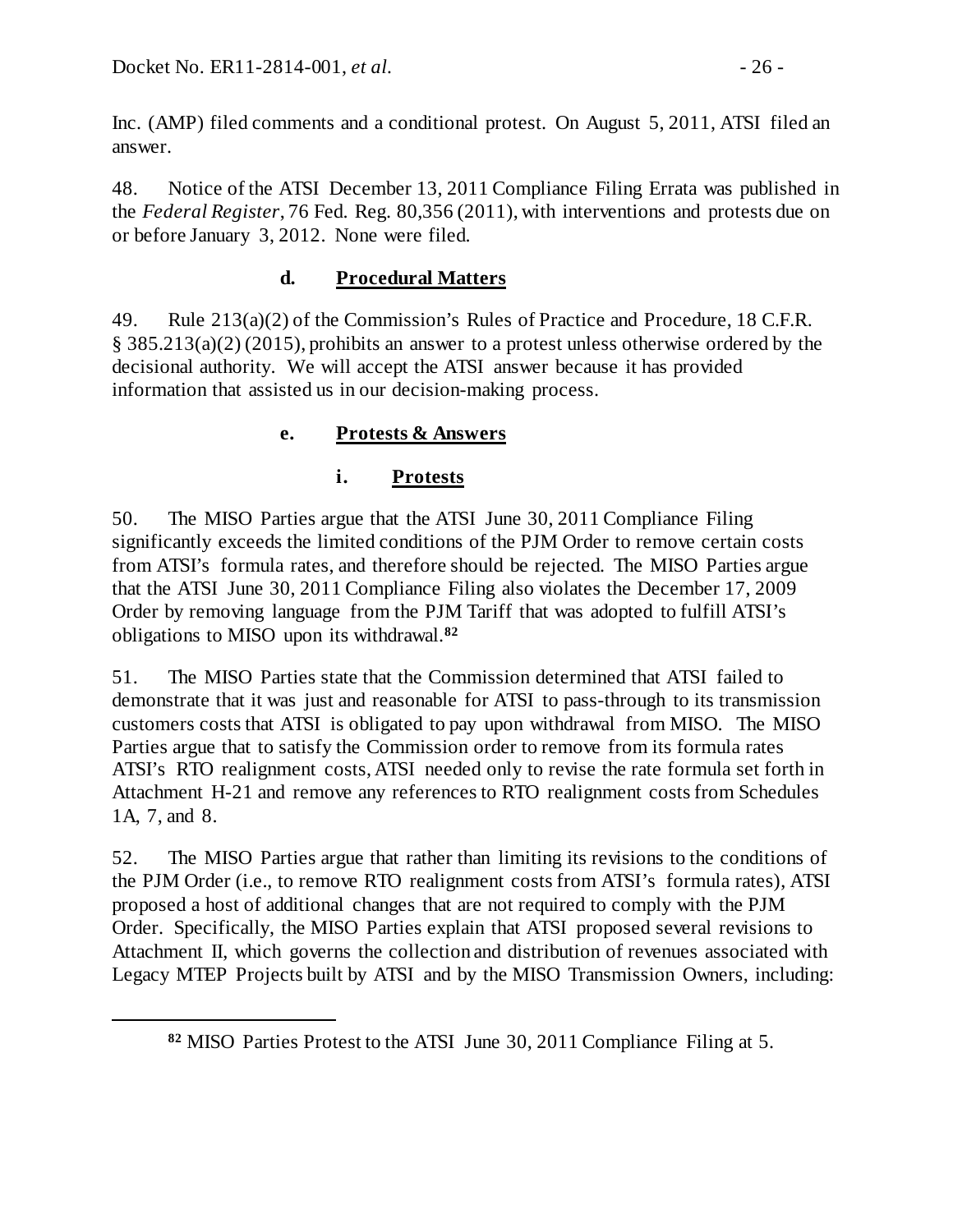(1) removing definitions related to Legacy MTEP Projects built by MISO Transmission Owners; (2) deleting provisions summarizing the manner through which PJM will collect revenues (as agent for ATSI) for MTEP projects for which ATSI is responsible and transmit those revenues to MISO for distribution to the MISO Transmission Owners; (3) striking language reflecting the methodology that the MISO Transmission Owners will use to calculate revenue requirements for Legacy MTEP Projects for which ATSI is financially responsible; and (4) deleting the list of Legacy MTEP Projects constructed or to be constructed by the MISO Transmission Owners for which ATSI is financially responsible.**[83](#page-26-0)** The MISO Parties contend that nowhere in the PJM Order did the Commission direct ATSI to remove from the PJM Tariff provisions governing the ongoing relationship among ATSI, PJM, and MISO regarding ATSI's continuing obligations to construct and pay for Legacy MTEP Projects.

53. The MISO Parties argue that the ATSI June 30, 2011 Compliance Filing contravenes the limited mandate of the PJM Order, and violates the Commission's order authorizing ATSI to withdraw from MISO and integrate into PJM.**[84](#page-26-1)** The MISO Parties contend that the Commission repeatedly has determined that the contractual obligations of a transmission owner seeking to withdraw from MISO include both financial obligations as required by Article V, Section II.B of the MISO Transmission Owners Agreement and remaining obligations related to the construction of new facilities as required by Article V, Section II.C of the MISO Transmission Owners Agreement.**[85](#page-26-2)** The MISO Parties contend that Commission precedent also defines the financial obligations of a withdrawing MISO Transmission Owner to include, among other things, MTEP Project costs allocated to the transmission owner's zone under Attachment FF of the MISO Tariff prior to its withdrawal.**[86](#page-26-3)** The MISO Parties argue that the ATSI

**<sup>83</sup>** *Id*. at 7-8.

**<sup>84</sup>** *Id.* at 9.

<span id="page-26-0"></span> $\overline{a}$ 

<span id="page-26-2"></span><span id="page-26-1"></span>**<sup>85</sup>** MISO Parties Protest to the ATSI June 30, 2011 Compliance Filing at 9-10 (citing PJM Order, 135 FERC ¶ 61,198 at P 48; *see also Duke Energy Ohio, Inc. and Duke Energy Kentucky, Inc.*, 133 FERC ¶ 61,058 at PP 73, 76 (2010); *Louisville Gas and Electric Co.*, 114 FERC ¶ 61,282, at PP 57-61, *order on reh'g*, 116 FERC ¶ 61,020  $(2006)$ ).

<span id="page-26-3"></span>**<sup>86</sup>** *Id*. at 10 (citingRECB II Rehearing Order, 120 FERC ¶ 61,080 at P 83 ("The Commission has determined that the [MTEP] cost allocations made under Attachment FF [of the Midwest ISO Tariff] are rightfully included in the 'all financial obligations' contemplated by the [Midwest ISO Owners] Agreement."); *see also* MVP Order, 133 FERC ¶ 61,221 at P 471 ("As we read the proposal, a transmission owner that

(continued ...)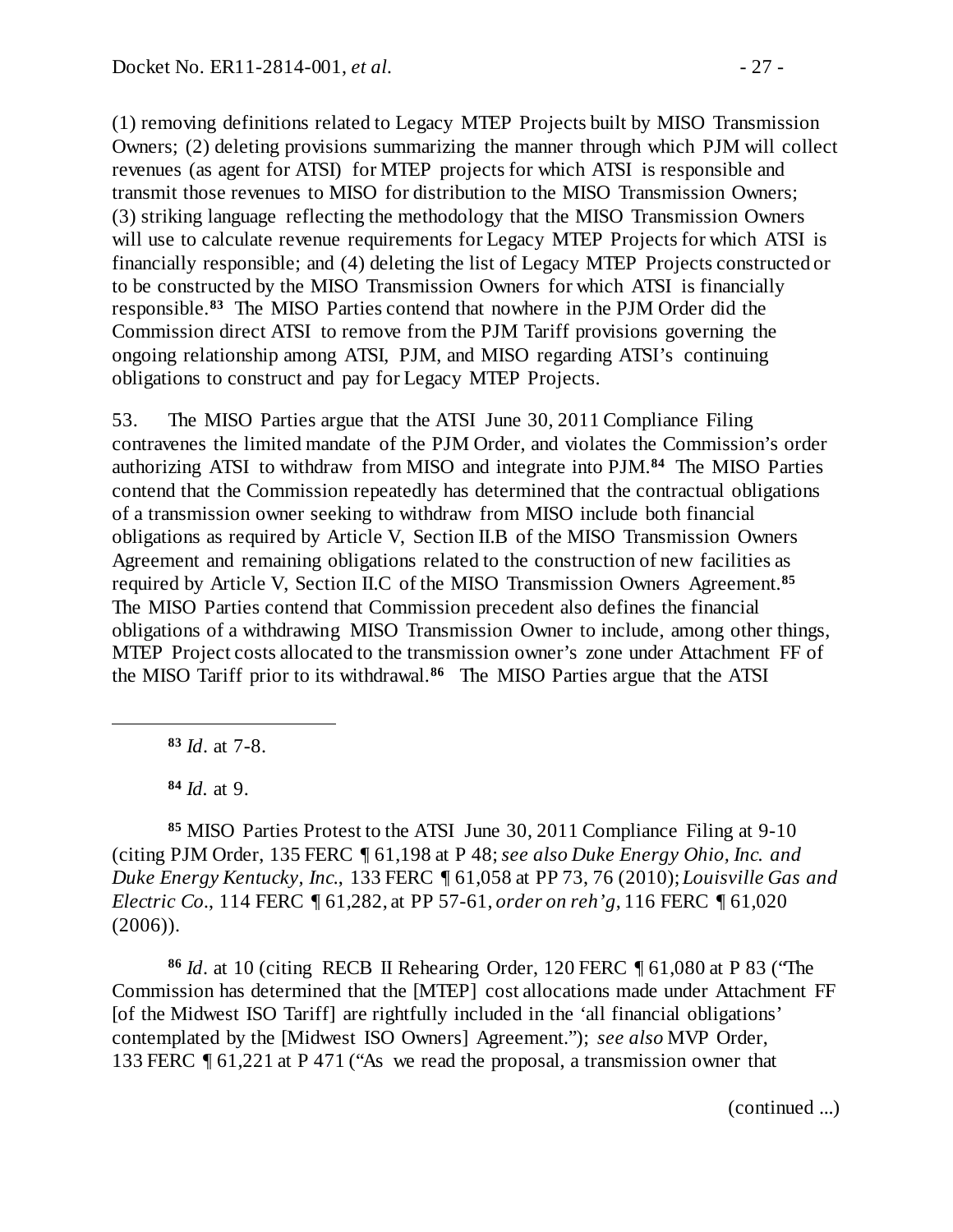June 30, 2011 Compliance Filing violates the PJM Order by eliminating the provisions that establish the manner through which ATSI will satisfy its obligations to MISO upon its withdrawal.**[87](#page-27-0)**

54. Finally, the MISO Parties argue that the ATSI June 30, 2011 Compliance Filing retains Attachment II language providing for payment by MISO for Legacy MTEP Projects built by ATSI while eliminating payments by ATSI to the MISO Transmission Owners. The MISO Parties contend that ATSI's self-serving revisions to Attachment II would entitle ATSI to recover Legacy MTEP Project costs allocated to MISO transmission customers without any reciprocal recovery by MISO of Legacy MTEP Project costs allocated to the ATSI zone, an unjust and unreasonable outcome.**[88](#page-27-1)** The MISO Parties state that MISO fully supports the MISO Transmission Owners.

55. AMP submits comments for the limited purpose of ensuring that settlement charges it may pay to MISO or MISO entities for Long-Term Firm Transmission Rights infeasibility are excluded from ATSI's formula transmission rate by the ATSI June 30, 2011 Compliance Filing.**[89](#page-27-2)** AMP argues that any such costs are directly attributable to ATSI's withdrawal from MISO, and for that reason, pursuant to the PJM Order, such costs are not recoverable from ATSI's transmission customers. Accordingly, AMP argues that ATSI's compliance formula rate should not provide for the recovery of those costs. AMP states that to avoid any possibility of controversy, however, ATSI should confirm that any charges it might pay to MISO (or to other MISO entities) for Long-Term Firm Transmission Rights infeasibility indeed are excluded from ATSI's formula rate by the Tariff revisions submitted with the ATSI June 30 2011 Compliance Filing. AMP asserts that if ATSI provides that confirmation, there is no need for AMP to protest the Compliance Filing.**[90](#page-27-3)**

 $\overline{a}$ withdraws from Midwest ISO would remain responsible for all financial obligations incurred with respect to the Multi Value Project Tariff provisions while a member of [MISO]."); RECB I Order, 118 FERC  $\parallel$  61,209 at P 193 (directing MISO to revise its Tariff to clarify that an owner that withdraws from MISO is not "absolved" from paying for transmission upgrades)).

<span id="page-27-0"></span>**<sup>87</sup>** *Id*. at 9-10.

<span id="page-27-1"></span>**<sup>88</sup>** *Id*. at 11.

<span id="page-27-2"></span>**<sup>89</sup>** AMP Comments to the ATSI June 30, 2011 Compliance Filing at 2-3.

<span id="page-27-3"></span>**<sup>90</sup>** *Id*. at 3.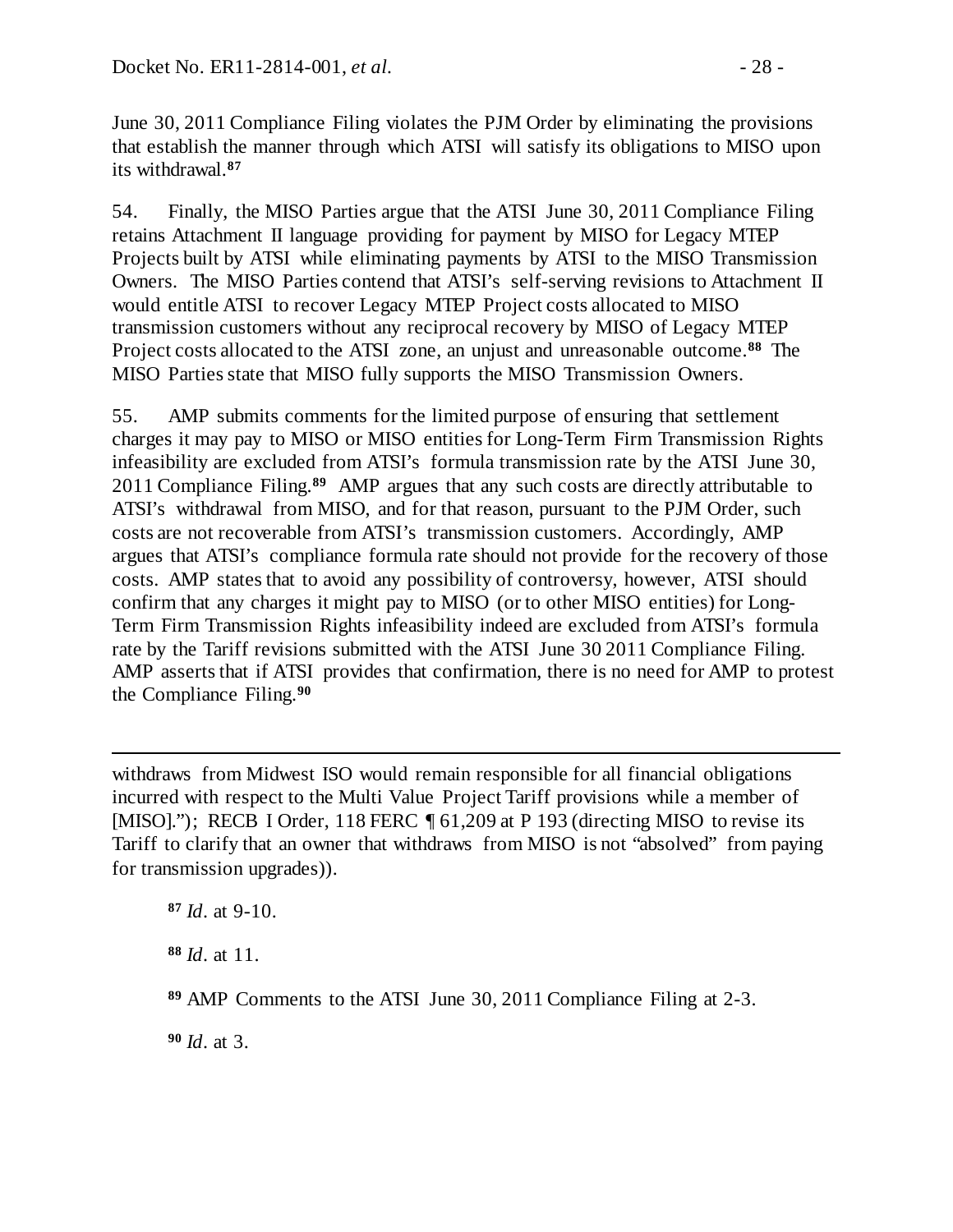56. According to ATSI, AMP requests that ATSI confirm that any settlement charges it may pay to MISO or MISO entities for Long-Term Firm Transmission Rights infeasibility are excluded from ATSI's formula rate and states that if ATSI so confirms, AMP does not protest the Compliance Filing. ATSI states that, although settlement charges it may pay to the MISO or MISO entities for Long-Term Firm Transmission Rights infeasibility are beyond the scope of this proceeding, ATSI confirms that there are no Long-Term Firm Transmission Rights settlement costs included in the accounting information used to populate ATSI's formula rate to derive transmission charges.**[91](#page-28-0)**

57. ATSI argues that the ATSI June 30, 2011 Compliance Filing does not exceed the conditions of the PJM Order. ATSI contends that the provisions that the MISO Parties claim ATSI should have retained were integral to ATSI's recovery of Legacy MTEP Project costs from transmission customers in the ATSI zone through its formula rate; they prescribe the formula rate for calculating the Legacy MTEP Project costs to be recovered from transmission customers serving load in the ATSI zone and specify how PJM would disburse the resulting revenues.**[92](#page-28-1)** ATSI asserts that these provisions therefore are part of the formula rate from which the Commission directed ATSI to remove Legacy MTEP Project costs.**[93](#page-28-2)** ATSI contends that they are part and parcel of the mechanism through which ATSI proposed to recover Legacy MTEP Project costs from ATSI zone transmission customers and that their removal is directly responsive to the Commission's condition in the PJM Order prohibiting such recovery absent a further showing.

58. ATSI contends that if Legacy MTEP Project costs are not charged to those customers, there is no reason to specify how to calculate the Legacy MTEP Project revenue requirement and the portion of that revenue requirement to be billed to ATSI zone transmission customers or how the resulting revenues will be disbursed. ATSI argues that the ATSI June 30, 2011 Compliance Filing thus made the changes that the Commission required in the PJM Order, i.e., the removal of provisions of the formula rate that were used to recover a share of the costs of Legacy MTEP Projects costs from ATSI zone transmission customers, and no additional changes were made beyond those required by the Commission. ATSI asserts that the MISO Parties' contention that ATSI

**<sup>92</sup>** *Id*. at 5.

<span id="page-28-2"></span>**<sup>93</sup>** *Id*. (citing PJM Order, 135 FERC ¶ 61,198 at P 60).

<span id="page-28-1"></span><span id="page-28-0"></span> $\overline{a}$ **<sup>91</sup>** ATSI Answer to Comments/Protests to the ATSI June 30, 2011 Compliance Filing at 13-14.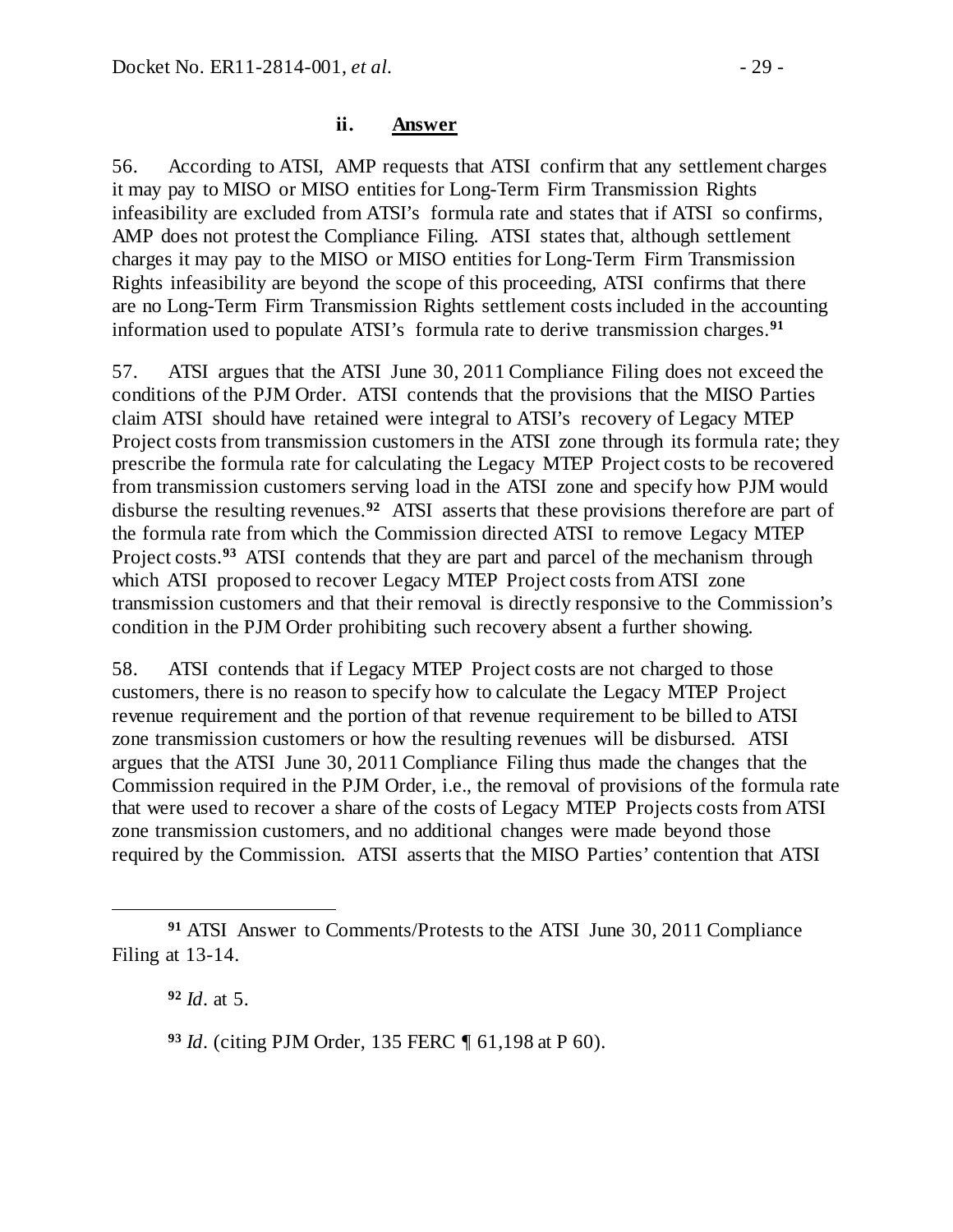should have left some of those provisions intact is unsupported and should be disregarded.**[94](#page-29-0)**

59. According to ATSI, the MISO Parties also assert that the ATSI June 30, 2011 Compliance Filing violates what it describes as ATSI's obligation to pay MISO for Legacy MTEP Project costs as part of the exit fee due upon its withdrawal from MISO, which they claim was recognized in Commission precedent. ATSI argues that the ATSI June 30, 2011 Compliance Filing is consistent with its obligation to MISO.**[95](#page-29-1)** ATSI argues that it has no obligation to pay for Legacy MTEP Project costs as part of its withdrawal fee, because it had no obligation to pay MTEP Project costs before its withdrawal from MISO. ATSI states that no provision of the MISO Tariff or the MISO Transmission Owners Agreement establishes such an obligation. ATSI states that the MISO Parties cite no provision of the MISO Tariff that imposed on ATSI an obligation to pay MTEP Project costs while ATSI was a member of MISO and, according to ATSI, there is none. ATSI argues that the MISO Tariff imposes the obligation to pay for MTEP Projects on transmission customers that use its transmission system, not on transmission owners, as such.**[96](#page-29-2)**

60. ATSI argues that the MISO Parties claim that Commission precedent obligates ATSI to pay for Legacy MTEP Project costs, even though neither the MISO Tariff nor the MISO Transmission Owners Agreement creates such an obligation, is also wrong. According to ATSI, the Commission decisions that the MISO Parties cite hold that transmission upgrade costs may form part of a withdrawing transmission owner's financial obligations, but *only* if those costs were previously allocated to the transmission owner. ATSI contends that they neither hold that a transmission owner's financial obligations for upgrade costs increase upon its withdrawal nor impose obligations that go beyond those in the MISO Tariff and MISO Transmission Owners Agreement.**[97](#page-29-3)**

61. ATSI argues that the Commission should ensure consistent treatment of MTEP Project costs by accepting the confirmation of MTEP recovery from ATSI zone transmission customers.**[98](#page-29-4)** ATSI asserts that the MISO Parties point out that ATSI's

**<sup>94</sup>** *Id*. at 5-6.

<span id="page-29-0"></span> $\overline{a}$ 

<span id="page-29-3"></span><span id="page-29-2"></span><span id="page-29-1"></span>**<sup>95</sup>** *Id*. at 7 (citing MISO Parties Protest to the ATSI June 30, 2011 Compliance Filing at 10-11).

**<sup>96</sup>** *Id*. at 7-8.

**<sup>97</sup>** *Id*. at 10-11.

<span id="page-29-4"></span>**<sup>98</sup>** *Id*. at 12.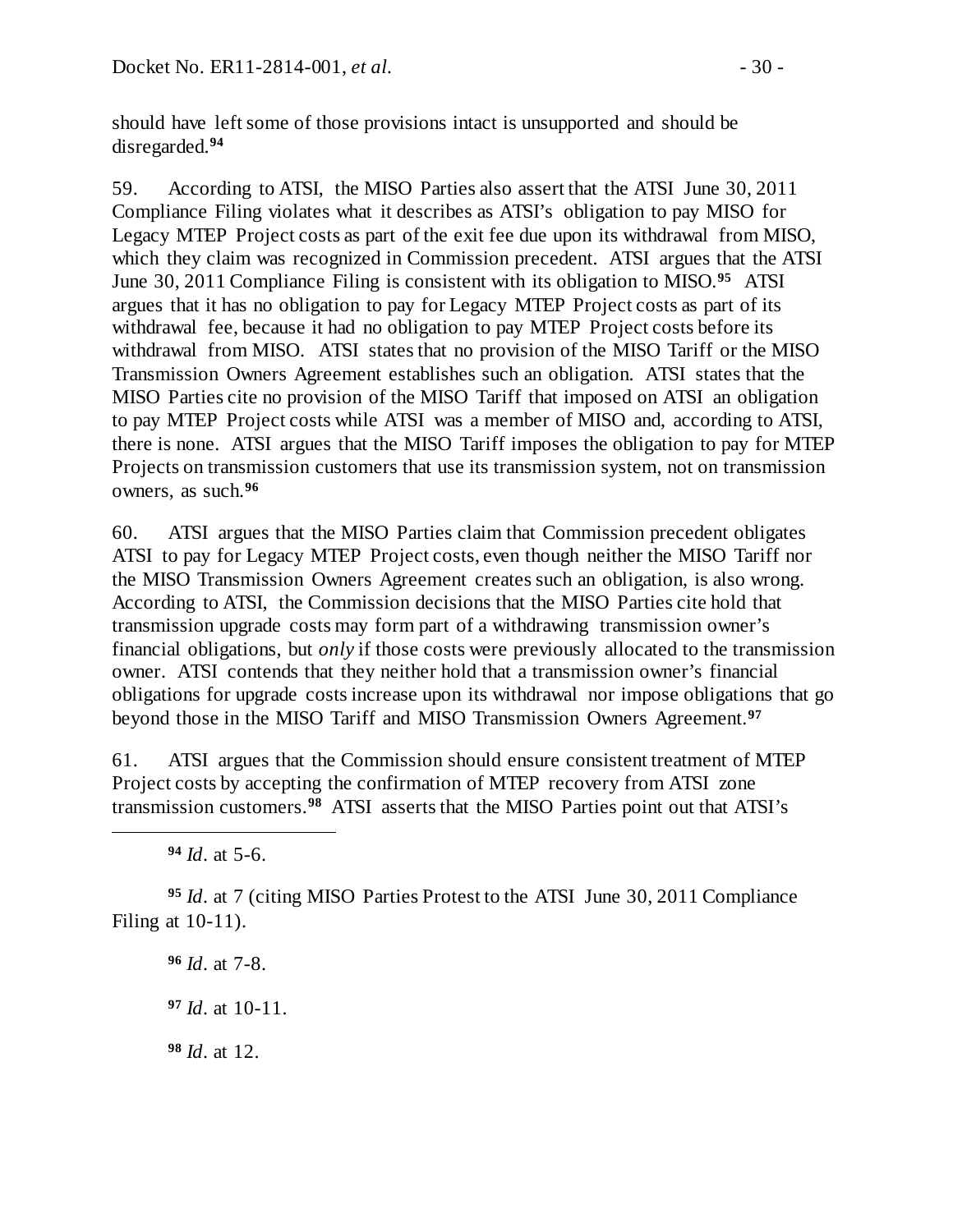revisions entitle it to recover a share of ATSI's MTEP Project costs from MISO transmission customers without any reciprocal recovery of MTEP costs allocated to the transmission customers in the ATSI zone, and that this is argued by ATSI on rehearing. According to ATSI, the PJM Order did not require any changes to the provisions of the PJM Filing that implemented the continued payment by transmission customers in the remaining MISO zones of a portion of ATSI's costs of constructing MTEP Projects and the crediting of the associated revenues to ATSI's transmission revenue requirement. ATSI argues that the Commission's treatment of MTEP Project costs was inconsistent and therefore arbitrary and capricious, and that the correct solution is for the Commission to permit PJM to continue to recover these costs from transmission customers in the ATSI zone through application of the ATSI formula rate in Attachment H-21 and Attachment II and pass those amounts onto the MISO for distribution to the MISO Transmission Owners.**[99](#page-30-1)**

## <span id="page-30-0"></span>**f. Commission Determination**

62. The Commission will accept the ATSI June 30, 2011 Compliance Filing. We find that ATSI followed the Commission's condition by revising its formula rate set forth in Attachment H-21 of the PJM Tariff to remove the PJM Integration Costs, the ATSI Internal Integration Costs, the MISO Exit Fees, and the Legacy MTEP Project costs from its transmission rates. The Commission will also accept the December 13, 2011 Compliance Errata.

63. ATSI also explains that, in order to comply with the Commission's condition in the PJM Order to remove Legacy MTEP Project costs from its rates, ATSI has revised Attachment II of the PJM Tariff to remove provisions under which ATSI zone transmission customers are charged for Legacy MTEP Project costs, removed provisions under which the MISO Transmission Owners would calculate the Legacy MTEP Project cost revenue requirements, and removed the method of allocating the revenue requirements to ATSI zone transmission customers. Further, ATSI states that it has removed the provisions under which PJM would remit to MISO the amounts received from ATSI zone transmission customers for Legacy MTEP Project costs. The MISO Parties contend that nowhere in the PJM Order did the Commission direct ATSI to remove from the PJM Tariff provisions governing the ongoing relationship among ATSI, PJM, and MISO regarding ATSI's continuing obligations to construct and pay for Legacy MTEP Projects, and that the filing violates the December 17, 2009 Order by eliminating the provisions that establish the manner through which ATSI will satisfy its obligations to MISO upon its withdrawal. As discussed above, the Commission did not find that ATSI is relieved of its continuing obligations to pay for Legacy MTEP Projects. Rather, the

**<sup>99</sup>** *Id*. at 12-13.

<span id="page-30-1"></span> $\overline{a}$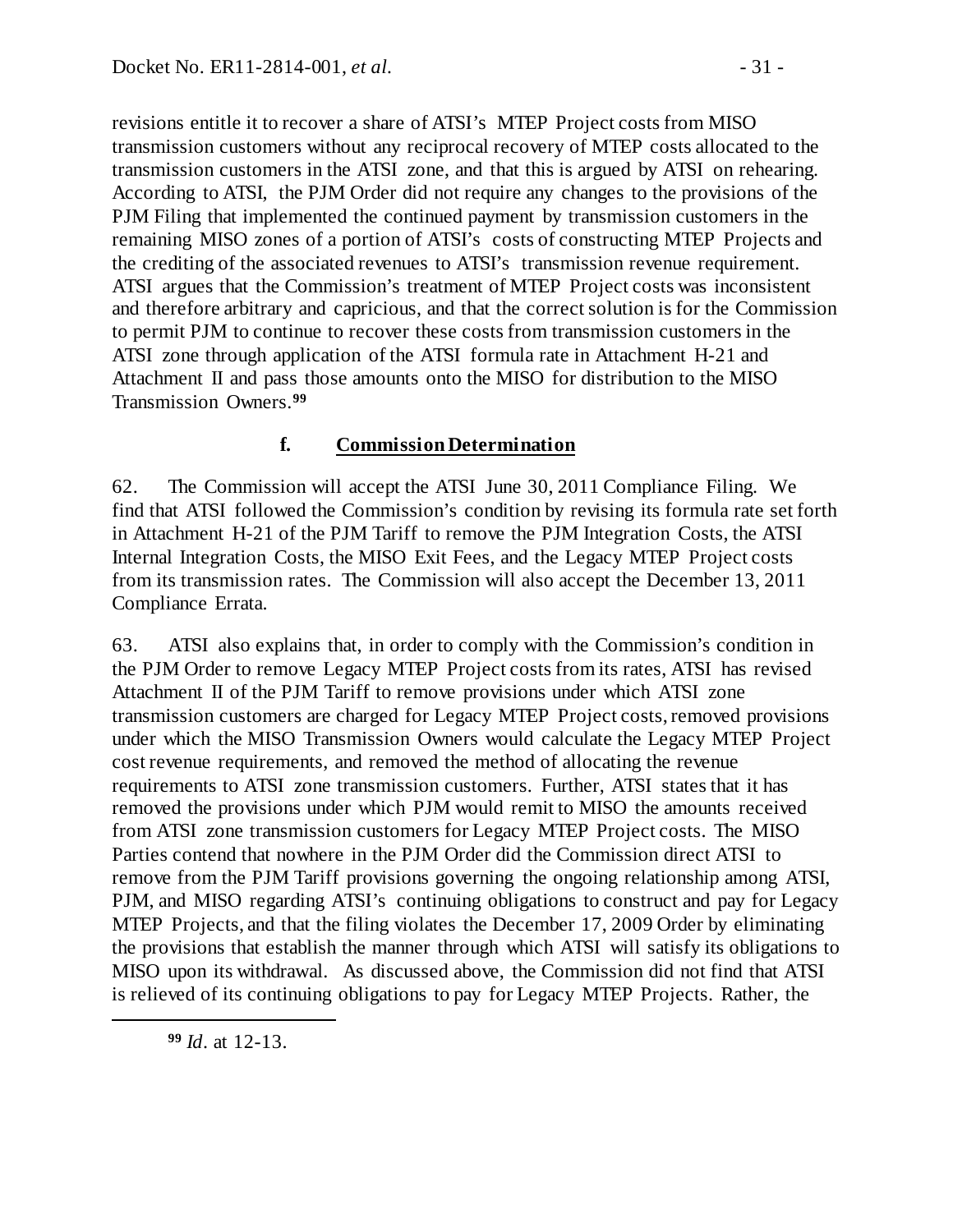Commission found that ATSI could not recover these costs from its wholesale transmission customers without specifically identifying the benefits of the RTO realignment decision with respect to its wholesale transmission customers and including a cost-benefit analysis showing that the benefits to wholesale transmission customers exceed the costs of the realignment. ATSI is still responsible for payment of Legacy MTEP Project costs and the remittance of these costs under the terms of Schedule 37 and Attachment GG of the MISO Tariff, as discussed below.

<span id="page-31-2"></span>64. The MISO Parties also argue that the ATSI June 30, 2011 Compliance Filing retains Attachment II language providing for payment by MISO for Legacy MTEP Projects built by ATSI while eliminating payments by ATSI to MISO. The Commission finds that just as ATSI, as the transmission owner, is still responsible for the payment and remittance of its continuing obligations to pay for Legacy MTEP Projects, MISO is still responsible for the payment and remittance of MTEP Projects built by ATSI as allowed under Attachment II.

65. AMP requests that ATSI confirm that any settlement charges it may pay to MISO or MISO entities for Long-Term Firm Transmission Rights infeasibility are excluded from ATSI's formula rate and states that if confirmed, AMP does not protest the ATSI June 30, 2011 Compliance Filing. ATSI confirms that there are no Long-Term Firm Transmission Rights settlement costs included in the accounting information used to populate ATSI's formula rate to derive transmission charges. Therefore, AMP's protest is now moot.

## **2. PJM June 13, 2011 Compliance Filing, Docket No. ER11-2815- 001**

#### <span id="page-31-1"></span><span id="page-31-0"></span>**a. PJM June 13, 2011 Compliance Filing**

66. In the PJM Order, the Commission accepted and suspended ATSI's formula rate effective June 1, 2011. The Commission also accepted PJM's proposed revisions to the PJM Tariff and other agreements in connection with ATSI's integration into PJM, effective June 1, 2011, subject to PJM's correction of two typographical errors. On June 13, 2011, PJM submitted a Compliance Filing to correct these two typographical errors in Attachment J of the PJM Tariff. PJM states that its proposal amends Attachment J to the PJM Tariff by identifying "Jersey Central Power and Light Company" with the correct short name of "JCPL." PJM also states that it adds the full name of "Public Service Electric and Gas Company" which, due to a typographical error, was missing from the revisions to Attachment J submitted in Docket No. ER11-2815- 000. PJM requests an effective date of June 1, 2011.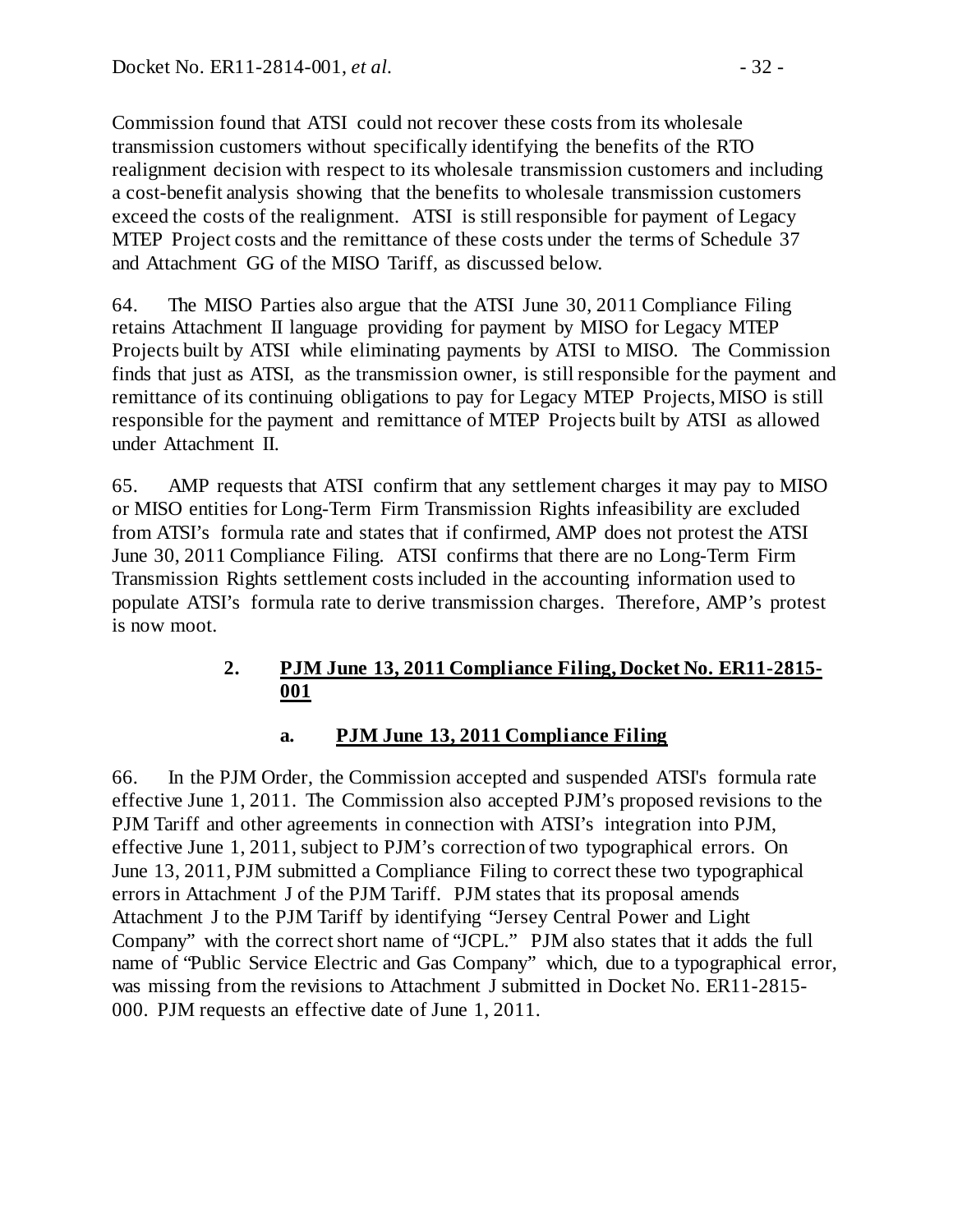## <span id="page-32-0"></span>**b. Notice of Filing and Responsive Pleadings**

67. Notice of the PJM June 13, 2011 Compliance Filing was published in the *Federal Register*, 76 Fed. Reg. 35,876 (2011), with interventions and protests due on or before July 5, 2011. None were filed.

## <span id="page-32-3"></span><span id="page-32-2"></span><span id="page-32-1"></span>**c. Commission Determination**

68. We will accept the PJM June 13, 2011 Compliance Filing, effective June 1, 2011, as requested.

## **B. MISO Exit Obligations**

#### **1. MISO Parties' Compliance Filing, Docket No. ER11-3279-001**

69. On June 30, 2011, the MISO Parties submitted the MISO Parties June 30, 2011 Compliance Filing to revise Schedule 37 and Attachment GG of the MISO Tariff in response to the Commission's condition in the MISO Order to remove or modify tariff language suggesting that ATSI's wholesale transmission customers bear responsibility for any remaining financial obligation for Legacy MTEP Projects. The MISO Parties propose to modify Schedule 37 and Attachment GG to remove all language suggesting that ATSI's wholesale transmission customers will be charged for MTEP costs under Schedule  $37.100$  $37.100$  The MISO Parties also state that they are revising new Section  $2(h)(v)$ of Attachment GG to address drive-through and drive-out point-to-point revenue sharing, consistent with the Commission's condition in the MISO Order.**[101](#page-32-6)**

# <span id="page-32-4"></span>**2. ATSI June 30, 2011 Compliance Report, Docket No. ER11-3279- 001**

70. The ATSI June 30, 2011 Compliance Report was filed in response to the Commission's condition in the MISO Order.**[102](#page-32-7)** ATSI states that MISO refused to file on behalf of ATSI and, therefore, it "is alone in submitting this compliance report, because the MISO Parties informed ATSI that they do not agree with ATSI's proposed Tariff revisions to eliminate those provisions that recover Legacy MTEP Project costs from

<span id="page-32-5"></span> $\overline{a}$ 

<span id="page-32-7"></span><span id="page-32-6"></span>**<sup>102</sup>** ATSI June 30, 2011 Compliance Report at 2. As discussed above, ATSI also submitted a request for rehearing of the MISO Order.

**<sup>100</sup>** MISO Parties June 30, 2011 Compliance Filing at 4.

**<sup>101</sup>** *Id*. at 5 (citing MISO Order, 135 FERC ¶ 61,204 at P 14).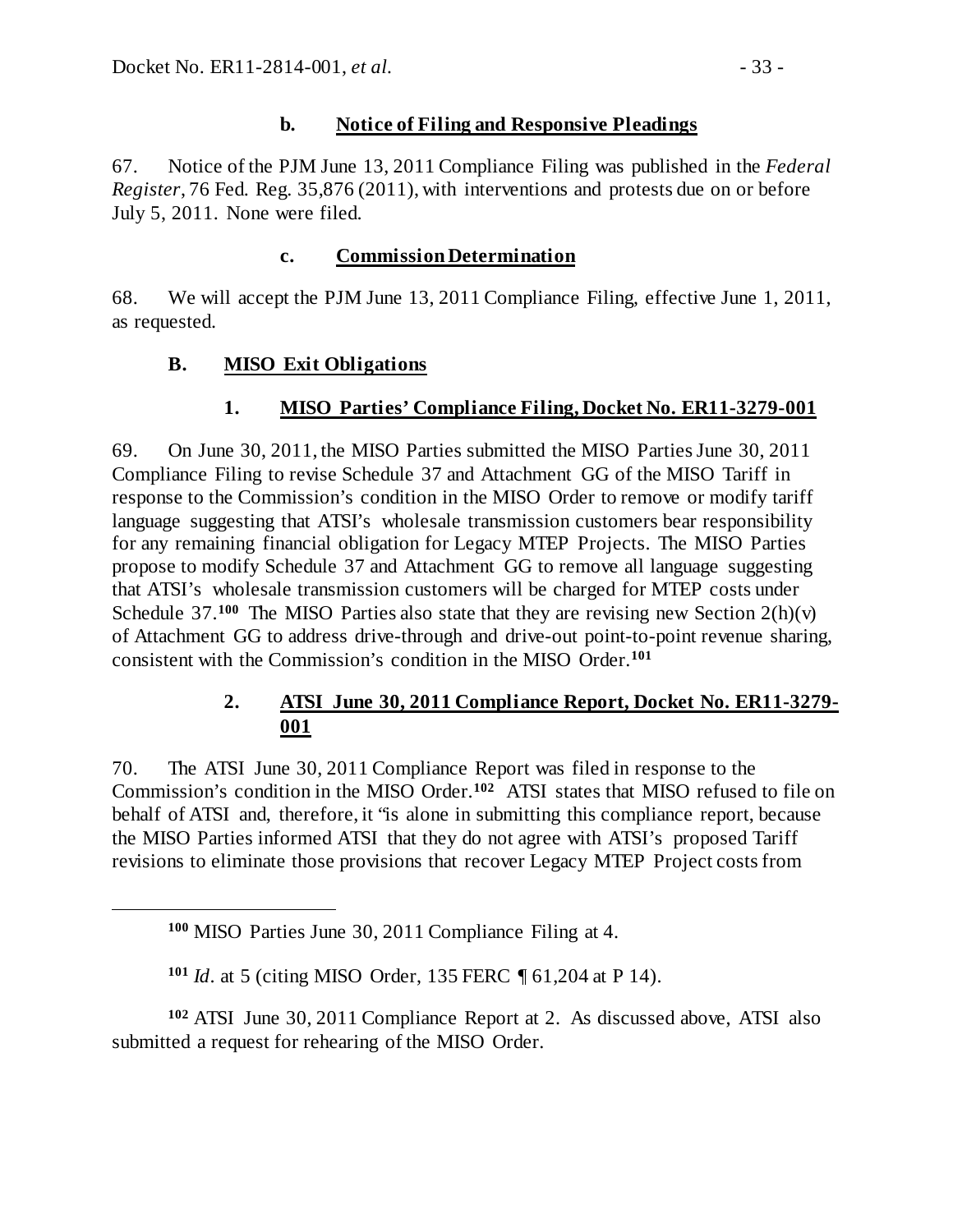ATSI zone transmission customers."**[103](#page-33-2)** ATSI states that its submittal of the ATSI June 30, 2011 Compliance Report is without prejudice to its right also to file a motion for clarification or request for rehearing of the MISO Order and comments or a protest with respect to the compliance filing submitted by the MISO Parties.**[104](#page-33-3)**

71. ATSI states that, as directed by the Commission in the MISO Order, ATSI is revising Schedule 37 and Attachment GG to remove all provisions that implement the recovery of Legacy MTEP Project costs from ATSI's wholesale transmission customers or suggest that those customers bear responsibility for any remaining financial obligations for Legacy MTEP Projects costs. ATSI states that the MISO Tariff revisions proposed in the MISO Realignment Filing, modified to reflect these changes, are included in the ATSI June 30, 2011 Compliance Report. ATSI states that it would revise Section  $(2)(h)(v)$  of Attachment GG to add the phrase "drive-through and drive-out" to the section, as directed by the Commission.**[105](#page-33-4)**

# <span id="page-33-0"></span>**3. Notice and Responsive Pleadings**

72. Notice of the MISO Parties June 30, 2011 Compliance Filing was published in the *Federal Register*, 76 Fed. Reg. 41,787 (2011), with interventions or protests due on or before July 21, 2011. ATSI submitted a protest to the MISO Parties June 30, 2011 Compliance Filing. The MISO Parties submitted an answer to ATSI's protest.

73. The MISO Parties submitted a motion to reject the ATSI June 30, 2011 Compliance Report. ATSI submitted an answer in response.

## <span id="page-33-1"></span>**a. ATSI Protest to the MISO Parties June 30, 2011 Compliance Filing**

74. ATSI protests the MISO Parties June 30, 2011 Compliance Filing, arguing that the MISO Parties' filing proposes changes to the MISO Tariff modifications initially filed in this proceeding that go beyond those directed in the MISO Order, and thereby exceed the permissible scope of a compliance filing. According to ATSI, the Commission did not order the additional change that the MISO Parties propose; specifically, it did not direct or authorize the MISO Applicants to revise Schedule 37 or Attachment GG to shift

<span id="page-33-4"></span><span id="page-33-3"></span><span id="page-33-2"></span> $\overline{a}$ 

**<sup>103</sup>** *Id*. at 2.

**<sup>104</sup>** *Id*. at 4.

**<sup>105</sup>** *Id*. at 3 (citing MISO Order, 135 FERC ¶ 61,204 at P 14).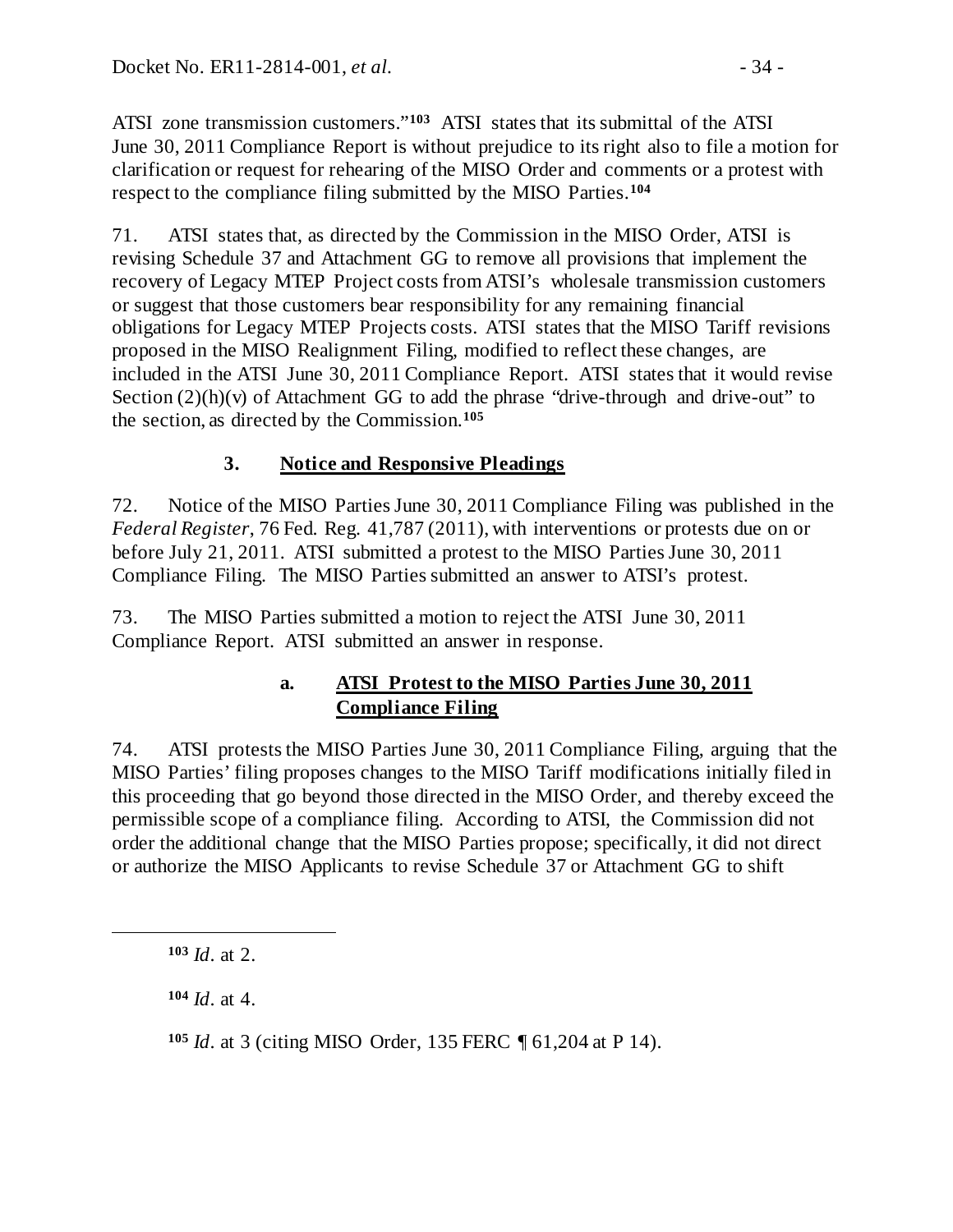$\overline{a}$ 

Legacy MTEP Project costs from ATSI's wholesale transmission customers to ATSI.**[106](#page-34-0)** ATSI argues that the Commission has repeatedly held that a compliance filing must be limited in scope to fulfilling the conditions contained in the underlying order, and cannot address matters beyond those conditions,**[107](#page-34-1)** and the only purpose of a compliance filing is "to make the directed revisions."**[108](#page-34-2)** ATSI argues that these principles have long underpinned the compliance review process, and are both recognized and required by the federal courts.**[109](#page-34-3)** ATSI further argues that the Commission expressly prohibits jurisdictional entities from filing provisions that exceed its orders, which include provisions that would initiate new services or rates.**[110](#page-34-4)** ATSI contends that by proposing to revise Schedule 37 and Attachment GG to shift to ATSI cost obligations that the MISO Tariff places on transmission customers, the MISO Parties June 30, 2011 Compliance Filing violates this restriction. ATSI asserts that when the Commission evaluates a compliance filing it restricts its review to whether the changes comply with those conditions it has ordered,**[111](#page-34-5)** and in this case, the Commission must conclude that the MISO Parties exceeded the condition in the MISO Order.

75. According to ATSI, the MISO Parties June 30, 2011 Compliance Filing also fails to satisfy the requirements for a FPA section 205 filing. Specifically, ATSI asserts that the MISO Parties concede that their attempt to impose Legacy MTEP Project costs on ATSI exceeds the proper scope of a compliance filing because they ask the Commission to treat their filing as just and reasonable under section 205 of the FPA if it finds the

<span id="page-34-1"></span>**<sup>107</sup>** *Id*. at 7 (citing *AES Huntington Beach, LLC*, 111 FERC ¶ 61,079, at P 60  $(2005)$ ).

<span id="page-34-2"></span>**<sup>108</sup>** *Id*. (quoting *Midwest Indep. Transmission Sys. Operator, Inc.*, 99 FERC ¶ 61,302, at 62,264 (2002)).

<span id="page-34-3"></span>**<sup>109</sup>** *Id*. (citing *Delmarva Power & Light Co.*, 63 FERC ¶ 61,321, at 63,160 (1993); *East Texas Electric Cooperative, Inc. v. FERC*, 218 F.3d 750 (D.C. Cir. 2000)).

<span id="page-34-4"></span>**<sup>110</sup>** *Id*. (citing *Pacific Gas & Electric Co.*, 109 FERC ¶ 61,336, at P 5 (2004); *Midwest Independent Transmission Sys. Operator, Inc.*, 99 FERC ¶ 61,302, at 62,266; *Southwest Power Pool, Inc.*, 129 FERC ¶ 61,145, at P 8 (2009)).

<span id="page-34-5"></span>**<sup>111</sup>** *Id*. (citing *California Indep. Sys. Operator Corp.*, 125 FERC ¶ 61,339, at P 37 (2008)).

<span id="page-34-0"></span>**<sup>106</sup>** ATSI Protest to the MISO Parties June 30, 2011 Compliance Filing at 6 (citing MISO Order, 135 FERC ¶ 61,204 at P 13).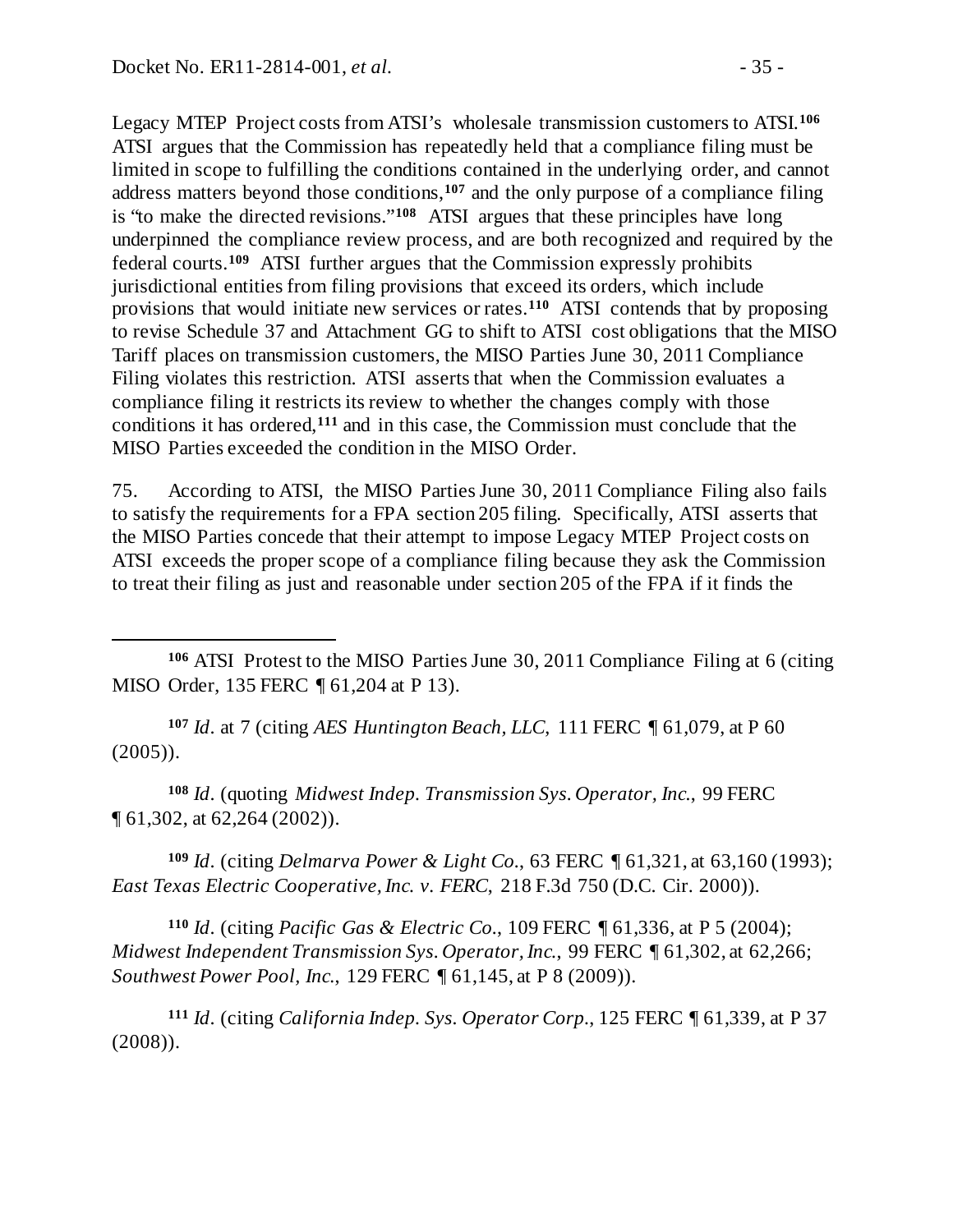filing proposes changes not required by the MISO Order.**[112](#page-35-0)** ATSI argues that the MISO Parties offer only a single sentence in a footnote in which they assert that charging Legacy MTEP Project costs to ATSI is "consistent with Commission precedent" and cite a single decision in support.**[113](#page-35-1)**

76. ATSI also argues that the MISO Parties have not fulfilled the requirements of section 35.13 of the Commission's regulations, including the requirement to show the impact of the proposed rate increase on ATSI.**[114](#page-35-2)** ATSI argues that the MISO Parties misrepresent the impact of their proposal on ATSI, claiming that their proposed revisions to the Tariff do not involve any increase in rates.**[115](#page-35-3)** According to ATSI, the MISO Parties propose to charge millions of dollars of MTEP Project costs to ATSI, which previously paid and currently pays none of these costs. ATSI argues that this cannot be characterized as anything other than a rate increase. ATSI claims that the MISO Parties have not shown that the costs of Legacy MTEP Projects that they seek through their filing to allocate to ATSI are "at least roughly commensurate" with the benefits that ATSI is projected to derive from those transmission upgrades, as the FPA requires.**[116](#page-35-4)** Further, ATSI argues that neither the precedent cited by the MISO Parties nor the provisions of the MISO Tariff or the MISO Transmission Owners' Agreement permit the MISO Parties' attempt to charge MTEP Project costs to ATSI, which as a transmission owner was not obligated to pay such costs when it was a member of MISO because it was not a transmission customer. Thus, ATSI concludes that the sole justification the MISO Parties offer for the MISO Parties June 30, 2011 Compliance Filing is unfounded.

77. ATSI also argues that the MISO Parties June 30, 2011 Compliance Filing does not demonstrate that ATSI is obligated to pay Legacy MTEP Project costs. According to ATSI, the MISO Tariff and MISO Transmission Owners' Agreement do not support the MISO Parties' claim that ATSI is responsible for MTEP costs allocated to transmission customers serving load in the ATSI zone. Specifically, ATSI argues that both

<span id="page-35-0"></span> $\overline{a}$ **<sup>112</sup>** ATSI Protest to the MISO Parties June 30, 2011 Compliance Filing at 8 (citing MISO Parties' Compliance Filing at n.1).

<span id="page-35-2"></span><span id="page-35-1"></span>**<sup>113</sup>** *Id*. (citing MISO Parties' Compliance Filing at n.1 (citing RECB II Rehearing Order, 120 FERC ¶ 61,080).

**<sup>114</sup>** *Id*. at 9 (citing 18 C.F.R. § 35.13(b) and (c)).

**<sup>115</sup>** *Id*. (citing MISO Parties June 30, 2011 Compliance Filing at 6, n.27).

<span id="page-35-4"></span><span id="page-35-3"></span>**<sup>116</sup>** *Id*. (citing *Illinois Commerce Commission v. FERC*, 576 F.3d 470, 476 (7th Cir. 2009)).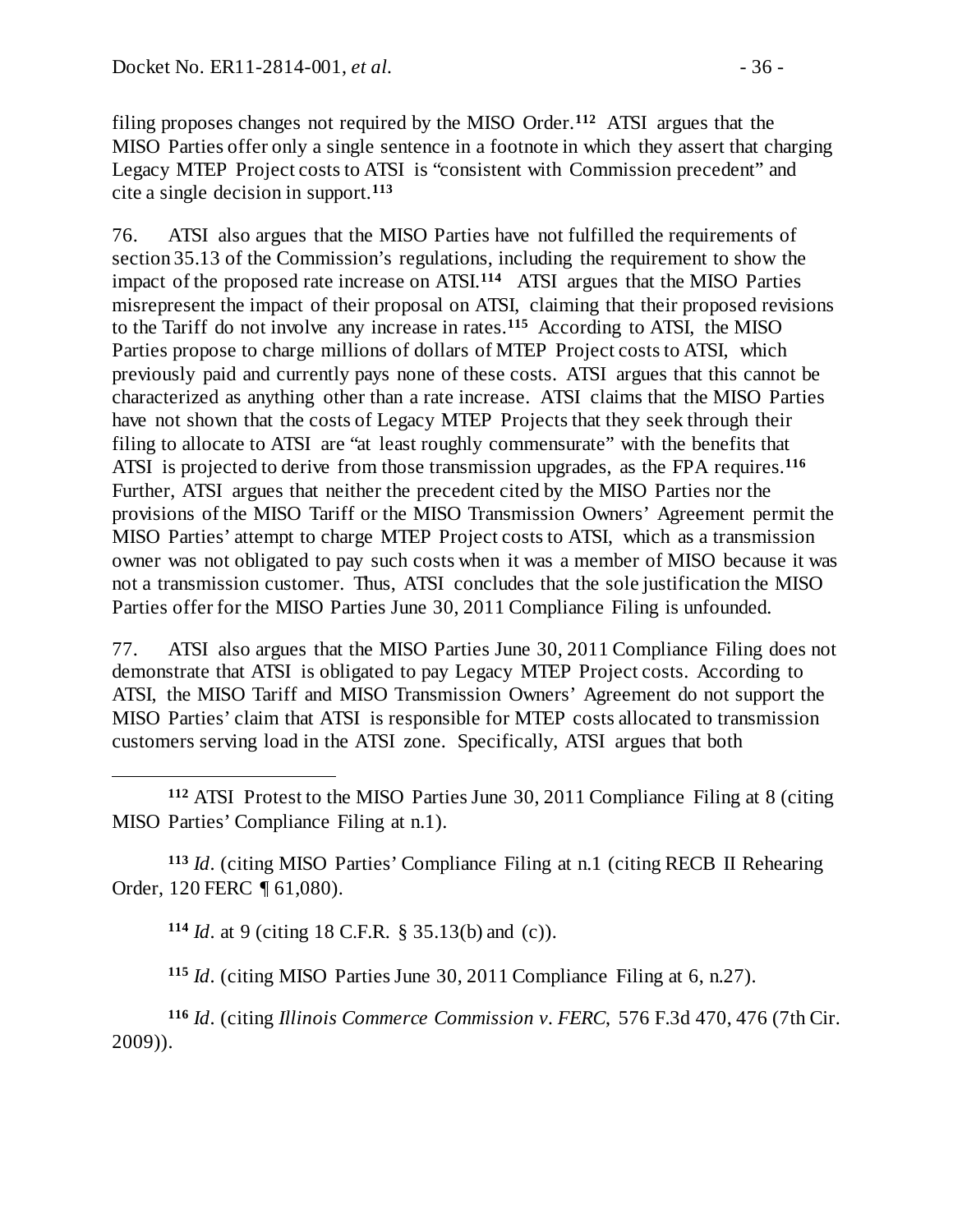Section III.A.2.j of Attachment FF or the Tariff and Article Five, Section II.B of the MISO Transmission Owners' Agreement use language that preserves "any financial obligations [that a withdrawing transmission owner] incurred" prior to its withdrawal from MISO to pay a share of the costs of MTEP Projects. ATSI argues that neither of these provisions creates any new financial obligation on a withdrawing transmission owner; rather, the provisions only provide for existing financial obligations to continue to be honored.**[117](#page-36-0)** ATSI asserts that the MISO Tariff imposes the obligation to pay for MTEP Projects on transmission customers that use its transmission system, not transmission owners.**[118](#page-36-1)**

78. Therefore, ATSI concludes that it could only have incurred a financial obligation to pay for Legacy MTEP Projects costs while ATSI was a member of MISO if it had been a MISO transmission customer prior to its withdrawal. However, ATSI points out that it was never a transmission customer under the Tariff, and no costs of any MTEP Project were ever allocated to ATSI under any provision of Attachment FF of the MISO Tariff prior to ATSI's withdrawal. Therefore, ATSI argues that, under the plain language of Attachment FF, Section II.A.2.j of the MISO Tariff and Article Five, Section II.B of the MISO Transmission Owners Agreement, a withdrawing transmission owner such as ATSI is not required to honor a financial obligation it did not have while it was a member of MISO.**[119](#page-36-2)** In this respect, ATSI argues that it stands in a different position than some other past and present MISO Transmission Owners, which are both transmission owners and transmission customers. ATSI asserts that the MISO Parties cannot ignore the MISO Tariff because MISO's charges must conform to its filed rates,**[120](#page-36-3)** and "the plain language of the tariff governs the allocation of costs."**[121](#page-36-4)**

79. ATSI states that the MISO Parties' own proposal does not authorize MISO to bill any Legacy MTEP Project costs to ATSI; for each Legacy MTEP Project the percentage for ATSI calculated in accordance with [Attachment FF's approved] cost allocation methodology is zero. ATSI asserts that this is more than a technical drafting error, and

**<sup>117</sup>** *Id*. at 10-11.

<span id="page-36-1"></span><span id="page-36-0"></span> $\overline{a}$ 

**<sup>118</sup>** *Id*. at 11-12 (citing MISO Tariff, Attachment FF, § III).

**<sup>119</sup>** *Id*. at 12.

**<sup>120</sup>** *Id*. at 13 (citing *Ark. La. Gas Co. v. Hall*, 453 U.S. 571, 581 (1981)).

<span id="page-36-4"></span><span id="page-36-3"></span><span id="page-36-2"></span>**<sup>121</sup>** *Id*. at 14 (quoting December 17, 2009 Order, 129 FERC ¶ 61,249 at P 113, n.75; citing *California ex rel. Lockyer v. Dynegy, Inc.*, 375 F.3d 831, 853 (9th Cir. 2004); *Ameren Servs. Co. v. FERC*, 330 F.3d 494, 498 (D.C. Cir. 2003)).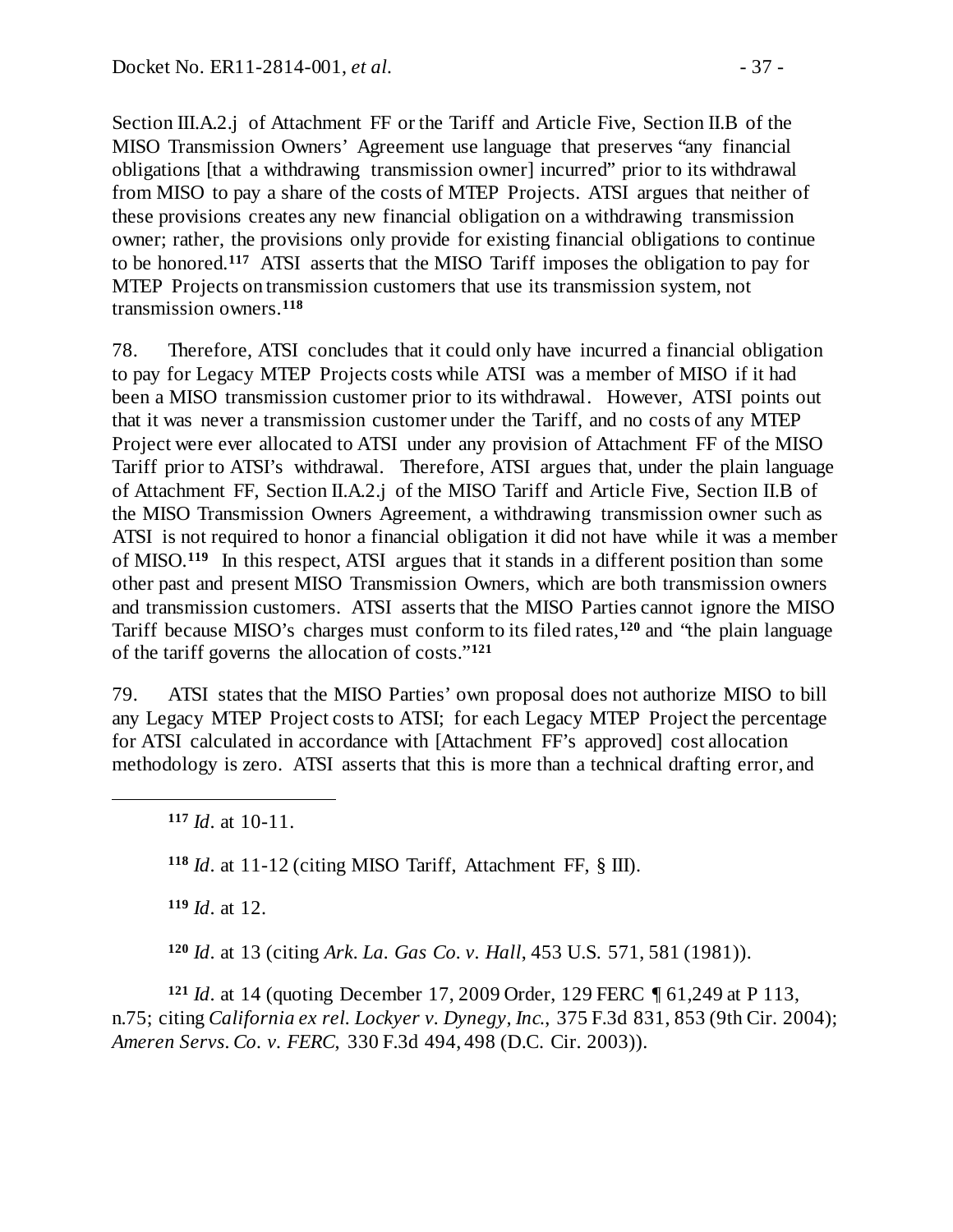that it reflects a fundamental flaw in the MISO Parties' position: "their assumption that Legacy MTEP costs are a 'financial obligation' of ATSI hinges on their premise that the costs of Legacy MTEP Projects were allocated to ATSI while ATSI was a member of [MISO]."**[122](#page-37-0)**

80. Further, ATSI asserts that Commission precedent refutes the MISO Parties' claim that they may charge ATSI for Legacy MTEP Project costs. ATSI argues that contrary to the MISO Parties' statement,**[123](#page-37-1)** the Commission did not hold that a transmission owner can be required to pay for financial obligations of other entities that pay costs allocated to the transmission owner's zone. ATSI argues that the Commission instead held that the only "financial obligations" contemplated by the MISO Transmission Owners Agreement are financial obligations incurred by a transmission owner prior to its withdrawal,**[124](#page-37-2)** and those obligations do not include financial obligations incurred by other entities, regardless of whether or not those entities incurred the obligations as transmission customers serving load in a transmission owner's zone.

81. ATSI argues that in its order on MISO's proposal to incorporate a cost allocation methodology for Regionally Beneficial Projects that was established through its Regional Expansion Criteria and Benefits Task Force the Commission stated "withdrawal does not absolve a transmission owner of its responsibility for the costs of upgrades *previously allocated to it*."**[125](#page-37-3)** ATSI argues that the Commission did not authorize MISO to charge additional costs to a withdrawing transmission owner for MTEP Project costs that the transmission owner was not required to pay before it withdrew. Further, ATSI asserts that nothing in the Commission's order on MISO's Multi Value Projects holds or suggests that a withdrawing transmission owner becomes responsible for the financial obligations of any other entity.**[126](#page-37-4)**

82. According to ATSI, the changes the MISO Parties propose in Schedule 37 and Attachment GG are prohibited by another ruling in the Commission's order addressing MISO's Multi Value Projects. ATSI argues that the Commission made it clear that the

<span id="page-37-1"></span><span id="page-37-0"></span> $\overline{a}$ 

**<sup>123</sup>** *Id.* at 15 (citing MISO Parties June 30, 2011 Compliance Filing at 1 n.1).

**<sup>124</sup>** *Id*. (citing RECB II Rehearing Order, 120 FERC ¶ 61,080 at P 83).

<span id="page-37-4"></span><span id="page-37-3"></span><span id="page-37-2"></span>**<sup>125</sup>** *Id*. at 16 (quoting RECB I Order, 118 FERC ¶ 61,209 at P 193 (emphasis added by ATSI)).

**<sup>126</sup>** *Id*. at 16-17 (citing MVP Order, 133 FERC ¶ 61,221 at PP 470-471).

**<sup>122</sup>** *Id*. at 14-15.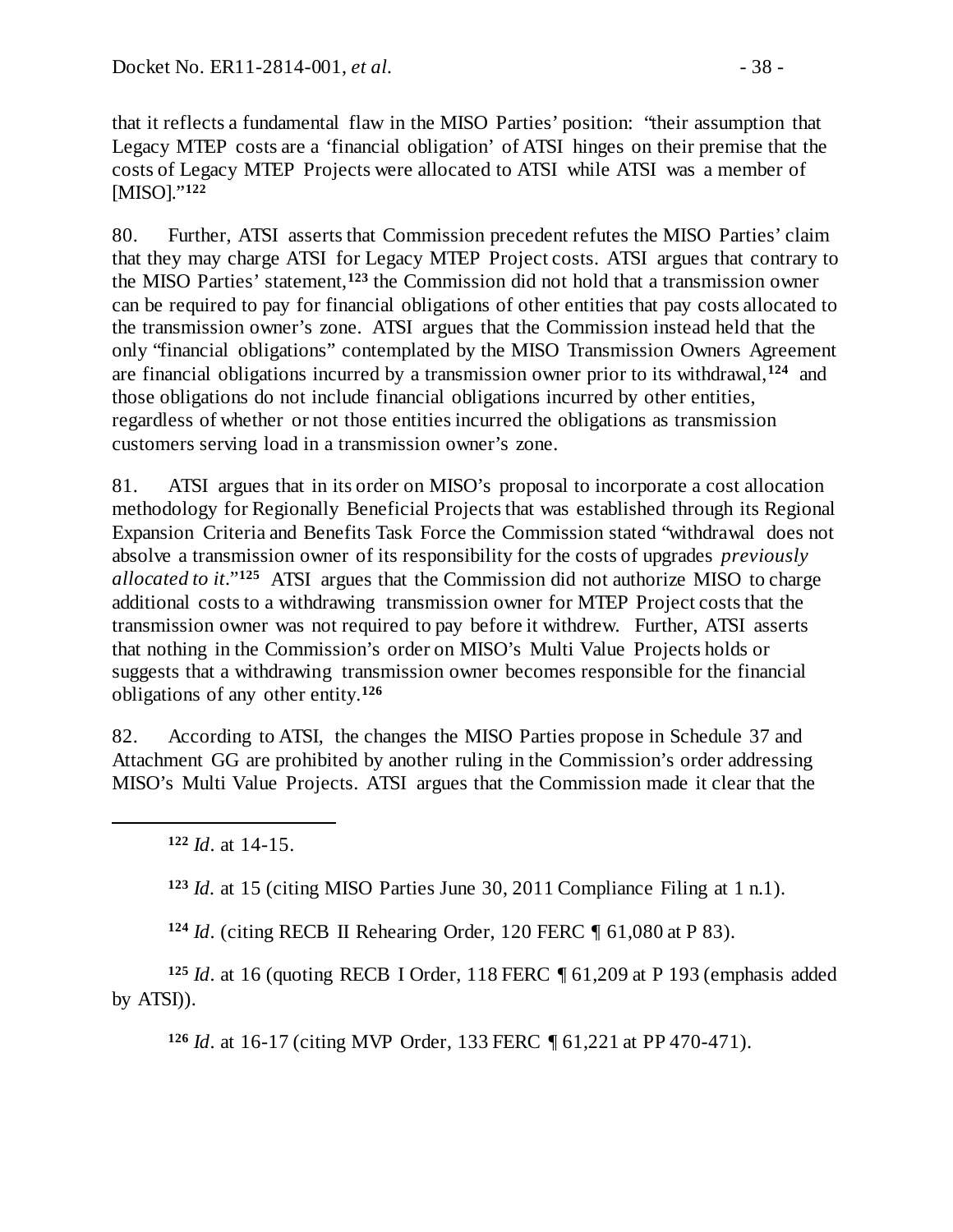$\overline{a}$ 

amount of the financial obligations of a withdrawing transmission owner, including any obligations for MTEP Projects, "would be determined at the time of the withdrawal."**[127](#page-38-0)** ATSI argues that its withdrawal obligation under the MISO Transmission Owners Agreement was determined at the time of its withdrawal and memorialized in the Exit Fee Agreement with MISO, which the Commission accepted. ATSI asserts that, in that agreement, the parties determined that ATSI's withdrawal obligation included no Legacy MTEP Project costs. ATSI argues that even if there was a valid basis for the MISO Parties' attempt to impose such an obligation through their proposed changes to Schedule 37 and Attachment GG, they did not propose those changes until June 30, 2011 and do not propose to make them effective until June 1, 2011, after ATSI's withdrawal from MISO was complete.

83. According to ATSI, prior to the submission of the MISO Parties June 30, 2011 Compliance Filing and motion for clarification, the MISO Parties agreed that the Legacy MTEP Project costs allocated to the ATSI zone were payable by transmission customers, not by ATSI.**[128](#page-38-1)** Further, ATSI argues that the Exit Fee Agreement between MISO and ATSI does not include any costs of Legacy MTEP Projects, and is based solely on ATSI's proportionate share of the costs incurred by MISO and recognized as long-term liabilities on MISO's balance sheet.**[129](#page-38-2)** ATSI concludes that because the Exit Fee Agreement is a rate schedule of MISO that establishes the only amount MISO may charge for ATSI's withdrawal obligation, MISO's attempt to increase ATSI's withdrawal obligation violates the filed-rate doctrine. According to ATSI, the MISO Parties' proposal for ATSI to pay for Legacy MTEP Projects as of June 1, 2011, the day after ATSI's withdrawal from MISO became effective, violates the well-settled rule against retroactive ratemaking, which prohibits regulated utilities from retroactively increasing their rates for tariff services.**[130](#page-38-3)** ATSI concludes that the MISO Parties cannot modify the

**<sup>128</sup>** *Id*. at 18 (citing MISO Applicants April 1, 2011 Filing at 2).

<span id="page-38-2"></span><span id="page-38-1"></span>**<sup>129</sup>** *Id*. at 19 (citing *Midwest Indep. Transmission Sys. Operator Inc*., 135 FERC  $\P$  61,255, at P 7 (2011)).

<span id="page-38-3"></span>**<sup>130</sup>** *Id*. at 20 (citing *Town of Norwood v. FERC*, 202 F.3d 392, 400 (1st Cir. 2000); *Consolidated Edison Co. of New York v. FERC*, 347 F.3d 964, 969 (D.C. Cir. 2003); *Pacific Gas & Electric Co. v. FERC*, 373 F.3d 1315, 1320 (D.C. Cir. 2004); *Associated Gas Distributors v. FERC*, 897 F.2d 574, 355 (D.C. Cir. 1990); *New York Indep. Sys.*

(continued ...)

<span id="page-38-0"></span>**<sup>127</sup>** *Id*. at 17 (quoting MVP Order, 133 FERC ¶ 61,221 at P 471; citing *Ark. La. Gas Co. v. Hall*, 453 U.S. at 577-78; *Towns of Concord v. FERC*, 955 F.2d 67, 75 (D.C. Cir. 1992); *Midwest Indep. Transmission System Operator, Inc.*, 131 FERC ¶ 61,174, at P 129 (2010)).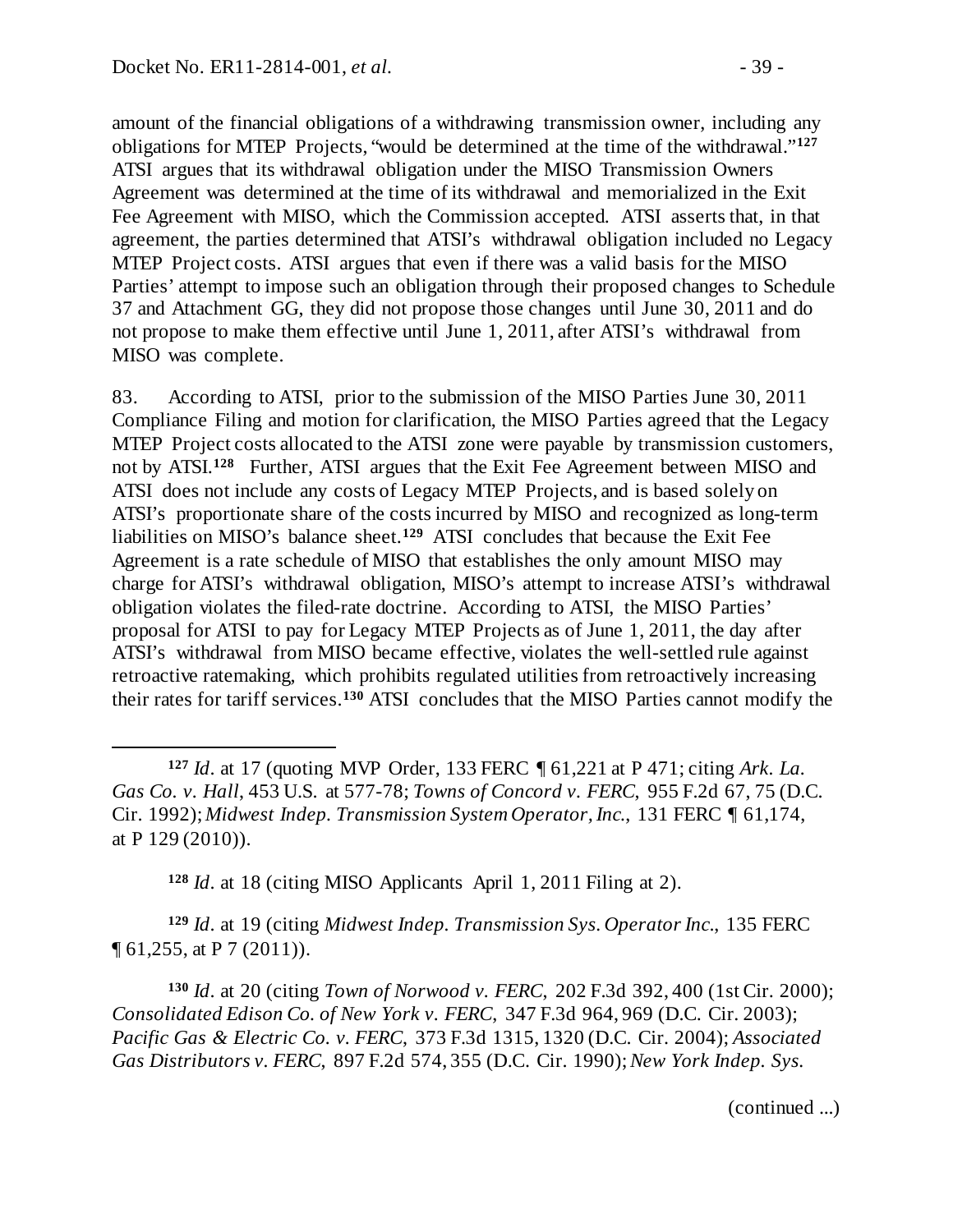MISO Tariff to impose additional withdrawal obligations on ATSI retroactively after ATSI's departure from MISO, and they cannot argue that a retroactive increase in the charges to ATSI is permitted because ATSI had notice that it would be obligated to pay for Legacy MTEP Project costs.**[131](#page-39-1)** Rather, ATSI argues that MISO's filed rate schedules provided no notice to ATSI that MISO would seek to shift responsibility to ATSI for Legacy MTEP Project costs that the MISO Tariff allocated to other entities, and that it did not receive such notice from the MISO Parties' filings in connection with ATSI's withdrawal. Finally, ATSI argues that the MISO Parties have not supported their request for a June 1, 2011 retroactive effective date, but rather offer only a superficial request for waiver, stating in a footnote that "[g]ood cause exists to grant ... waivers because June 1, 2011 is the effective date of ATSI's withdrawal from the [MISO]."**[132](#page-39-2)** ATSI concludes that the Commission should refuse to implement the MISO Tariff changes proposed by the MISO Parties and should instead accept those submitted in the ATSI June 30, 2011 Compliance Report.**[133](#page-39-3)**

#### <span id="page-39-0"></span>**b. MISO Parties Answer to the ATSI Protest to the MISO Parties June 30, 2011 Compliance Filing**

84. The MISO Parties argue that ATSI's protest seeks to re-write existing provisions of the MISO Transmission Owners Agreement and the MISO Tariff to absolve ATSI of its financial obligations to MISO. The MISO Parties assert that their compliance filing complies with the Commission's limited condition "to remove or modify certain language that suggests that ATSI's wholesale transmission customers bear responsibility for any remaining financial obligation for MTEP [Projects]."**[134](#page-39-4)** Further, the MISO Parties argue that their compliance filing is consistent with the MISO Tariff and Transmission Owners Agreement, which establish a Transmission Owner's financial obligations upon withdrawal, including MTEP costs that were allocated to the owner's

<span id="page-39-1"></span>*Operator, Inc.*, 122 FERC ¶ 61,267, at PP 51-67 (2008); *Borough of Chambersburg v. PJM Interconnection, LLC*, 117 FERC ¶ 61,219 (2006); *Midwest Indep. Transmission Sys. Operator Inc.*, 131 FERC ¶ 61,174, at P 129 (2010)).

**<sup>131</sup>** *Id.* at 21. **<sup>132</sup>** *Id*. at 22. **<sup>133</sup>** *Id*. at 1, 20, 22.

 $\overline{a}$ 

<span id="page-39-4"></span><span id="page-39-3"></span><span id="page-39-2"></span>**<sup>134</sup>** MISO Parties Answer to the ATSI Protest to the MISO Parties June 30, 2011 Compliance Filing at 5 (quoting MISO Order, 135 FERC ¶ 61,204 at P 13).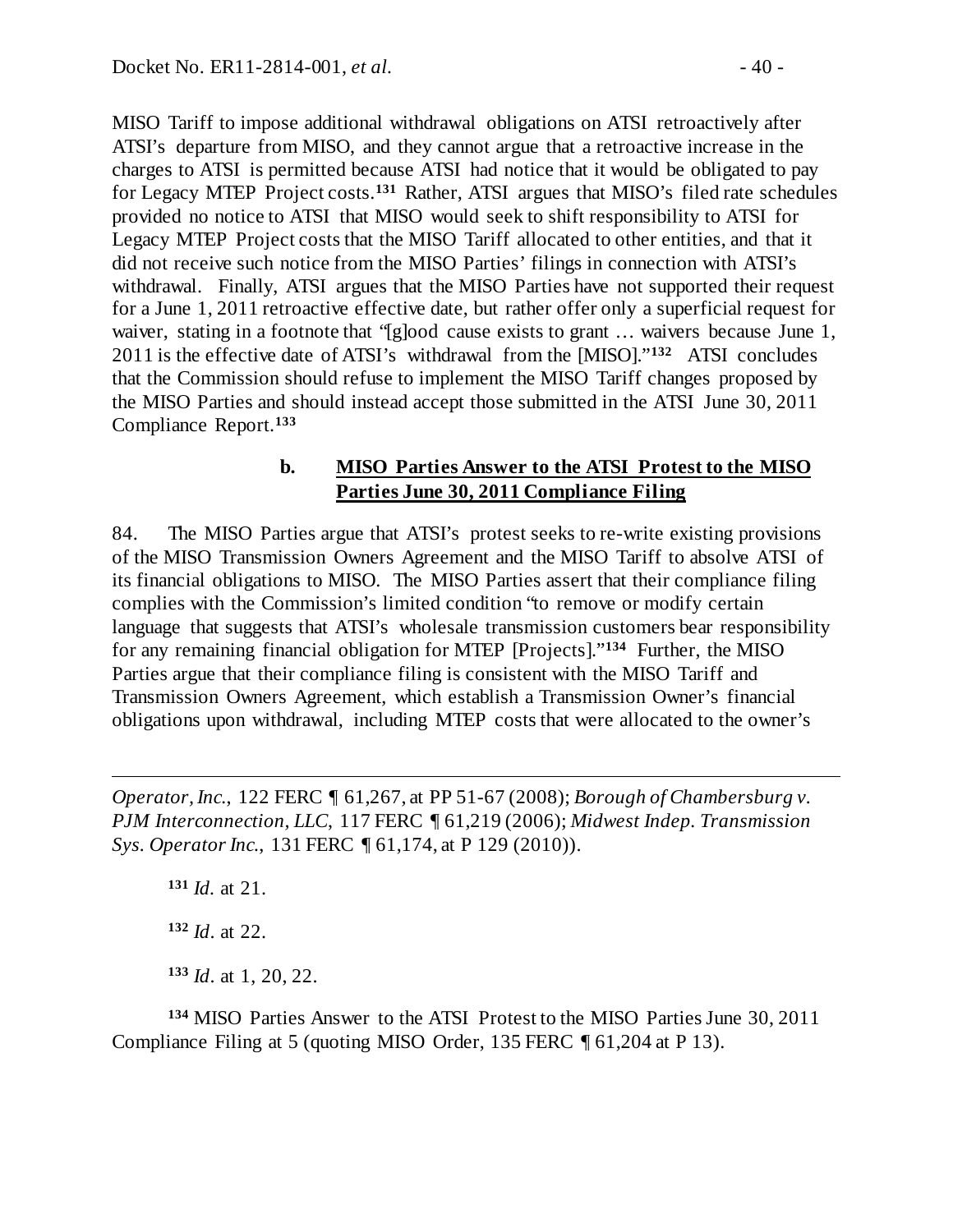$\overline{a}$ 

zone prior to that owner's withdrawal.**[135](#page-40-0)** They argue that this interpretation is consistent with Commission precedent approving MISO's RECB transmission expansion cost allocation methodology, and approving MISO's Multi Value Project transmission planning and cost allocation proposal.**[136](#page-40-1)**

85. The MISO Parties argue that as a signatory to the MISO Transmission Owners Agreement, it is ATSI that is obligated to fulfill all withdrawal obligations under the MISO Transmission Owners Agreement, including satisfying all financial obligations. The MISO Parties also argue that determining that the financial obligations contemplated by the MISO Transmission Owners Agreement do not apply in ATSI's case because ATSI was not a MISO transmission customer would render the MISO Transmission Owners Agreement and Attachment FF provisions meaningless and would contravene the Commission's repeated findings that remaining MISO Transmission Owners not be harmed by cost shifts due to a transmission owner's withdrawal.**[137](#page-40-2)**

86. In addition, the MISO Parties point out that ATSI previously agreed to pay an exit fee that encompasses costs allocated to ATSI transmission zone customers under MISO Tariff Schedules 10, 16, and 17. According to the MISO Parties, ATSI has provided no basis for distinguishing Legacy MTEP Project costs from other costs that ATSI has agreed to pay upon its withdrawal from MISO, and ignores Commission precedent holding that inclusion of MTEP Project costs in a withdrawing transmission owner's financial obligation is "consistent with the Commission's previous actions regarding the creation and inclusion of Schedules 16 and 17 cost allocations into … [MISO's Tariff]."**[138](#page-40-3)**

<span id="page-40-1"></span>**<sup>136</sup>** *Id*. at 6-7 (citing RECB I Order, 118 FERC ¶ 61,209 at P 193; RECB II Rehearing Order, 120 FERC ¶ 61,080 at P 83; MVP Order, 133 FERC ¶ 61,221 at PP 470-71).

<span id="page-40-3"></span><span id="page-40-2"></span>**<sup>137</sup>** *Id*. at 8-9 (citing RECB II Rehearing Order, 120 FERC ¶ 61,080 at P 83; *Midwest Indep. Transmission Sys. Operator, Inc.*, 101 FERC ¶ 61,221, at P 54 n.63 (2002)).

**<sup>138</sup>** *Id*. at 10 (quoting RECB II Rehearing Order, 120 FERC ¶ 61,080 at P 83).

<span id="page-40-0"></span>**<sup>135</sup>** *Id*. at 6 (citing MISO Transmission Owners Agreement, Art. V § II.B; MISO Tariff, Attachment FF § III.A.2.j; MVP Order, 133 FERC ¶ 61,221 at P 470; RECB II Rehearing Order, 120 FERC ¶ 61,080 at P 83).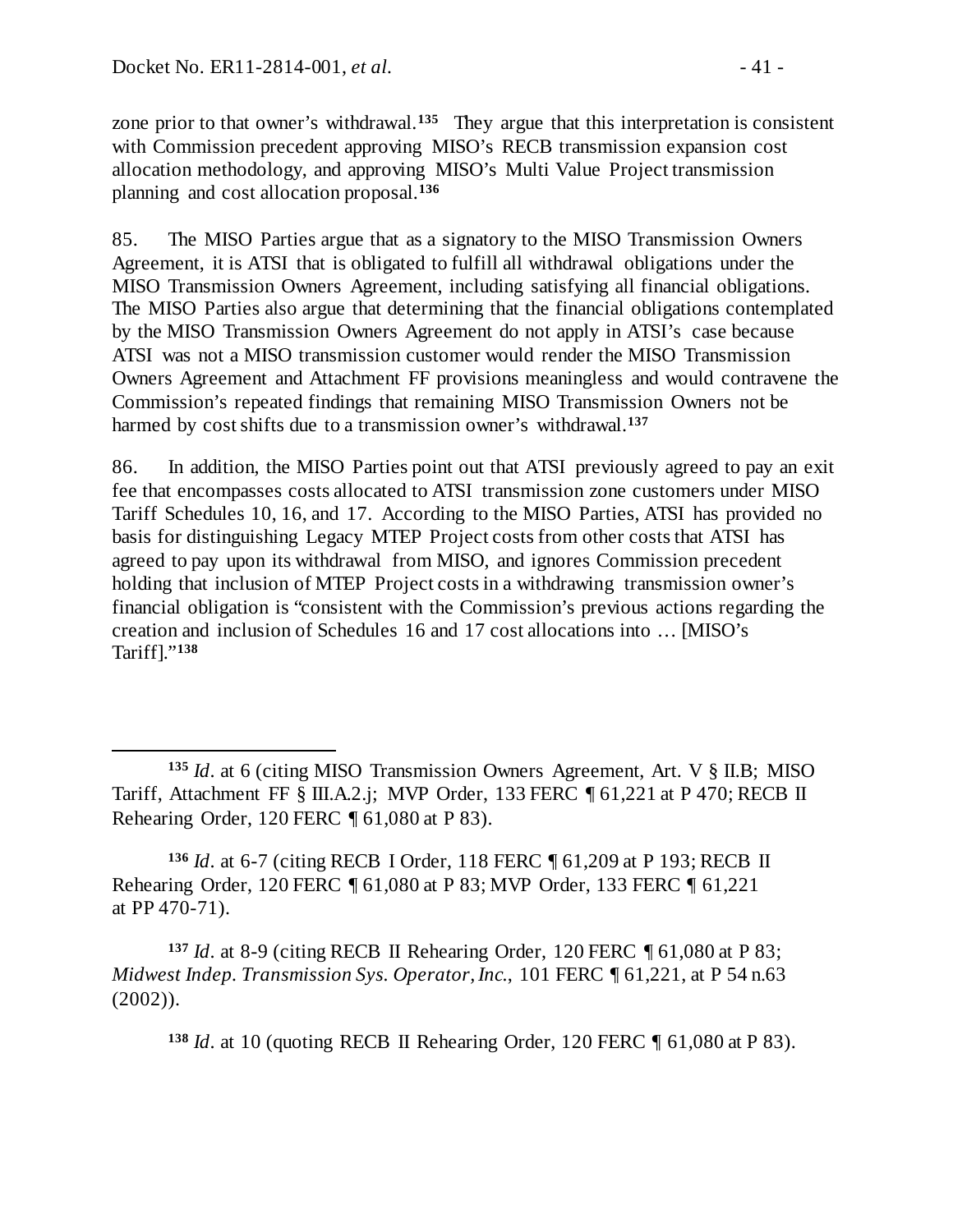87. The MISO Parties argue that ATSI's claim that the MISO Order "nowhere mentions any obligation of ATSI to pay for Legacy MTEP Project costs"**[139](#page-41-1)** ignores the plain language of the MISO Order, which indicated that ATSI's obligations under Article V, Section II.B of the MISO Transmission Owners Agreement "consists of various components, one of which is at issue in this proceeding: the remaining financial obligations incurred under MISO's RECB cost allocation process prior to the date of withdrawal."**[140](#page-41-2)**

88. Finally, the MISO Parties argue that ATSI's filed rate doctrine and retroactive ratemaking arguments are inapposite because the existing provisions of the MISO Tariff and Transmission Owners Agreement compel ATSI to honor its financial obligations upon withdrawal, including Legacy MTEP Project costs. The MISO Parties argue that, for ATSI to claim now that its financial obligation for Legacy MTEP Project costs was never part of the MISO Tariff prior to the MISO Parties June 30, 2011 Compliance Filing is in error because the MISO Tariff contains provisions accepted by the Commission that govern a withdrawing entity's financial obligation.**[141](#page-41-3)** Further, the MISO Parties assert that ATSI has acknowledged that its financial obligations upon withdrawal from MISO include Legacy MTEP Project costs, consistent with MISO's filed rate dating back to April 1, 2007. With respect to ATSI's argument that the MISO Parties June 30, 2011 Compliance Filing does not satisfy the requirements for filing under section 205 of the FPA, the MISO Parties argue that adopting MISO Tariff provisions to implement the payment mechanism for ATSI's financial obligations under existing MISO Transmission Owners Agreement and MISO Tariff provisions does not amount to a rate increase necessitating the detailed cost support that ATSI demands.**[142](#page-41-4)**

# <span id="page-41-0"></span>**c. MISO Parties Motion to Reject the ATSI June 30, 2011 Compliance Report**

89. The MISO Parties argue that the ATSI June 30, 2011 Compliance Report significantly exceeds the limited conditions of the MISO Order, contravenes Commission precedent governing the recovery of legacy MTEP Project costs from withdrawing transmission owners, and is not authorized by the MISO Order or MISO governing

<span id="page-41-4"></span>**<sup>142</sup>** *Id*. at 14.

<span id="page-41-3"></span><span id="page-41-2"></span><span id="page-41-1"></span> $\overline{a}$ 

**<sup>139</sup>** *Id*. at 12 (quoting ATSI July 21, 2011 Protest at 5).

**<sup>140</sup>** *Id*. (quoting MISO Order, 135 FERC ¶ 61,204 at P 2 n.4).

**<sup>141</sup>** *Id*. at 13 (citing RECB II Rehearing Order, 120 FERC ¶ 61,080 at P 2).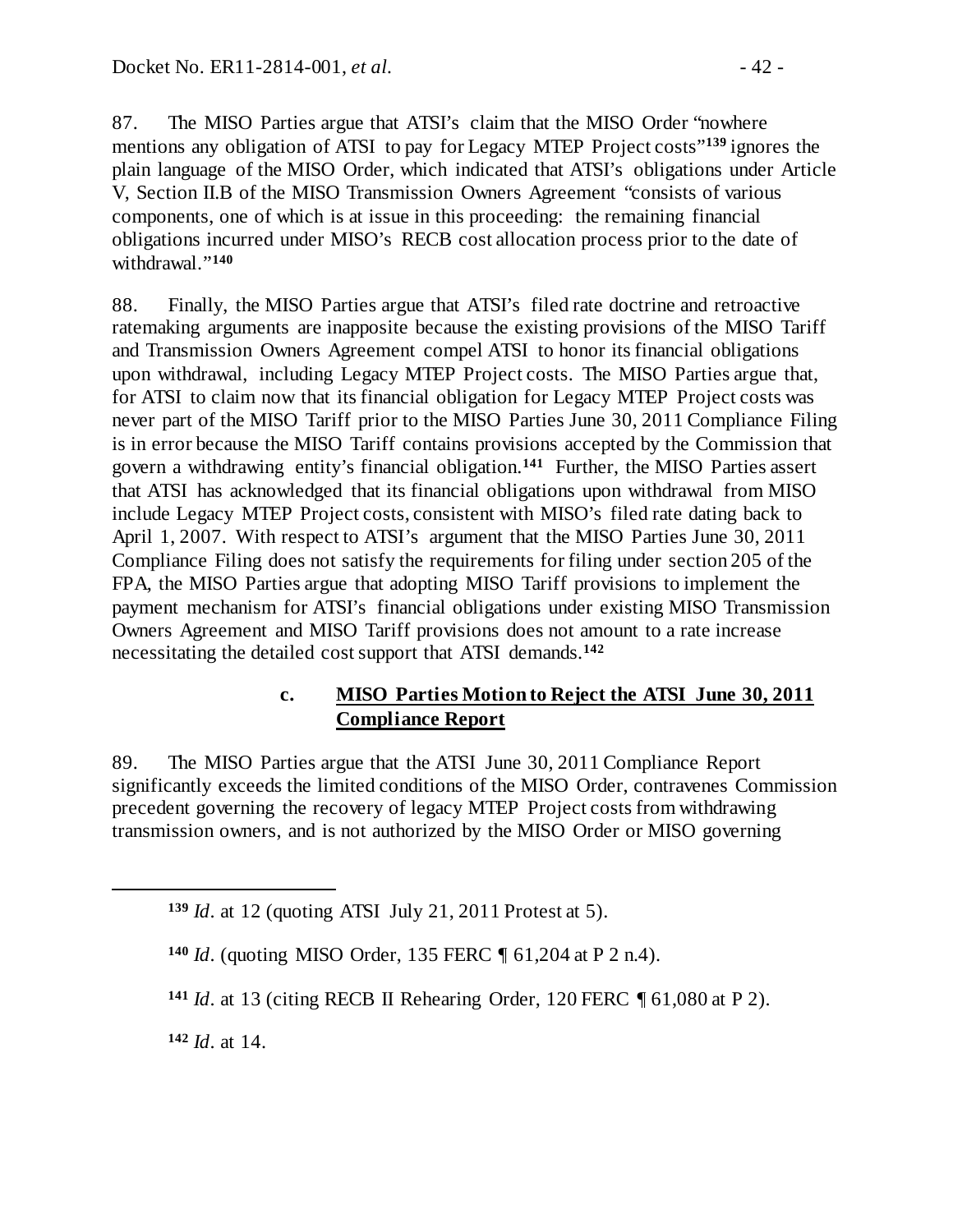documents. Therefore, the MISO Parties request that the Commission reject the ATSI June 30, 2011 Compliance Report.

90. The MISO Parties contend that under long-established Commission policy, compliance filings must be limited to the specific conditions ordered by the Commission; the sole purpose of a compliance filing is to make the changes directed by the Commission.**[143](#page-42-0)** They also assert that, if a compliance filing includes revisions that exceed the Commission's specific conditions, the Commission rejects such revisions as outside the scope of the order.**[144](#page-42-1)** The MISO Parties argue that the MISO Tariff revisions proposed in the ATSI June 30, 2011 Compliance Report significantly exceed the express requirements of the MISO Order. They state that the compliance requirements of the MISO Order were clear and required "Applicants to … remove or modify certain language that suggests that ATSI's wholesale transmission customers bear responsibility for any remaining financial obligations for MTEP Projects."**[145](#page-42-2)** The MISO Parties explain that this condition was "based on the Commission's finding in the [PJM] Order that ATSI cannot recover 'Legacy MTEP Project' costs at this time without a further showing"<sup>[146](#page-42-3)</sup> and therefore directed the parties only to remove language suggesting that ATSI's customers would be required to pay Legacy MTEP Project costs.

91. The MISO Parties assert that, rather than limit its response to removing language suggesting cost responsibility for ATSI transmission customers, ATSI's proposed revisions remove all recovery for Legacy MTEP Project costs constructed by MISO Transmission Owners, while maintaining cost recovery from MISO customers for MTEP Projects constructed by ATSI. The MISO Parties argue that the Commission should reject ATSI's self-serving attempt to recover costs from MISO while denying just and reasonable cost recovery to the MISO Transmission Owners.**[147](#page-42-4)** The MISO Parties argue that nowhere in the MISO Order did the Commission indicate that the MISO

<span id="page-42-1"></span>**<sup>144</sup>** *Id*. at 5 (citing *Northwestern Corp.*, 113 FERC ¶ 61,215 at P 9).

<span id="page-42-2"></span>**<sup>145</sup>** *Id*. (quoting MISO Order, 135 FERC ¶ 61,204 at P 13).

<span id="page-42-3"></span>**<sup>146</sup>** *Id*. (quoting MISO Order, 135 FERC ¶ 61,204 at P 13).

<span id="page-42-4"></span>**<sup>147</sup>** *Id*. at 6.

 $\overline{a}$ 

<span id="page-42-0"></span>**<sup>143</sup>** MISO Parties Motion to Reject the ATSI June 30, 2011 Compliance Report at 4-5 (citing *Midwest Indep. Transmission Sys. Operator, Inc.*, 125 FERC ¶ 61,156, at P 57, n.51 (2008); *Northwestern Corp.*, 113 FERC ¶ 61,215, at P 9 (2005); *Tampa Elec. Co.*, 113 FERC ¶ 61,159, at P 37 (2005); *AES Huntington Beach, LLC*, 111 FERC ¶ 61,079 at P 60).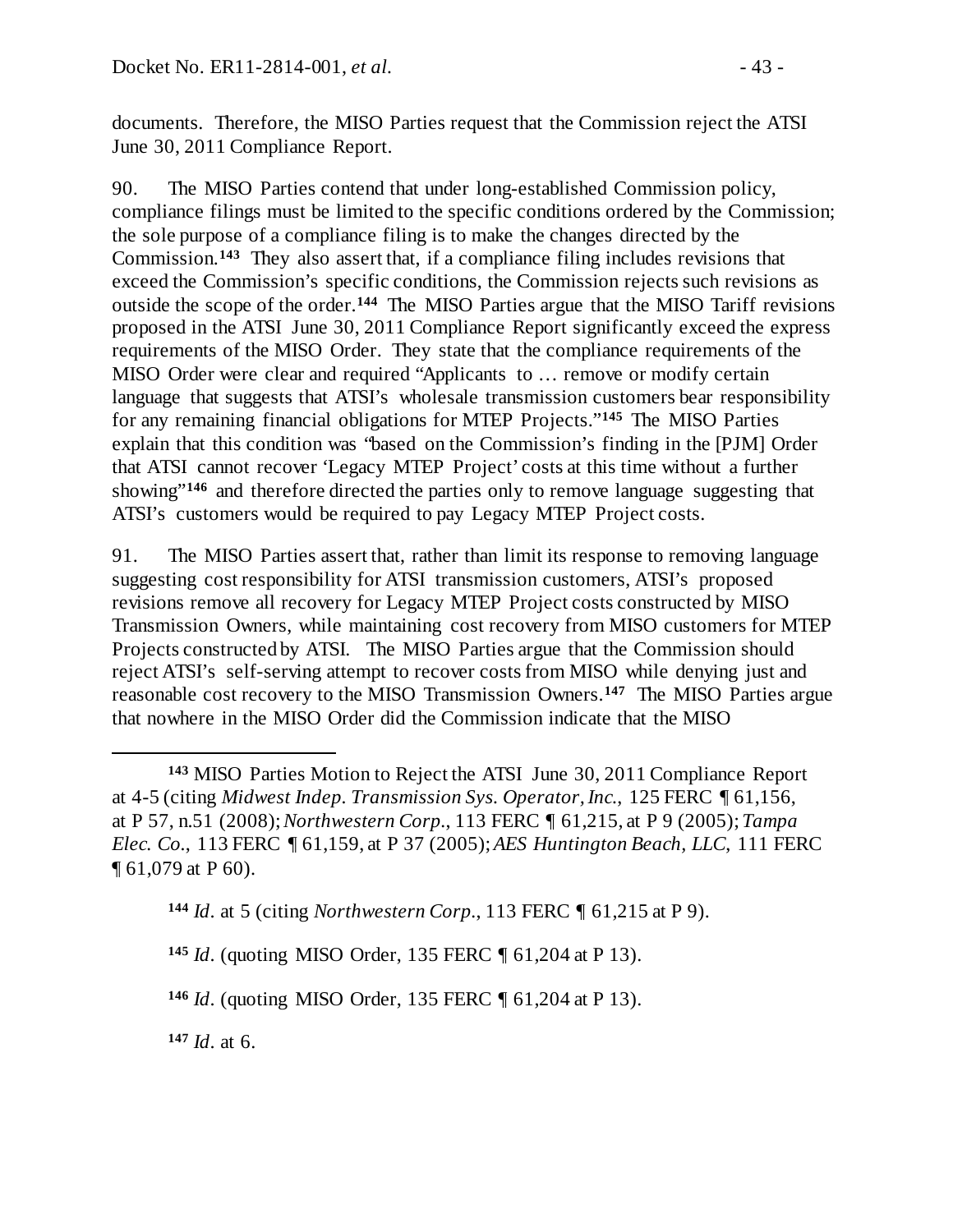Transmission Owners should be denied recovery of Legacy MTEP Project costs, nor did the MISO Order reject the proposed Schedule 37 methodology for calculating MISO Transmission Owner revenue requirements or the billing of Legacy MTEP Project costs to PJM, as agent for ATSI. The MISO Parties argue that compliance with the MISO Order can be achieved simply by removing from Schedule 37 and Attachment GG references to the "ATSI Zone" and "transmission customers taking transmission service for deliveries in the ATSI zone," as proposed in the MISO Parties June 30, 2011 Compliance Filing.

92. The MISO Parties assert that the MISO Transmission Owners Agreement and MISO Tariff expressly provide that when an entity withdraws from MISO, MISO and remaining MISO Transmission Owners are entitled to recover from the withdrawing entity its remaining financial obligations, including MTEP costs, allocated to the entity's transmission zone prior to its withdrawal.**[148](#page-43-0)** According to the MISO Parties, the MISO Order recognized this, and required only limited revisions to Schedule 37 and Attachment GG to eliminate language that suggested that ATSI's transmission customers should bear responsibility for ATSI's financial obligations upon withdrawal from MISO.**[149](#page-43-1)** The MISO Parties explain that this condition was premised on the Commission's finding in the PJM Order that ATSI failed to demonstrate that it was just and reasonable for ATSI to recover its Legacy MTEP Project costs and other RTO realignment costs from its transmission customers, not that ATSI was absolved from fulfilling its financial obligations to MISO upon its withdrawal.**[150](#page-43-2)** The MISO Parties contend that ATSI's proposed revisions however would eliminate MISO's ability to recover from ATSI its financial obligations for Legacy MTEP Projects costs, which was not envisioned by the MISO Order or PJM Order, and would result in an inappropriate subsidy by MISO customers to ATSI.

93. The MISO Parties also assert that the provisions of the MISO Transmission Owners Agreement and Attachment FF of the MISO Tariff entitle MISO to recover from a transmission owner the costs associated with all financial obligations, including MTEP costs that were allocated to the transmission owner's zone prior to that owner's

<span id="page-43-2"></span><span id="page-43-1"></span>**<sup>150</sup>** *Id*. (citing MISO Order, 135 FERC ¶ 61,204 at P 13; PJM Order, 135 FERC ¶ 61,198 at P 59).

<span id="page-43-0"></span> $\overline{a}$ **<sup>148</sup>** *Id*. at 8-9 (citing Transmission Owners Agreement, Art. V § II.B; MISO Tariff, Attachment FF § III.A.2.j; RECB II Rehearing Order, 120 FERC ¶ 61,080 at P 83).

**<sup>149</sup>** *Id*. (citing MISO Order, 135 FERC ¶ 61,204 at n.4).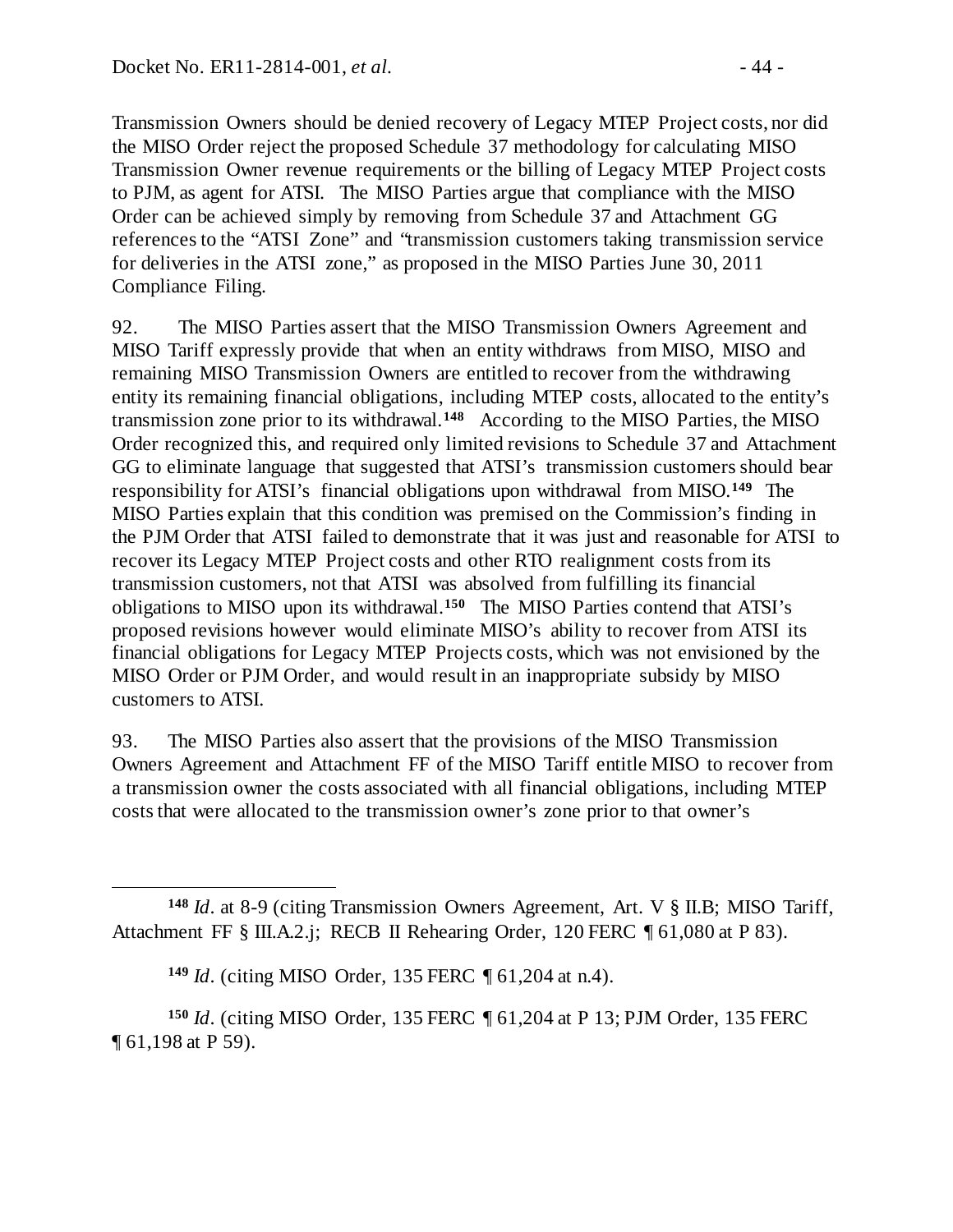$\overline{a}$ 

withdrawal.<sup>[151](#page-44-1)</sup> According to the MISO Parties, Commission precedent addressing these provisions supports retaining the proposed Schedule 37 Attachment GG language that governs recovery of Legacy MTEP Project costs from ATSI.**[152](#page-44-2)**

94. Finally, the MISO Parties argue that the ATSI June 30, 2011 Compliance Report is procedurally improper and is not authorized by the MISO Order or the MISO governing documents. Specifically, the MISO Parties assert that, because the MISO Order required the submission of a compliance filing to revise the MISO Tariff, MISO and its transmission-owning members, who have rights to revise the MISO Tariff, submitted the MISO Compliance Filing.**[153](#page-44-3)** They state that ATSI was invited to join the MISO June 30, 2011 Compliance Filing, but refused to do so and instead filed the ATSI June 30, 2011 Compliance Report. The MISO Parties explain that because ATSI is no longer a member of MISO or a party to the MISO Transmission Owners Agreement, ATSI's proposed revisions to the MISO Tariff are improper.

#### <span id="page-44-0"></span>**d. ATSI Answer to the MISO Parties' Motion to Reject**

95. ATSI argues that the Commission should accept the ATSI June 30, 2011 Compliance Report because it does not exceed the conditions of the MISO Order. ATSI argues that it has no obligation to pay MISO for Legacy MTEP Project costs as part of the exit fee due upon its withdrawal because it had no obligation to pay MTEP Project costs before its withdrawal from MISO,**[154](#page-44-4)** arguing that the MISO Tariff imposes the obligation to pay for MTEP Projects on transmission customers that use its transmission system, not on transmission owners. ATSI asserts that as a transmission-only company, ATSI was never a transmission customer under the MISO Tariff, and no costs of any

**<sup>154</sup>** ATSI Answer to the MISO Parties Motion to Reject at 6.

<span id="page-44-1"></span>**<sup>151</sup>** *Id*. at 10 (citing MISO Transmission Owners Agreement, Art. V § II.B; MISO Tariff, Attachment FF § III.A.2.j; RECB II Rehearing Order, 120 FERC ¶ 61,080 at P 83).

<span id="page-44-2"></span>**<sup>152</sup>** *Id*. at 10-11 (citing RECB I Order, 118 FERC ¶ 61,209 at P 193; RECB II Rehearing Order, 120 FERC ¶ 61,080 at P 83; MVP Order, 133 FERC ¶ 61,221 at P 471).

<span id="page-44-4"></span><span id="page-44-3"></span>**<sup>153</sup>** *Id*. at 12 (citing MISO Tariff § 9; MISO Transmission Owners Agreement, Appendix K).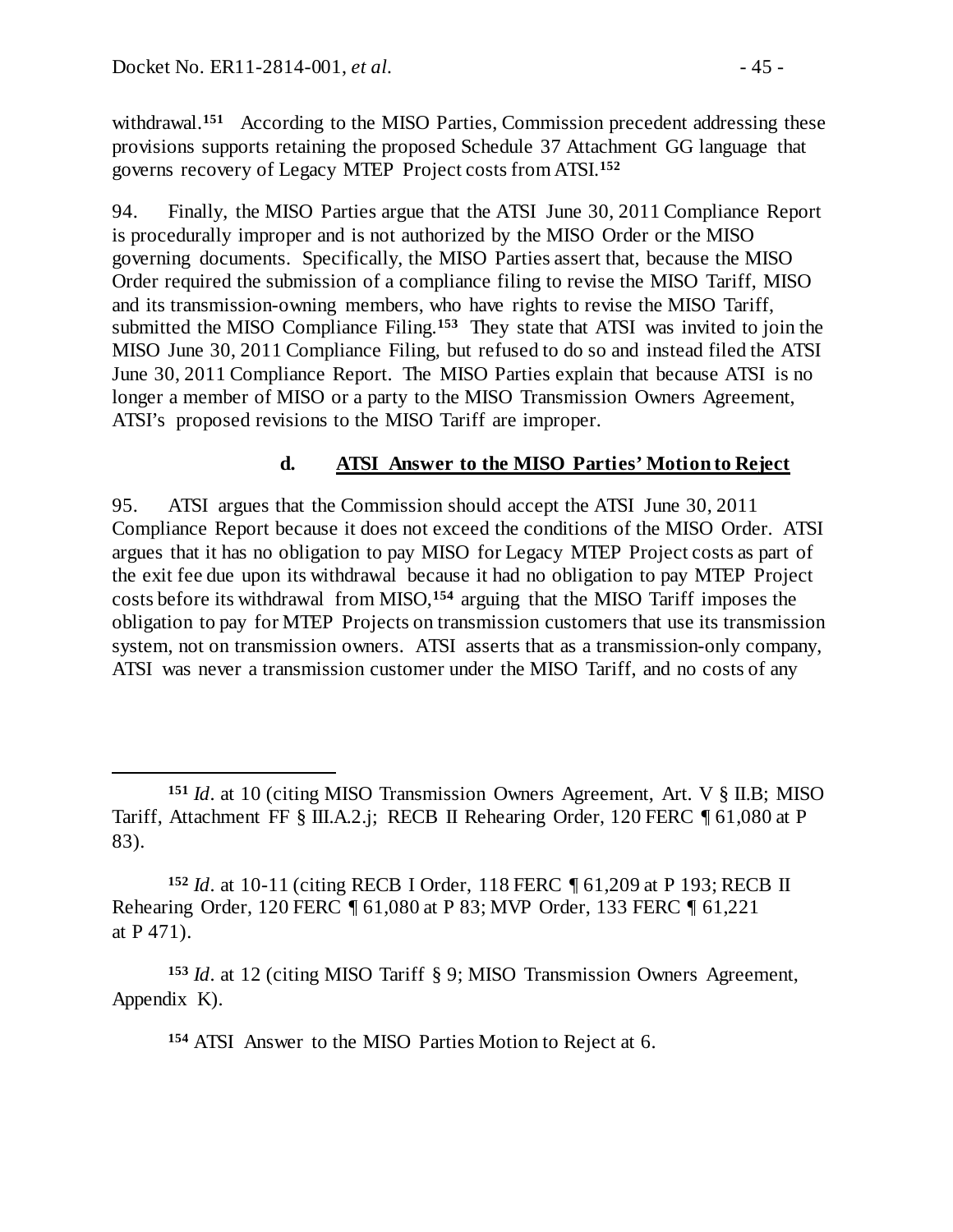MTEP project were ever allocated to ATSI under any provision of the MISO Tariff prior to ATSI's withdrawal.**[155](#page-45-0)**

96. ATSI also asserts that the MISO Parties' claim that Commission precedent obligates ATSI to pay for Legacy MTEP Project costs, even though neither the MISO Tariff nor the MISO Transmission Owners Agreement creates such an obligation is wrong. According to ATSI, the Commission's decisions that the MISO Parties rely on hold that transmission upgrade costs may form part of a withdrawing transmission owner's financial obligations, but only if those costs were previously allocated to the transmission owner.**[156](#page-45-1)** ATSI contends that the Commission did not hold that a transmission owner can be required to pay for financial obligations of other entities that pay costs allocated to the transmission owner's zone.**[157](#page-45-2)**

97. ATSI argues that, contrary to the MISO Parties' argument, nothing in the Commission's order on MISO's Multi Value Projects holds or suggests that a withdrawing transmission owner becomes responsible for the financial obligations of any other entity.**[158](#page-45-3)** Additionally, ATSI contends that MISO acknowledged in the Exit Fee Agreement that Legacy MTEP Project costs are not part of ATSI's withdrawal obligation.**[159](#page-45-4)**

98. ATSI contends that the Commission should correct the inconsistent treatment of Legacy MTEP Project costs by accepting the continuation of MTEP Project cost recovery from ATSI zone transmission customers. ATSI points out that the PJM Order denied the continued recovery of Legacy MTEP Project costs from ATSI zone transmission customers until a further showing is made, and directed ATSI to remove those costs from its transmission rates. ATSI asserts that it complied fully with this requirement,**[160](#page-45-5)** arguing that there is no legal basis for the MISO Parties' proposal to shift to ATSI the responsibility of ATSI's transmission customers to pay Legacy MTEP Project costs.

**<sup>155</sup>** *Id*. at 7.

<span id="page-45-1"></span><span id="page-45-0"></span> $\overline{a}$ 

**<sup>156</sup>** *Id*. at 8-9 (citing RECB II Rehearing Order, 120 FERC ¶ 61,080 at P 83).

**<sup>157</sup>** *Id*. at 10 (citing RECB I Order, 118 FERC ¶ 61,209 at P 193).

**<sup>158</sup>** *Id*. at 10 (citing MVP Order, 133 FERC 61,221 at P 470).

<span id="page-45-5"></span><span id="page-45-4"></span><span id="page-45-3"></span><span id="page-45-2"></span>**<sup>159</sup>** *Id*. at 11 (citing Exit Fee Agreement § 3.2; *Midwest Indep. Transmission Sys. Operator, Inc., 135 FERC* 161, 255, at P 7 (2011)).

**<sup>160</sup>** *Id*. at 12.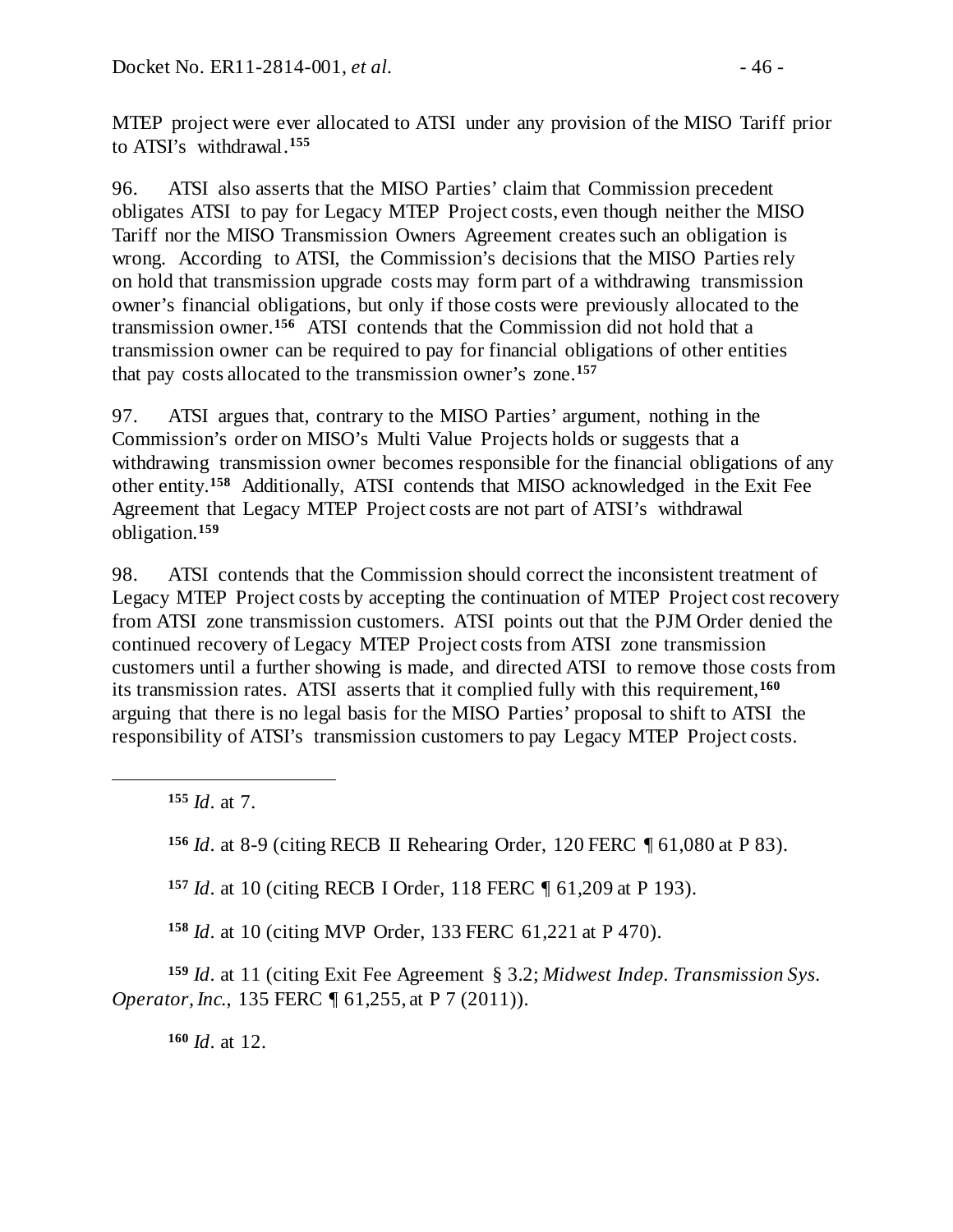ATSI asserts that the correct solution is for the Commission to permit PJM to continue to recover these costs from transmission customers in the ATSI zone, and to pass those amounts onto MISO for distribution to the MISO Transmission Owners.**[161](#page-46-3)**

99. Finally, ATSI asserts that the ATSI June 30, 2011 Compliance Report is not procedurally improper. ATSI argues that the MISO Order imposed a compliance obligation on all of the MISO Applicants, including ATSI. ATSI states that as one of the original joint applicants in this proceeding, it had the obligation and the right to submit a compliance filing in response to the Commission's MISO Order.

# **4. Commission Determination**

# <span id="page-46-1"></span><span id="page-46-0"></span>**a. Procedural Matters**

100. Rule 213(a)(2) of the Commission's Rules of Practice and Procedure, 18 C.F.R. § 385.213(a)(2) (2015), prohibits an answer to a protest and/or answer unless otherwise ordered by the decisional authority. We will accept the answers filed by the MISO Parties and ATSI because they have provided information that assisted us in our decisionmaking process.

# <span id="page-46-2"></span>**b. Substantive Matters**

101. We will accept the MISO Parties June 30, 2011 Compliance Filing, subject to condition, as discussed below. **[162](#page-46-4)** We find that the MISO Parties June 30, 2011 Compliance Filing partially complies with the conditions in the MISO Order, which required removal or modification of tariff language suggesting that ATSI's wholesale transmission customers bear responsibility for any remaining obligation for Legacy MTEP Projects costs.**[163](#page-46-5)** We find the MISO Parties' revisions to remove reference to the "ATSI Zone" and simply reference "ATSI" in its place throughout Schedule 37 partially complies with the Commission conditions to remove references to cost recovery from "ATSI wholesale transmission customers." We also find that MISO has revised Section  $2(h)(v)$  to Attachment GG to add the words "drive-through and drive-out" as

**<sup>161</sup>** *Id*. at 12-13.

<span id="page-46-3"></span> $\overline{a}$ 

<span id="page-46-5"></span><span id="page-46-4"></span>**<sup>162</sup>** The Commission can revise a proposal filed under section 205 of the FPA as long as the filing utility accepts the change. *See City of Winnfield v. FERC*, 744 F.2d 871, 875-77 (D.C. Cir. 1984). The filing utility is free to indicate that it is unwilling to accede to the Commission's conditions by withdrawing its filing.

**<sup>163</sup>** MISO Order, 135 FERC ¶ 61,204 at P 13.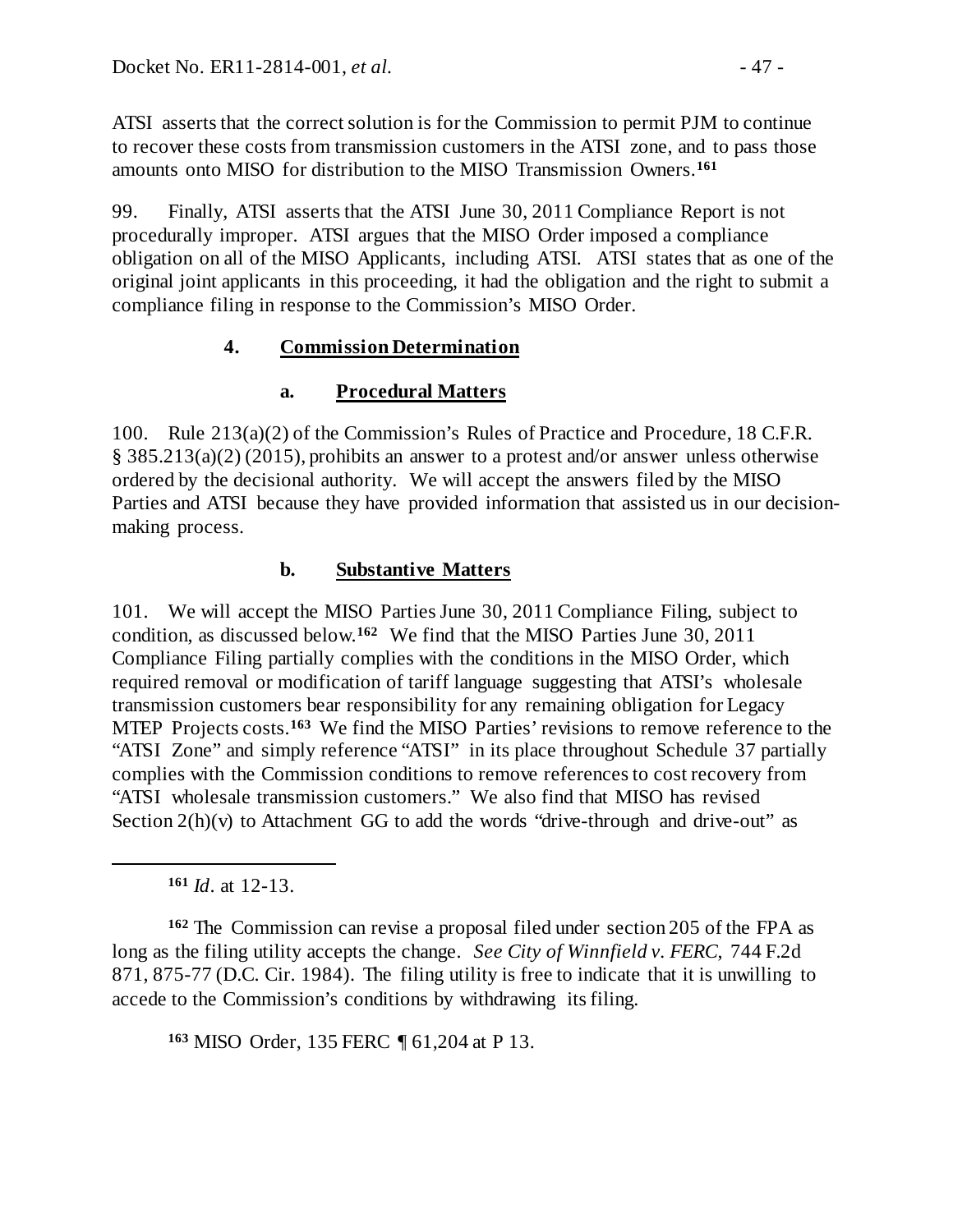directed in the MISO Order. **[164](#page-47-0)** However, we find that the MISO Parties did not remove language in Sections III.C and III.D of Schedule 37 referencing PJM as the designated agent of ATSI, consistent with the Commission's conditions in the MISO Order requiring removal or modification of tariff language suggesting that anyone other than ATSI bears responsibility for Legacy MTEP Projects costs. ATSI is responsible for payment of Legacy MTEP Project costs and the remittance by ATSI directly, under the terms of Schedule 37. Accordingly, we direct the MISO Parties to submit a further compliance filing, within 30 days of the date of issuance of this order, to remove "PJM, as the designated agent of" from Section III.C of Schedule 37 and to remove references to PJM in Section III.D of Schedule 37. Further, we find that Section IV.D of the MISO Compliance Filing, although it provides that "MISO shall remit an amount to PJM, for and on behalf of ATSI," does not require revision because it provides for remittance by MISO to PJM for MTEP Projects built by ATSI, as allowed under Attachment II of the PJM Tariff.**[165](#page-47-1)**

102. We reject ATSI's argument that the Commission should reject the MISO Parties June 30, 2011 Compliance Filing because the MISO Parties do not demonstrate that ATSI is obligated to pay Legacy MTEP Project costs. As discussed above, Legacy MTEP Project costs are a withdrawal obligation of ATSI.**[166](#page-47-2)**

103. We also agree with the MISO Parties that the ATSI June 30, 2011 Compliance Report exceeds the limited conditions of the MISO Order and therefore is not authorized by the MISO Order. Moreover, we agree with the MISO Parties that ATSI's proposed revisions remove all recovery for MTEP Project costs constructed by MISO Transmission Owners while maintaining cost recovery from MISO customers for Legacy MTEP projects constructed by ATSI. We find this exceeds the Commission's conditions to remove references to cost recovery from "ATSI wholesale transmission customers." In this instance, the ATSI June 30, 2011 Compliance Report exceeds the limited conditions of the MISO Order because it proposes revisions that remove all recovery for Legacy MTEP Project costs for projects constructed by MISO Transmission Owners from ATSI, while maintaining cost recovery from MISO customers for MTEP Projects constructed by ATSI. These revisions do not comply with the MISO Order, which required removal or modification of Tariff language suggesting that ATSI's transmission customers bear responsibility for any remaining obligation for Legacy MTEP Projects. Thus, we reject the ATSI June 30, 2011 Compliance Report.

**<sup>164</sup>** *Id*. P 14.

<span id="page-47-2"></span><span id="page-47-1"></span><span id="page-47-0"></span> $\overline{a}$ 

**<sup>165</sup>** *See supra* [P 64.](#page-31-2)

**<sup>166</sup>** *See supra* PP [34](#page-18-6)[-44.](#page-23-5)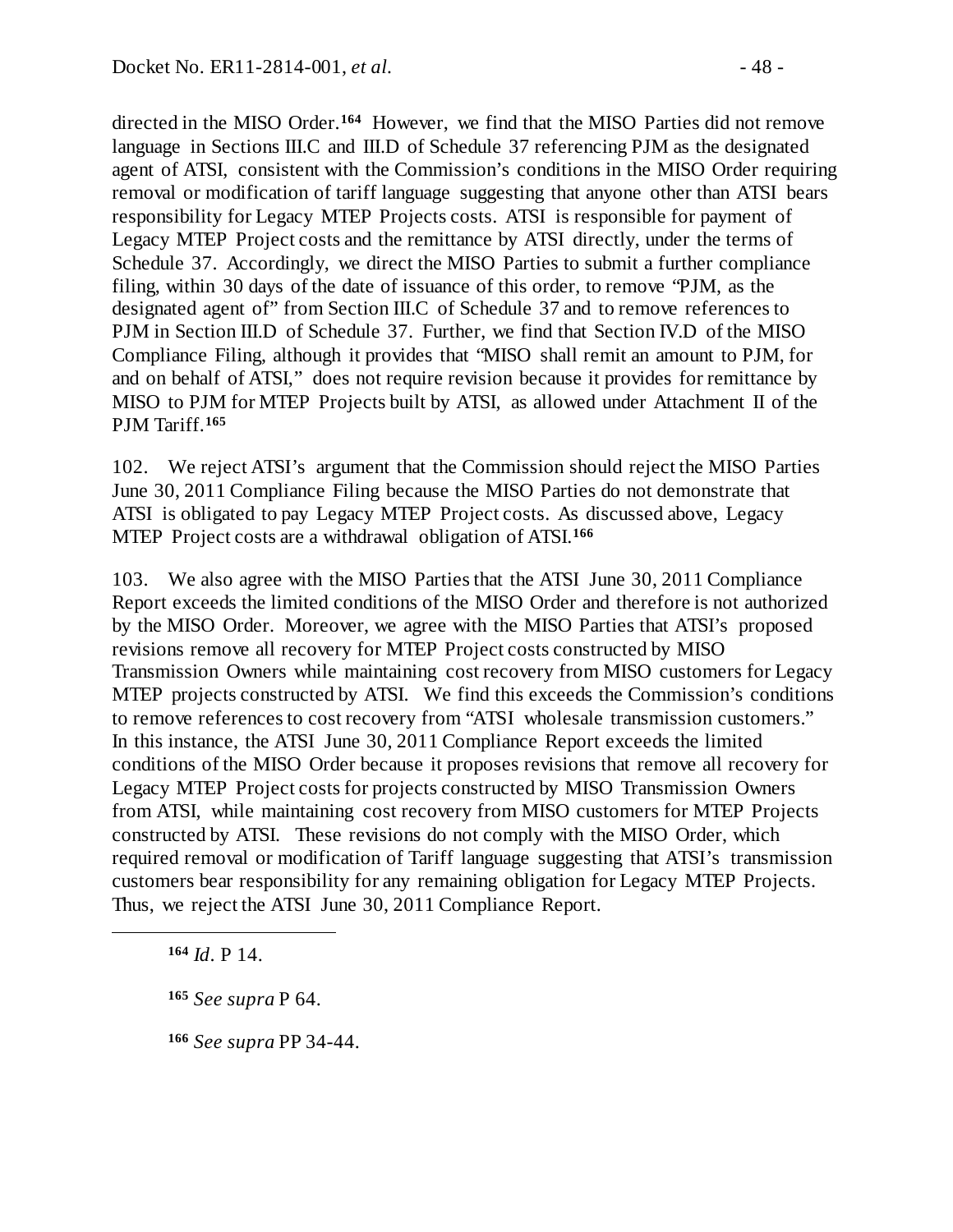## **VI. Settlement Agreements**

#### <span id="page-48-1"></span><span id="page-48-0"></span>**A. Settlement Agreements**

104. On December 21, 2012, ATSI submitted, on behalf of itself, AMP, and Buckeye Power, Inc. (Buckeye) (together, the PJM Settling Parties), a settlement agreement (PJM Settlement) to resolve all pending issues with respect to ATSI's proposal in Docket Nos. ER11-2814-000, *et al.* and ER11-2815-000, *et al.* to make revisions to the PJM Tariff in connection with ATSI's integration into PJM. The PJM Settlement provided, among other things, that PJM will collect Legacy MTEP Project costs from transmission customers in the ATSI transmission zone and forward the payments to MISO, and ATSI will guaranty PJM's payment obligations.

105. On the same date, ATSI submitted, on behalf of itself, MISO, and the MISO Transmission Owners a settlement agreement (MISO Settlement) to resolve all pending issues with respect to the withdrawal of ATSI from MISO. The MISO Settlement provided for the recovery of Legacy MTEP Projects Costs from ATSI transmission customers.

## <span id="page-48-2"></span>**B. Order Rejecting Settlements**

106. On September 19, 2013, the Commission rejected both the PJM Settlement and the MISO Settlement because the proposed tariff changes set forth in each settlement had not been shown to be just and reasonable.**[167](#page-48-3)** In the Order Rejecting Settlements, the Commission found that the PJM Settlement would impose the same PJM Tariff changes as proposed in the PJM Realignment Filing, but that ATSI provided neither additional support for why those Tariff changes are just and reasonable nor a cost-benefit analysis showing that the benefits to wholesale transmission customers exceed the costs of the realignment.**[168](#page-48-4)** The Commission stated that the parties to the PJM Settlement negotiated special consideration only for the settling parties, and submitted PJM Tariff revisions that would impose the costs of ATSI's RTO transition on other transmission customers. The Commission also concluded that ATSI has not shown why it is not unduly discriminatory for AMP and Buckeye to be exempted from paying transition costs when other customers are not.**[169](#page-48-5)**

**<sup>168</sup>** *Id*. P 52. **<sup>169</sup>** *Id*. P 53.

<span id="page-48-5"></span><span id="page-48-4"></span><span id="page-48-3"></span> $\overline{a}$ **<sup>167</sup>** *PJM Interconnection, L.L.C.*, 144 FERC ¶ 61,207 (2013) (Order Rejecting Settlements).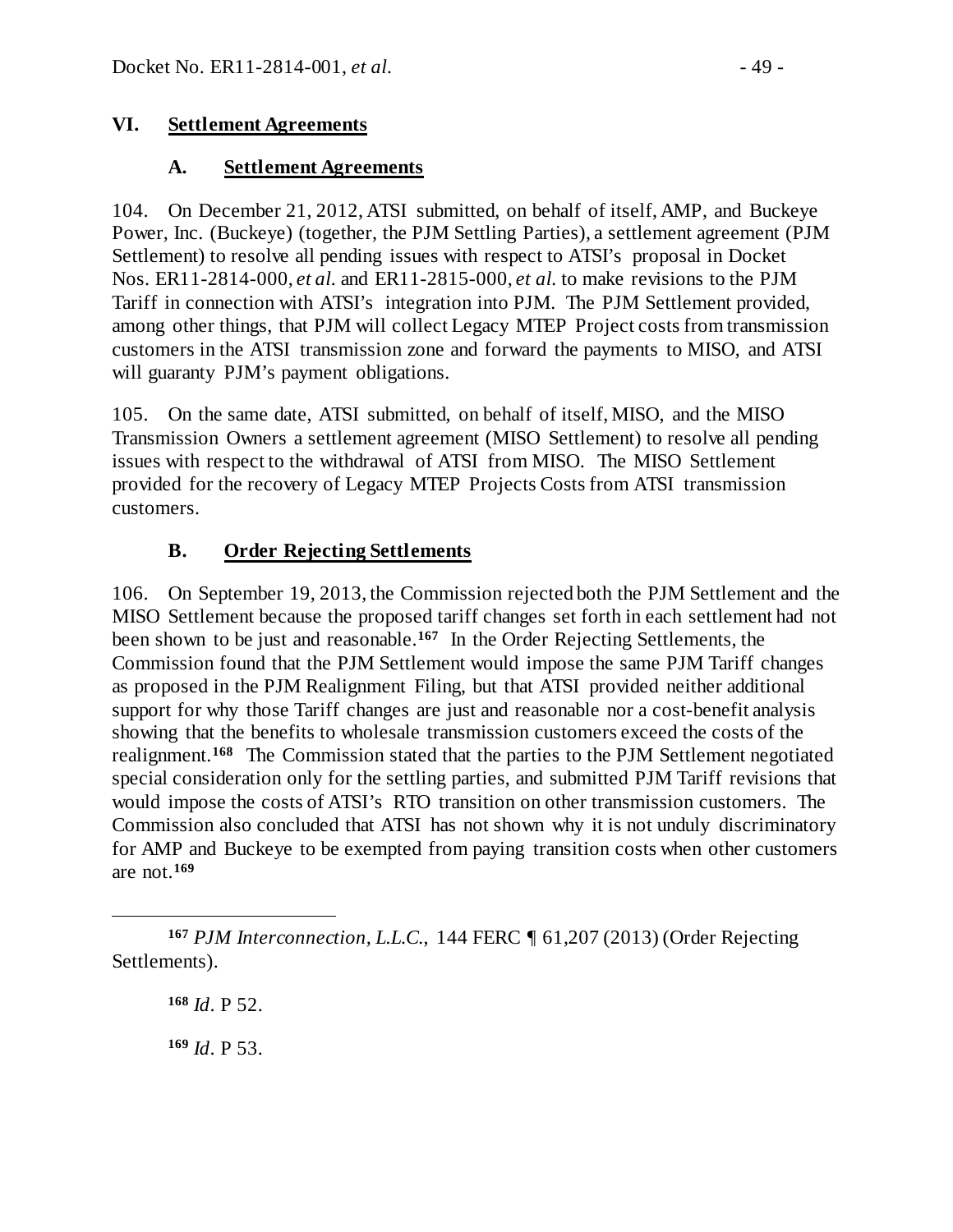107. The Commission rejected the MISO Settlement for the same reasons. The Commission explained that, in the MISO Order, the Commission required ATSI and MISO to remove or modify tariff language suggesting that ATSI's wholesale transmission customers bear responsibility for ATSI's financial obligation for Legacy MTEP Projects costs. The Commission found that the MISO Settlement neither makes these required changes, nor does it provide either additional support for why its tariff changes are just and reasonable or a cost-benefit analysis showing that the benefits to wholesale transmission customers exceed the costs of the realignment.**[170](#page-49-1)** Thus, the Commission found that the MISO Settlement does not result in just and reasonable rates.

#### <span id="page-49-0"></span>**C. Requests for Rehearing of the Order Rejecting Settlements, Docket Nos. ER11-2814-004, ER11-2815-006 and ER11-3279-003**

108. On October 21, 2013, ATSI, AMP, and Cleveland Public Power submitted requests for rehearing of the Order Rejecting Settlements. AMP and Cleveland Public Power jointly argue that the Commission's refusal to accept the PJM Settlement and MISO Settlement was arbitrary, capricious and an abuse of discretion. AMP and Cleveland Public Power request that the Commission grant rehearing and accept these Settlements. ATSI argues that the Commission erred in the Order Rejecting Settlements by rejecting the Settlements based on the mistaken finding that the Settlements improperly discriminate against certain wholesale transmission customers, and contends that unrebutted record evidence contradicts the Commission's finding. ATSI asserts that the Commission failed to engage in reasoned decision-making when it rejected Settlements that implemented an approved retail settlement that shared RTO transition costs among ATSI's retail distribution affiliates and their retail customers.**[171](#page-49-2)** According to ATSI, the Settlements would not result in a special deal for the settling parties to the detriment of other wholesale customers; rather the Settlements would provide for a sharing of RTO transition costs (including allocated costs of legacy transmission upgrades) among ATSI and the customers paying ATSI zone transmission charges in accordance with agreements accepted by those customers or the state regulatory authority responsible for establishing their retail rates.**[172](#page-49-3)**

**<sup>170</sup>** *Id*. P 57.

<span id="page-49-1"></span> $\overline{a}$ 

<span id="page-49-3"></span><span id="page-49-2"></span>**<sup>171</sup>** ATSI Request for Rehearing of the Order Rejecting Settlements at 18-19, referring to the Public Utilities Commission of Ohio's (Ohio Commission) approval of the Ohio Retail Settlement establishing the rates of the retail customers that ultimately pay the ATSI costs allocated to its affiliated customers.

**<sup>172</sup>** *Id*. at 20.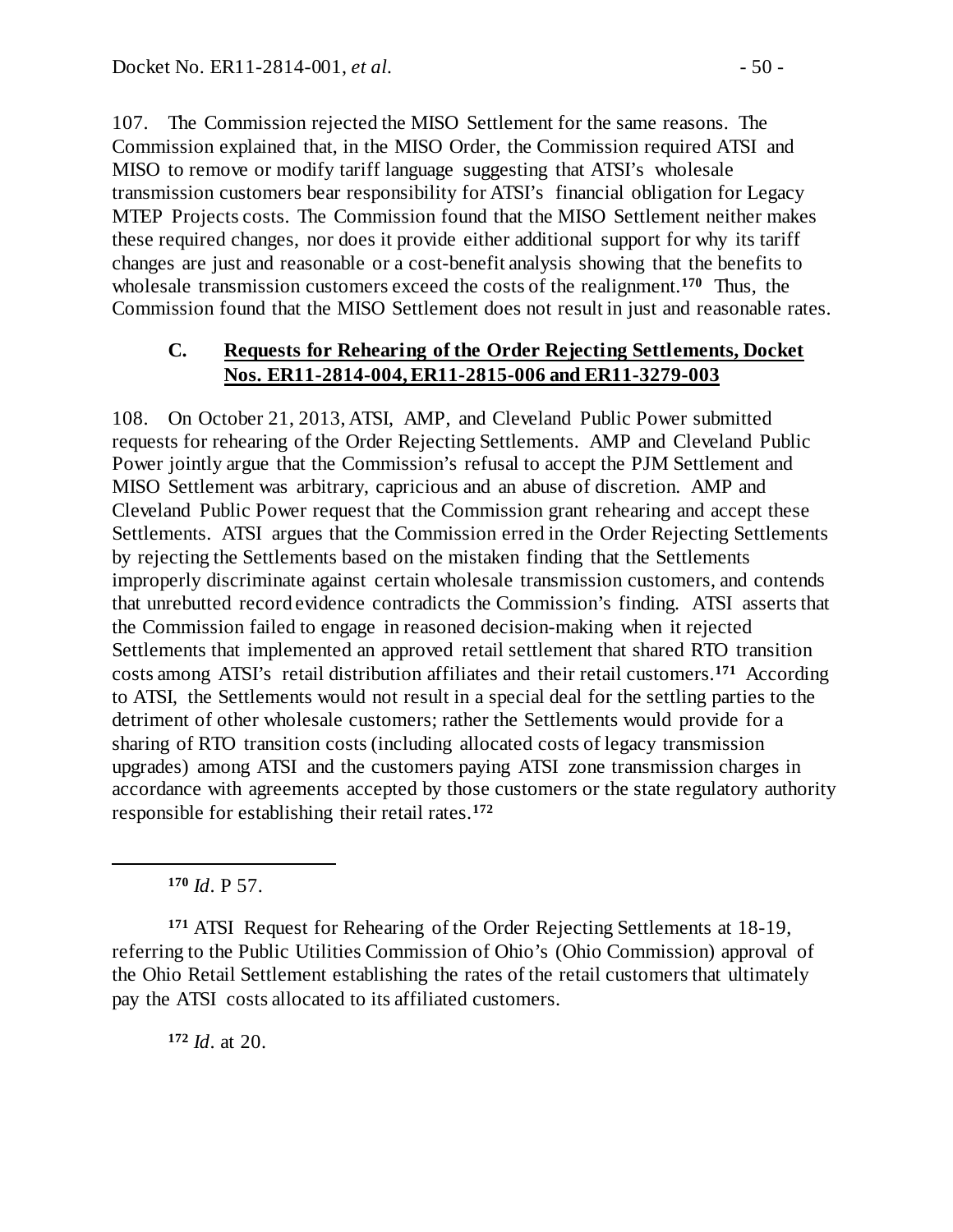109. ATSI also argues that the Order Rejecting Settlements incorrectly suggests that there are other unaffiliated wholesale transmission customers served by ATSI's retail distribution affiliates who are excluded from the settlements.**[173](#page-50-0)** With respect to the PJM Settlement, ATSI asserts that the only wholesale transmission customers who actively participated in the proceeding, AMP and Buckeye, executed and support the PJM Settlement, and that the only other wholesale customers responsible for transmission charges in the ATSI zone are the four retail distribution affiliates of ATSI in Ohio and Pennsylvania, none of which objected to the Settlements. Moreover, ATSI contends that the Commission erred in disregarding the evidence showing that the Settlements implement the rulings of the Ohio Commission's approval of the Ohio Retail Settlement. According to ATSI, if the Commission had evaluated the Settlements in conjunction with the retail rulings, it would have recognized that the Settlements are not unduly discriminatory by exempting AMP and Buckeye, but not ATSI's affiliated wholesale customers, from paying certain RTO transition costs.

110. ATSI argues that, in approving the Ohio Retail Settlement, the Ohio Commission approved a sharing of RTO transition costs between retail customers and the affiliated retail distribution companies. ATSI claims that neither the exit fee nor PJM costs will be charged to the retail customers. ATSI argues that the retail distribution affiliates agreed to absorb up to \$360 million in Legacy RTEP Project costs that would otherwise have been charged to their retail customers in Ohio under the PJM Tariff.**[174](#page-50-1)** ATSI also asserts that the only portion of the costs associated with the RTO realignment decision subject to the Settlements that those retail customers will pay are the share of Legacy MTEP Project costs allocated to them, internal integration costs, and Long-Term Firm Transmission Rights settlement costs.**[175](#page-50-2)**

111. ATSI explains that the Ohio Retail Settlement implemented the sharing of RTO transition costs that the Ohio Commission approved, and implemented a different sharing of RTO transition costs to which ATSI's unaffiliated customers, AMP and Buckeye, agreed. ATSI states that with respect to the unaffiliated customers, ATSI agreed to absorb RTO transition costs relating to MISO, while the customers agreed to pay their shares of Legacy RTEP Project costs, with no requirement for ATSI to cover any portion of those costs.**[176](#page-50-3)** ATSI contends that it is not inconsistent with the Commission's

**<sup>173</sup>** *Id*. (citing Order Rejecting Settlements, 144 FERC ¶ 61,207 at P 54).

<span id="page-50-3"></span><span id="page-50-2"></span><span id="page-50-1"></span>**<sup>174</sup>** *Id.* at 25 (citing Ohio Retail Settlement, Stipulation and Recommendation, Mar. 23, 2010, at § C.2; Second Supplemental Stipulation, July 22, 2010, at § C.6).

**<sup>175</sup>** *Id*. at 21-22.

**<sup>176</sup>** *Id*. at 22.

<span id="page-50-0"></span> $\overline{a}$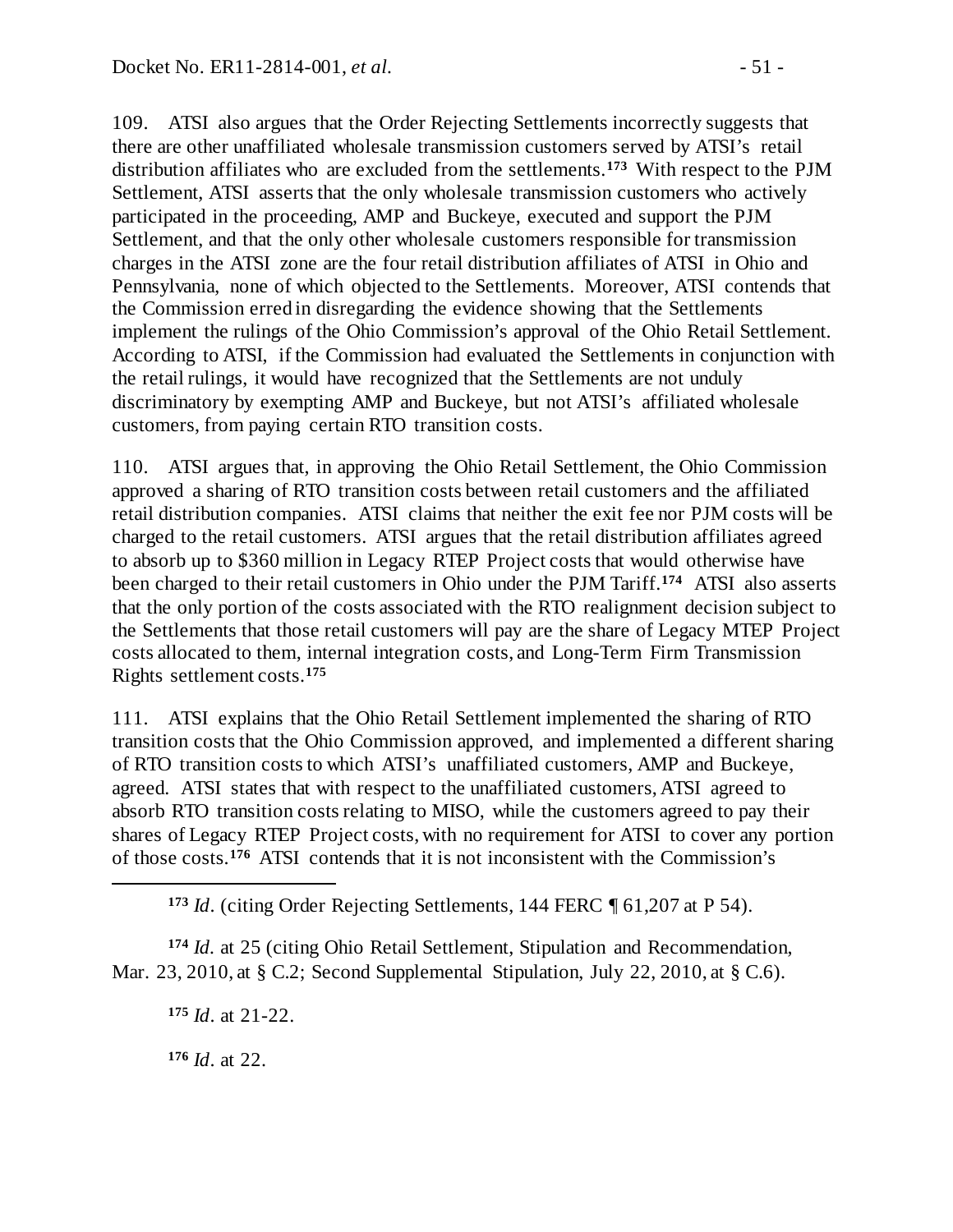<span id="page-51-0"></span> $\overline{a}$ 

exclusive jurisdiction over ATSI's transmission rates for the Commission to consider the combined impact of the PJM Settlement and the Ohio rate plan in assessing the fairness and reasonableness of the Settlements, and if it had it done so, the Commission would have recognized that no one was "exempt" from paying a share of RTO transition costs.

112. ATSI further asserts that the only party opposing the Settlement is the Ohio Consumers' Counsel, which by its own admission, represents only retail customer interests, and that the Commission correctly determined that this proceeding concerns only wholesale Commission-jurisdictional rates, finding that the "state determination made with respect to a retail rate settlement prior to the [PJM Order] is not determinative and does not address the justness and reasonableness of the proposed revisions to PJM's wholesale transmission tariff."**[177](#page-51-0)** ATSI concludes that the Commission should not have given any weight to the Ohio Consumers' Counsel's objections, which were purportedly advanced on behalf of the same retail customers whose interests the Ohio Commission addressed in its orders.

113. Additionally, according to ATSI, the Commission should have recognized the Ohio Consumers' Counsel's objections as a collateral attack on the Ohio Commission's order approving the Ohio Retail Settlement. ATSI argues that the Ohio Commission found that retail customers were well-served by the Ohio Retail Settlement and related rate plan, and there was no need for the Commission to consider the Ohio Consumers' Counsel's objections again. Further, ATSI points out that the state regulatory authorities charged with protecting the interests of the retail customers of ATSI's affiliated wholesale customers did not object to the PJM Settlement, and entered orders consistent with its treatment of RTO transition costs. ATSI also states that in addition to adopting a retail rate plan that implemented the RTO transition cost-related provisions of the Ohio Retail Settlement, the Ohio Commission withdrew its intervention in the ATSI integration proceeding and its request for rehearing of the Commission order approving ATSI's realignment.**[178](#page-51-1)** Therefore, ATSI contends that the Commission should have disregarded the Ohio Consumers' Counsel's objections to the impact of the Settlements on Ohio retail rates.

**<sup>177</sup>** *Id*. (quoting Order Rejecting Settlements, 144 FERC ¶ 61,207 at P 54).

<span id="page-51-1"></span>**<sup>178</sup>** *Id*. at 24 (citing Ohio Commission Notice of Withdrawal, Docket No. ER09- 1589-000 (filed Feb. 23, 2011)).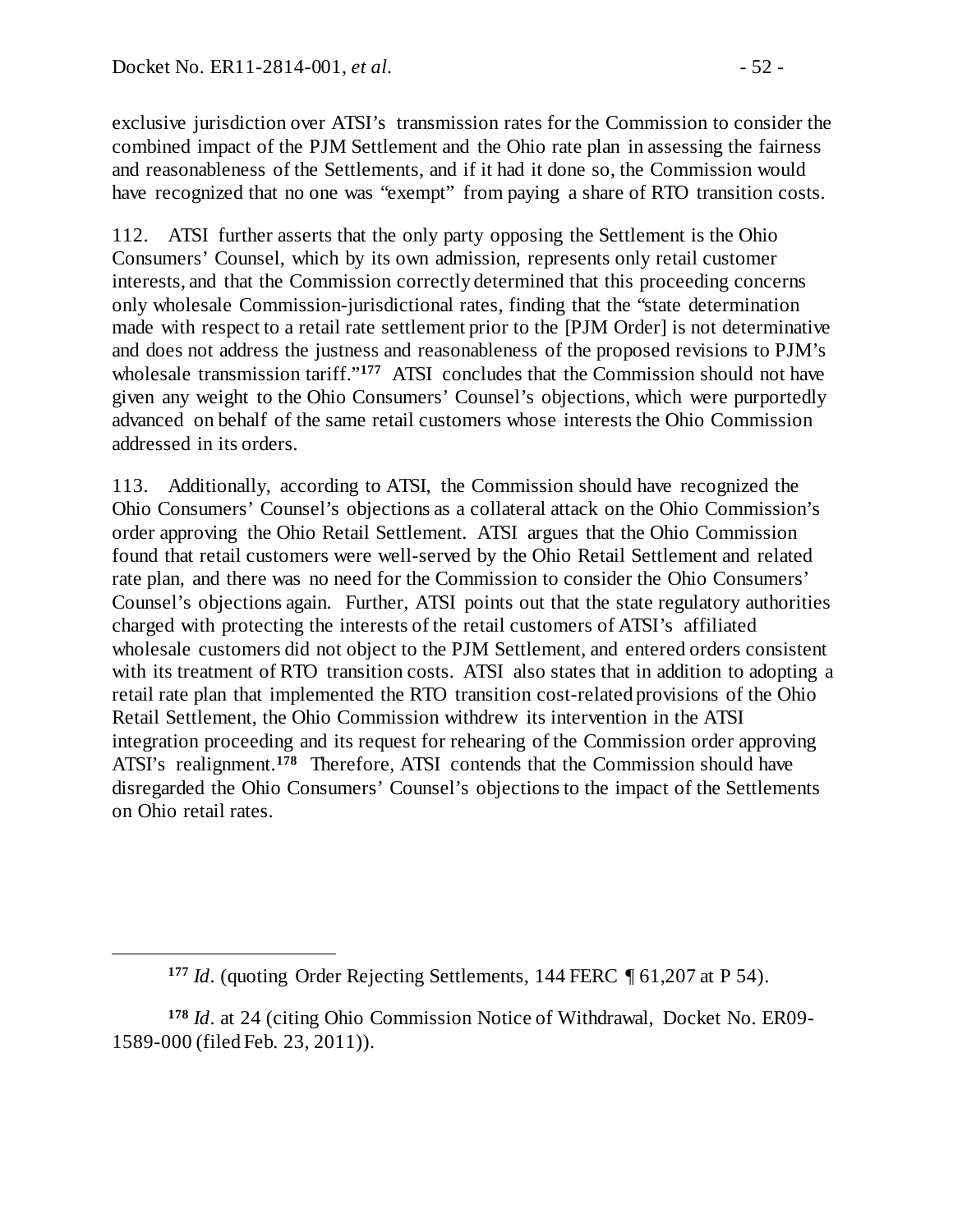114. Further, ATSI asserts that the Commission's reliance on *High Island Offshore System, L.L.C.* (*HIOS*)**[179](#page-52-0)** was misplaced because it is distinguishable from this case.**[180](#page-52-1)** ATSI contends that in *HIOS*, the natural gas shippers who did not share in the \$3 million payment did not receive any other benefits from the settlement. ATSI argues that, by contrast, in this case, the retail customers who pay the transmission costs allocated to ATSI's retail distribution affiliates will receive significant, although different, benefits through the retail rate plan established under the Ohio Retail Settlement. ATSI also argues that the settlement proposal in *HIOS* was opposed by one of only two firm shippers on the High Island Offshore System, and the shipper stated that it might obtain interruptible service from HIOS during the term of settlement and, in that event could be required to pay the settlement's interruptible rates, which gave it a direct interest in the outcome of the proceeding. ATSI argues that here, the only objecting party, the Ohio Consumers' Counsel, claims to represent retail interests that the Commission found to be immaterial to wholesale transmission rates at issue in this proceeding, and which the Ohio Commission addressed conclusively. ATSI argues that in *HIOS* Commission Trial Staff opposed the settlement on the grounds that it provided a special deal to the Indicated Shippers. ATSI argues that here Trial Staff filed initial comments in the ATSI rate proceeding but did not oppose the Settlements, or take issue with the provisions of the Settlements exempting AMP and Buckeye.**[181](#page-52-2)**

115. AMP and Cleveland Public Power also argue that the Commission erred in rejecting the Settlements based on a finding that the Settlements would confer greater benefits on settling parties than other customers, and therefore finding the Settlements to be unduly discriminatory. According to AMP and Cleveland Public Power, this finding is erroneous because it imposes on ATSI an affirmative duty to show that the PJM Settlement was consistent with the prohibition against undue discrimination set forth in section 205(b).**[182](#page-52-3)** AMP and Cleveland Public Power argue that nothing in the Commission's regulations governing the submission of offers of settlement imposes such

<span id="page-52-1"></span>**<sup>180</sup>** ATSI Request for Rehearing of the Order Rejecting Settlements at 25 (citing Order Rejecting Settlements, 144 FERC ¶ 61,207 at P 53 (citing *HIOS*, 110 FERC ¶ 61,043 at P 30).

<span id="page-52-3"></span><span id="page-52-2"></span>**<sup>181</sup>** *Id*. at 26 (citing Initial Comments of Commission Trial Staff at 1, 5 (Docket Nos. ER11-2814 and ER11-2815, filed January 10, 2013)).

**<sup>182</sup>** 16 U.S.C. § 824d(2) (2012).

 $\overline{a}$ 

<span id="page-52-0"></span>**<sup>179</sup>** *High Island Offshore System, L.L.C*., 110 FERC ¶ 61,043 (2005), *aff'd*, *Petal Gas Storage, L.L.C. v. FERC*, 496 F.3d 695 (D.C. Cir. 2007).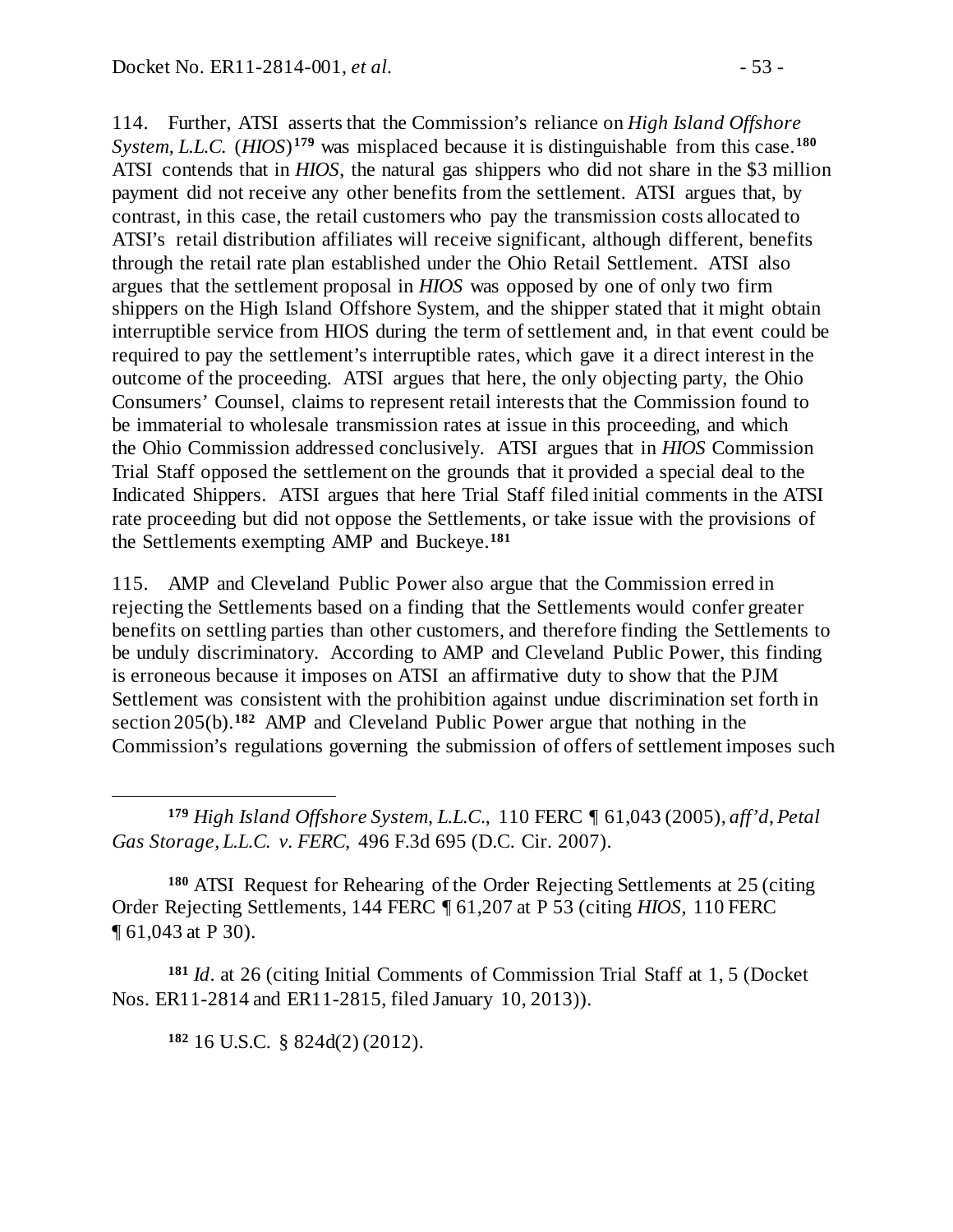an obligation.**[183](#page-53-0)** AMP and Cleveland Public Power contend that if Trial Staff believed that the Settlements are unduly discriminatory, it would have been obliged to oppose them, which it did not do.

116. In addition, AMP and Cleveland Public Power argue that the Commission failed to engage in reasoned-decision making because it disregarded the effect of retail regulatory actions pertaining to ATSI's recovery of its transition costs, including the Ohio Commission's approval of the Ohio Retail Settlement that, according to AMP and Cleveland Public Power, significantly limits the recovery of ATSI's transition costs from Ohio retail customers.**[184](#page-53-1)** AMP and Cleveland Public Power assert that contrary to the suggestion in the Order Rejecting Settlements, the PJM Settlement did not result in reduced costs to the settling wholesale transmission customers at the expense of retail customers incurring costs associated with ATSI's move from MISO to PJM. Rather, according to AMP and Cleveland Public Power, ATSI negotiated settlements with Ohio retail and wholesale customers, which afforded each group a level of protection from the costs associated with ATSI's RTO switch.

117. According to AMP and Cleveland Public Power, the Commission disregarded long-standing precedent holding that the existence of a settlement is a factual element that renders a difference in rates between otherwise similarly situated customers not "undue."<sup>[185](#page-53-2)</sup> AMP and Cleveland Public Power argue that this precedent applies here, where both groups of customers are subject to separately negotiated settlements that differ in certain respects. They contend that the Commission approved a bilateral settlement that imposed tariff charges on non-party customers, even when the settling

<span id="page-53-1"></span>**<sup>184</sup>** *Id*. at 8-9 (citing Reply Comments of ATSI at 17 (Docket Nos. ER11-2814 and ER11-2815, filed January 22, 2013).

<span id="page-53-2"></span>**<sup>185</sup>** *Id*. at 11-12 (citing *Cities of Bethany v. FERC*, 727 F.2d 1131 (D.C. Cir. 1984); *Cities of Newark v. FERC*, 763 F.2d 533, 546 (3rd Cir. 1985); *United Municipal Distributors Group v. FERC*, 732 F.2d 202, 212 (D.C. Cir. 1984); *Town of Norwood v. FERC*, 202 F.3d 392, 402 (1st Cir. 2000)).

<span id="page-53-0"></span> $\overline{a}$ **<sup>183</sup>** ATSI Request for Rehearing of the Order Rejecting Settlements at 8 (citing 18 C.F.R. § 385.602 (2015)).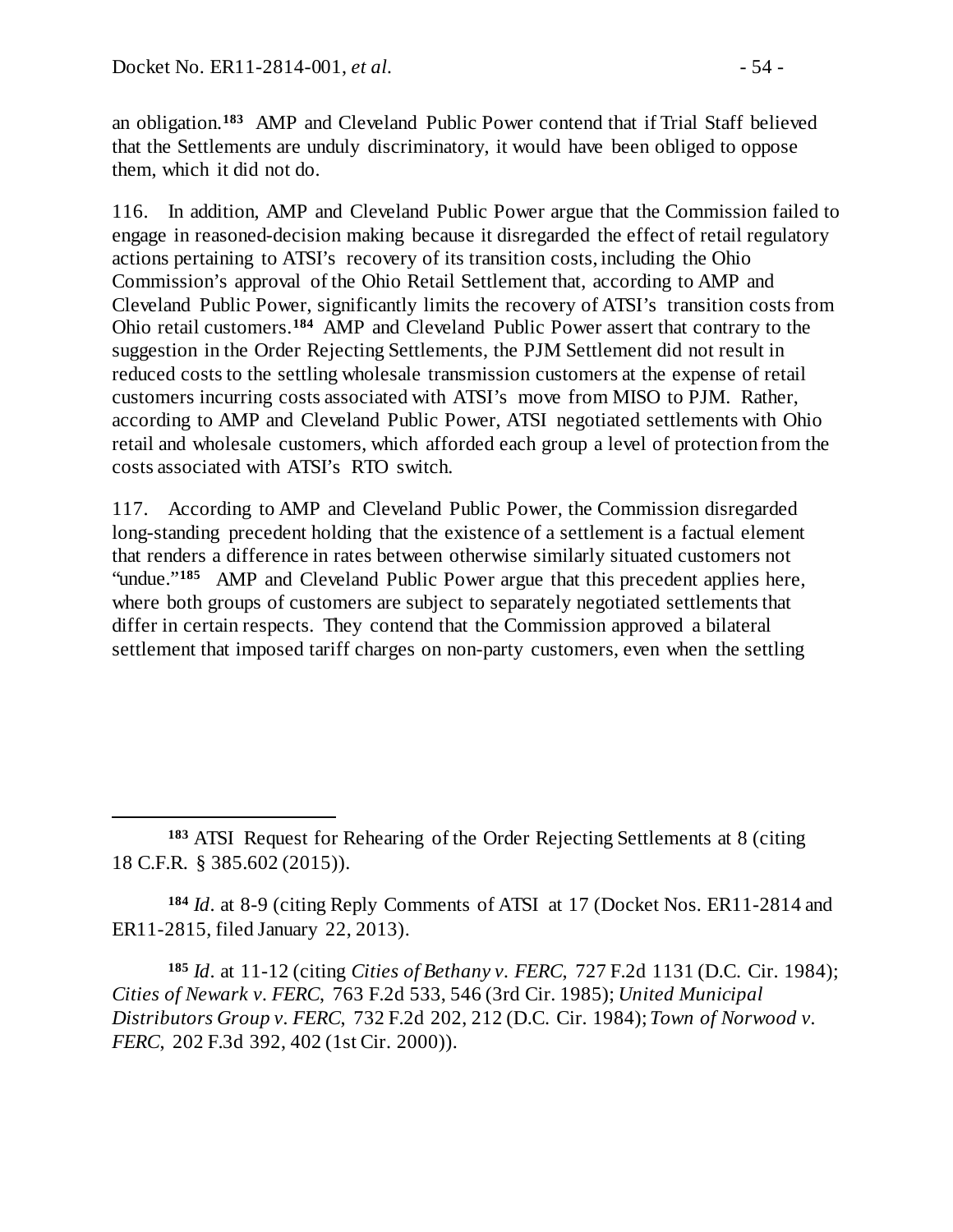parties received consideration that was not available to the non-party customers, **[186](#page-54-0)** and provided "special consideration only for the settling parties."**[187](#page-54-1)**

118. ATSI also argues that, because the Settlements were not contested, the Commission erred in applying the standard of review for contested settlements.**[188](#page-54-2)** According to ATSI, the Ohio Consumers' Counsel's opposition to the Settlements did not make them "contested" under the Commission's Rules of Practice and Procedure, and the Commission acted inconsistently with its own regulations, and contrary to the FPA, by evaluating the Settlements as contested.**[189](#page-54-3)** ATSI argues that, because the Ohio Consumers' Counsel raised no general issue of material fact regarding the reasonableness of the Settlements' resolution of the issues, and did not present any affidavits to support its opposing comments, the Settlements were uncontested under the Commission's rules.**[190](#page-54-4)** ATSI contends that the Commission routinely treats comments stating a party's opposition to a settlement as insufficient to render a settlement "contested," where no genuine issue of fact is alleged, and no affidavits are supplied in accordance with Rule 602 of the Commission's Rules of Practice and Procedure.**[191](#page-54-5)**

119. According to ATSI, there was ample evidence in the record demonstrating that the Settlements are indeed a fair and reasonable means of resolving the long-pending disputes in these proceedings, and are in the public interest. Specifically, ATSI argues that: (1) the Settlements resolve two lengthy and contentious proceedings related to

<span id="page-54-0"></span> $\overline{a}$ **<sup>186</sup>** *Id*. at 13 (citing *Enterprise TE Products Pipeline Co. LLC*, 143 FERC ¶ 61,197 (2013)).

**<sup>187</sup>** *Id*. (quoting Order Rejecting Settlements, 144 FERC ¶ 61,207 at P 53).

<span id="page-54-2"></span><span id="page-54-1"></span>**<sup>188</sup>** *Id*. at 19 (citing 5 U.S.C. § 706(2) (2006); section 205 of the FPA; *Greater Boston Television Corp. v. FCC*, 444 F.2d 841 (D.C. Cir. 1970), *cert. denied*, 403 U.S. 923 (1971)).

**<sup>189</sup>** *Id*. at 26-27.

**<sup>190</sup>** *Id*. at 27 (citing 18 C.F.R. § 385.602(f)(4) (2015)).

<span id="page-54-5"></span><span id="page-54-4"></span><span id="page-54-3"></span>**<sup>191</sup>** *Id*. (citing *San Diego Gas & Elec. Co. v. Sellers of Energy and Ancillary Services*, 126 FERC ¶ 61,007, at P 20 (2009); *Chevron Pipe Line Co*., 74 FERC ¶ 63,007, at 65,010*, aff'd*, 75 FERC ¶ 61,124 (1996); *Wisconsin Power & Light Co.*, 72 FERC ¶ 63,010, at 65,141, *aff'd*, 73 FERC ¶ 61,095 (1995); *Trunkline Gas Co*., 89 FERC ¶ 63,004, at 65,004 (1999)).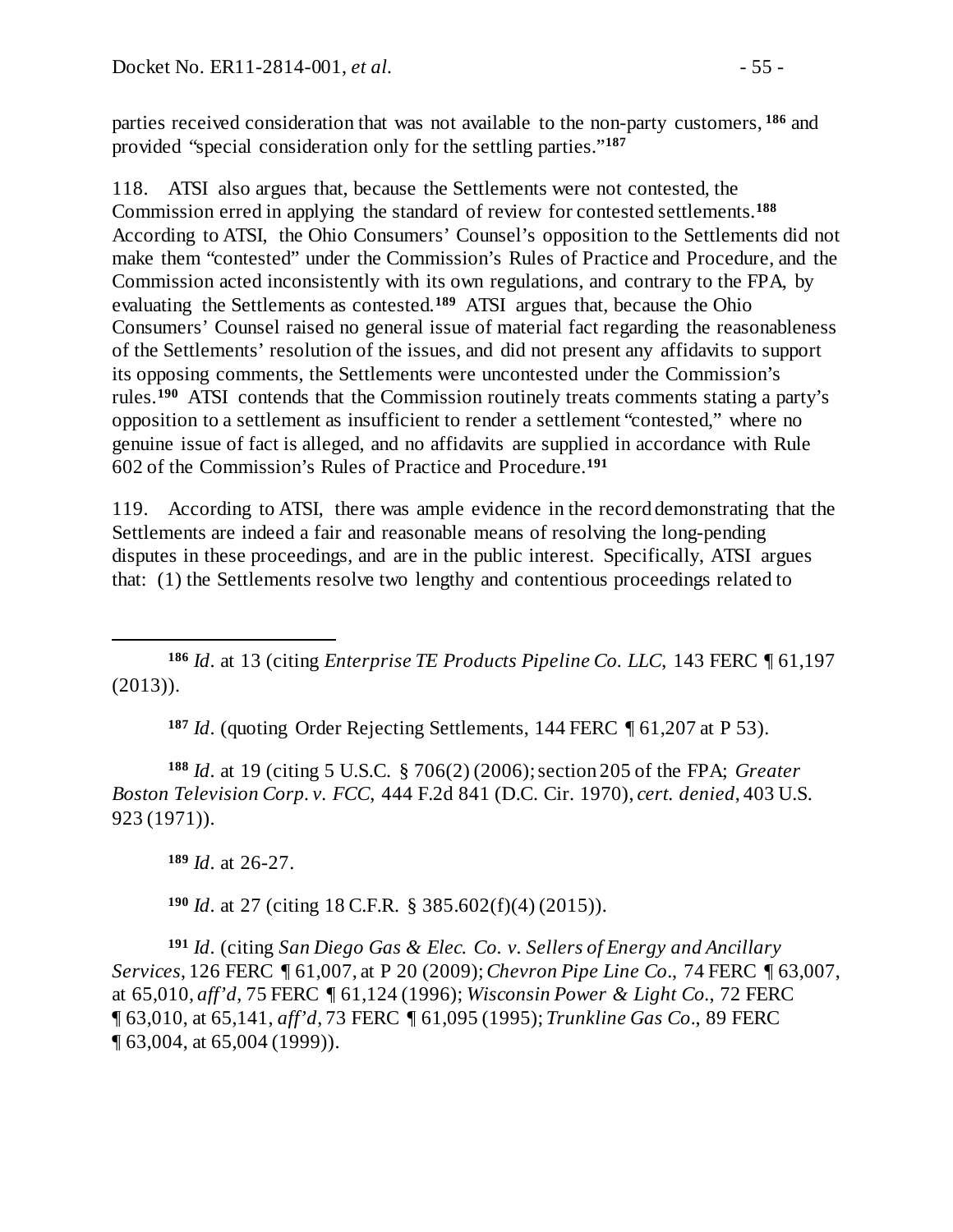ATSI's integration into PJM and are "unopposed by all parties in interest;"**[192](#page-55-0)** (2) the Settlements represent and implement agreements to share RTO transition costs between ATSI and the customers who pay the ATSI zone transmission rates, including ATSI's unaffiliated wholesale customers and the state regulatory authorities that regulate the rates of ATSI's affiliated customers; and (3) the negotiations and processes used in developing both Settlements were comprehensive, inclusive, and time consuming, and the procedures employed by the parties ensured that all relevant and affected parties were provided adequate notice of and opportunity for participation in the settlement discussions concerning issues which may affect them.

120. ATSI further argues that the Ohio Consumers' Counsel's repetition of its objections to the sharing arrangement for retail customers in Ohio, after the Ohio Commission considered and rejected them, does not make the Settlements unfair or unreasonable. In addition, ATSI contends that, although they are not parties to the MISO Settlement, just the PJM Settlement, AMP and Buckeye are the only wholesale transmission customers who actively participated in the proceeding, and that throughout the settlement process, ATSI reached out to the Ohio Consumers' Counsel seeking to include it in the settlement discussions, to no avail.**[193](#page-55-1)**

121. ATSI contends that there was substantial evidence in the record supporting approval of the Settlements and that the Commission erred in failing to take this evidence into account. ATSI argues that, even assuming that the Commission's finding that the Settlements were contested was correct, the Commission should still have approved them because it has broad authority and discretion to address contested settlements.**[194](#page-55-2)** According to ATSI, the Settlements represent and implement agreements to share RTO transition costs by addressing the concerns of all wholesale transmission customers, and that, while the Ohio Consumers' Counsel renewed its objection to the sharing of transition costs at the retail level – that the Ohio Commission had approved – such sharing raised no genuine issue of material fact.

122. In addition, ATSI contends that a cost-benefit analysis is not required to demonstrate that the Settlements were just and reasonable, and that the record evidence demonstrates that the interests of all relevant parties were protected even without the

**<sup>192</sup>** *Id*.

<span id="page-55-0"></span> $\overline{a}$ 

**<sup>193</sup>** *Id*. at 29.

<span id="page-55-2"></span><span id="page-55-1"></span>**<sup>194</sup>** *Id*. at 30 (citing *Arctic Slope Reg. Corp. v. FERC*, 832 F.2d 158, 164 (D.C. Cir. 1987); *United Municipal Distributors Group v. FERC*, 732 F.2d 202, 208 (D.C. Cir. 1984); 18 C.F.R. § 385.602(h)(1)(i) (2015)).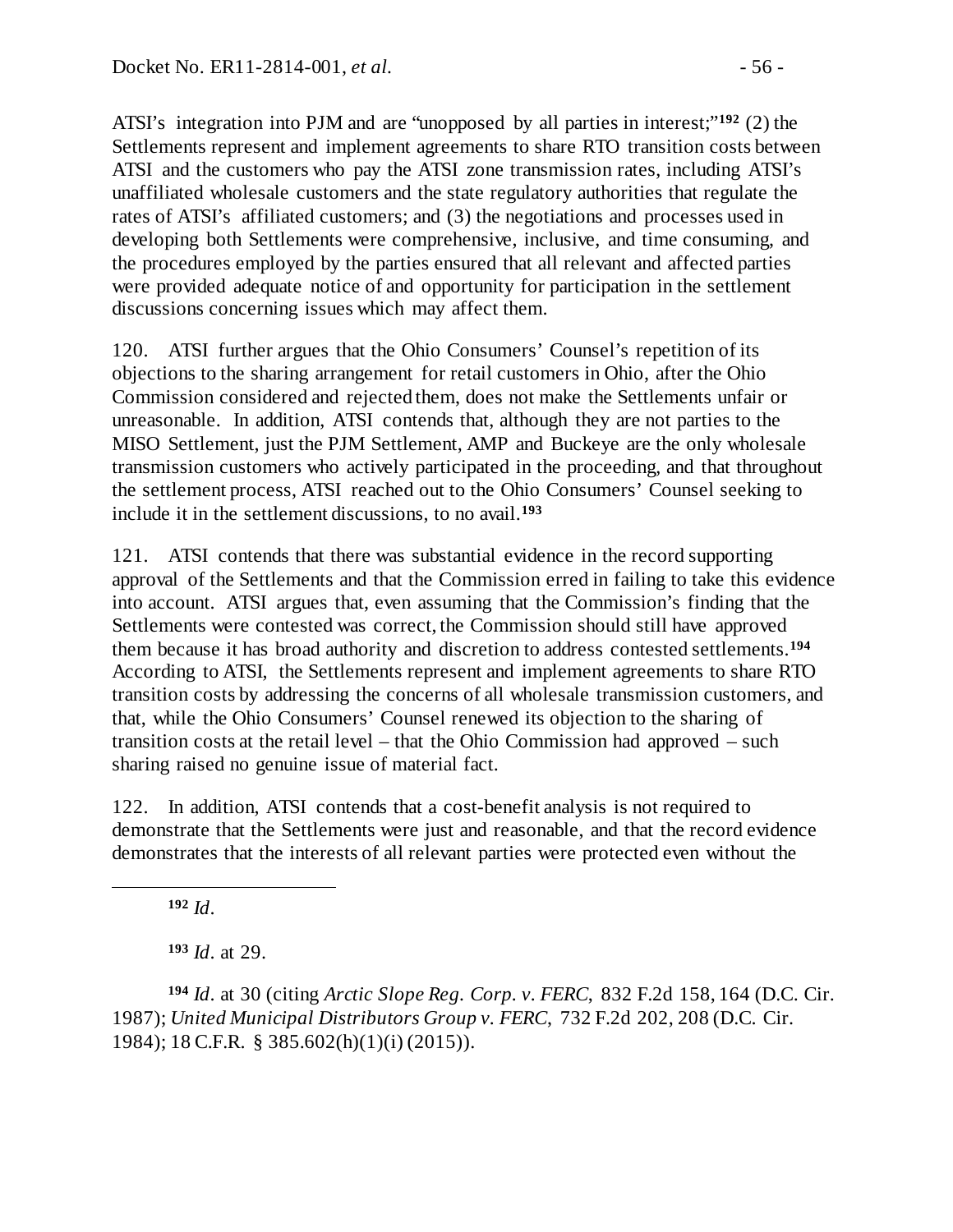submission of a cost-benefit analysis.**[195](#page-56-0)** ATSI contends that a cost-benefit analysis is not needed with respect to ATSI's unaffiliated wholesale customers, AMP and Buckeye, who are not required to pay RTO transition costs relating to MISO costs under the Settlements, and are required to pay their respective share of Legacy RTEP Project costs; rather, the analysis is needed only to the extent Commission orders in other dockets imposing those costs on customers in the ATSI zone are affirmed on judicial review.

123. Further, ATSI argues that a cost-benefit analysis is not needed with respect to ATSI's affiliated retail distribution companies or their customers because even though the Settlements permit ATSI to charge Legacy MTEP Project costs to them, the customers would have paid these same costs if ATSI had remained in MISO.**[196](#page-56-1)** According to ATSI, the Settlements create a different mechanism for the recovery of Legacy MTEP Project costs and the flow-through of the resulting revenues, but they do not impose any incremental costs on these customers. Based on this reasoning, ATSI asserts that the Order Rejecting Settlements provides no justification for requiring a costbenefit analysis to approve a settlement when the level of charges does not change. ATSI contends that the Commission in the Order Rejecting Settlements identified no reason why further analysis is necessary in order to determine that the Settlements are fair and reasonable with respect to these customers.**[197](#page-56-2)**

124. ATSI also argues that the Settlements, if accepted by the Commission, would resolve ATSI's request for rehearing on the issue of the Commission's cost-benefit analysis requirement. According to ATSI, one of the purposes of the Settlements is to settle ATSI's challenge to the validity of the cost-benefit analysis requirement, and if the Commission insists that the Settlements must comply with the requirement, then the Settlements would be pointless.**[198](#page-56-3)** AMP and Cleveland Public Power similarly contend that the Commission erred in rejecting the PJM Settlement based on the view that the only avenue for ATSI to recover its RTO transition costs was a section 205 filing that included a cost-benefit analysis showing net benefits to customers.**[199](#page-56-4)**

<span id="page-56-2"></span><span id="page-56-1"></span>**<sup>196</sup>** *Id*. at 32 (citing PJM Realignment Filing, Exhibit FE-100 (Ziegler Testimony) at 12).

**<sup>197</sup>** *Id*. at 33.

**<sup>198</sup>** *Id*.

<span id="page-56-0"></span> $\overline{a}$ 

<span id="page-56-4"></span><span id="page-56-3"></span>**<sup>199</sup>** AMP and Cleveland Public Power Request for Rehearing of the Order Rejecting Settlements Order at 6-7 (quoting *Morgan Stanley Capital Group Inc. v. Public* 

(continued ...)

**<sup>195</sup>** *Id*. at 19, 32 (citing Order Rejecting Settlements, 144 FERC ¶ 61,207 at P 52).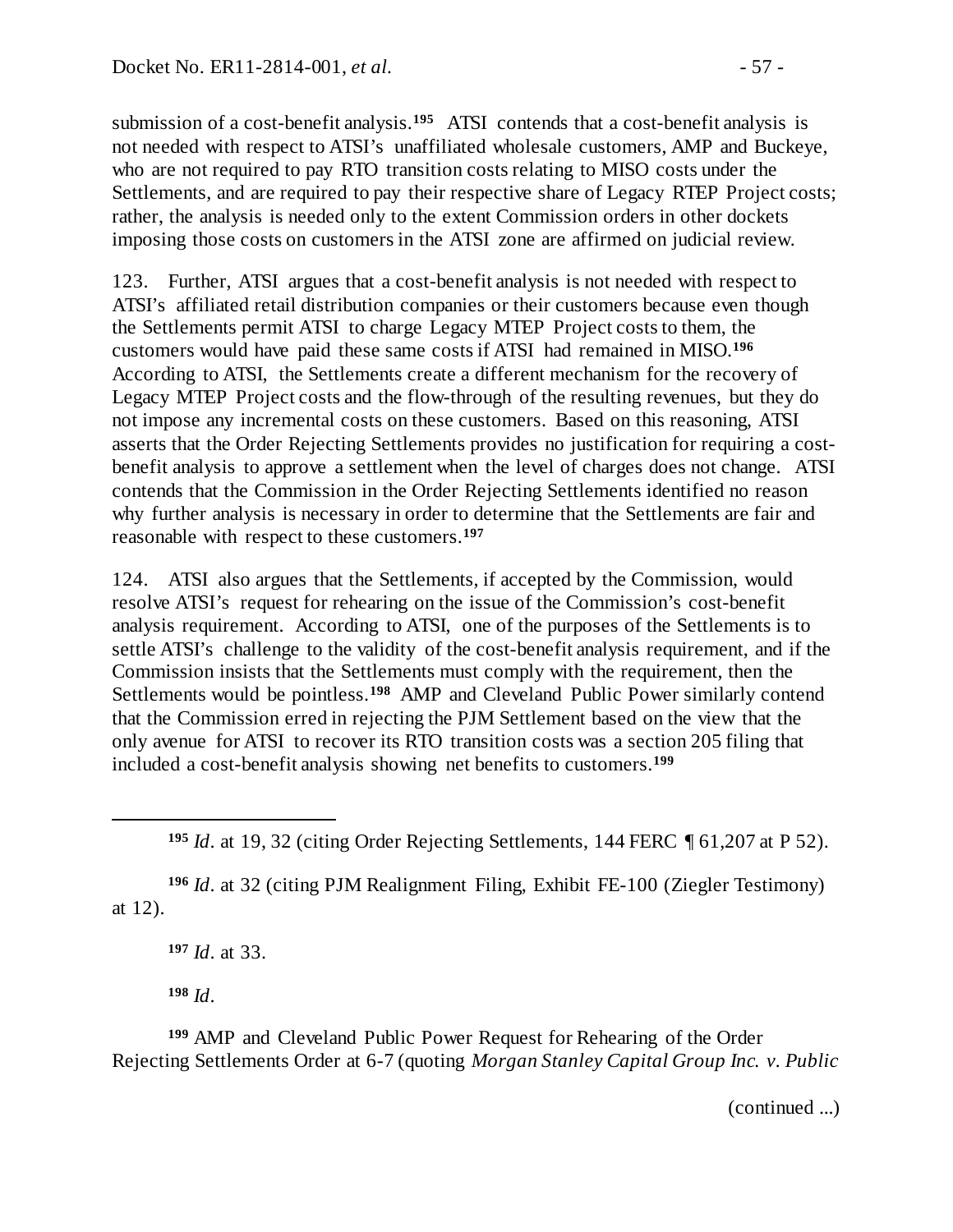125. In addition, ATSI argues that the Commission should approve the Settlements because Commission Policy strongly favors settlements, particularly in difficult cases such as this.**[200](#page-57-0)** ATSI contends that both Settlements here are consistent with these policies in that they avoid further costs and litigation burdens for all parties and the Commission. In this regard, ATSI contends that to require the settling parties to submit a cost-benefit analysis would be in direct conflict with the Commission's settlement policies because it would mean that they would incur the unnecessary and burdensome expense of preparing the analysis, other parties would have the burden of responding, and the Commission would need to devote the resources necessary to evaluate the analyses.

126. Further, ATSI argues that the Commission should have approved the Settlements because they resolve two lengthy and contentious proceedings related to ATSI's integration into PJM, and, absent the Settlements, the parties and the Commission will be required to engage in protracted litigation, expending considerable time and resources. ATSI argues that the Settlements also eliminate the need for additional proceedings that would have arisen if ATSI was compelled to make a new section 205 filing to pass through the transition costs.**[201](#page-57-1)** AMP and Cleveland Public Power also argue that the Commission erred in disregarding the fact that the PJM Settlement allows the parties to avoid costly and contentious litigation, which is an outcome that is consistent with the Commission's long-standing policy favoring settlements. AMP and Cleveland Public Power contend that the Commission's rejection of the PJM Settlement is directly at odds with the Commission's efforts to encourage the negotiated resolution of cases that would consume substantial Commission and party resources to litigate.**[202](#page-57-2)**

127. AMP and Cleveland Public Power further argue that in rejecting the PJM Settlement on the ground that it conferred benefits on settling parties that were not offered to non-party customers, the Commission applied a new "'all or none' rule: [a] settlement must confer the same benefits on all affected customers, lest it be deemed

*Utility District No. 1 of Snohomish County,* 554 U.S. 527, n.2 (2008) (citing *Permian Basin Area Rate Cases*, 390 U.S. 747, 822 (1968))).

<span id="page-57-0"></span>**<sup>200</sup>** *Id*. at 33 (citing *Duke Energy Trading and Marketing Co.*, 117 FERC ¶ 61,039, at P 12 (2006); *Devon Power LLC*, 115 FERC ¶ 61,340, at P 66, *order on reh'g*, 117 FERC ¶ 61,133 (2006)).

**<sup>201</sup>** *Id*. at 31.

 $\overline{a}$ 

<span id="page-57-2"></span><span id="page-57-1"></span>**<sup>202</sup>** *Id*. at 16 (citing *Duke Energy Trading & Marketing Co.*, 117 FERC ¶ 61,039, at P 12 (2006) (*Duke Energy Trading*)).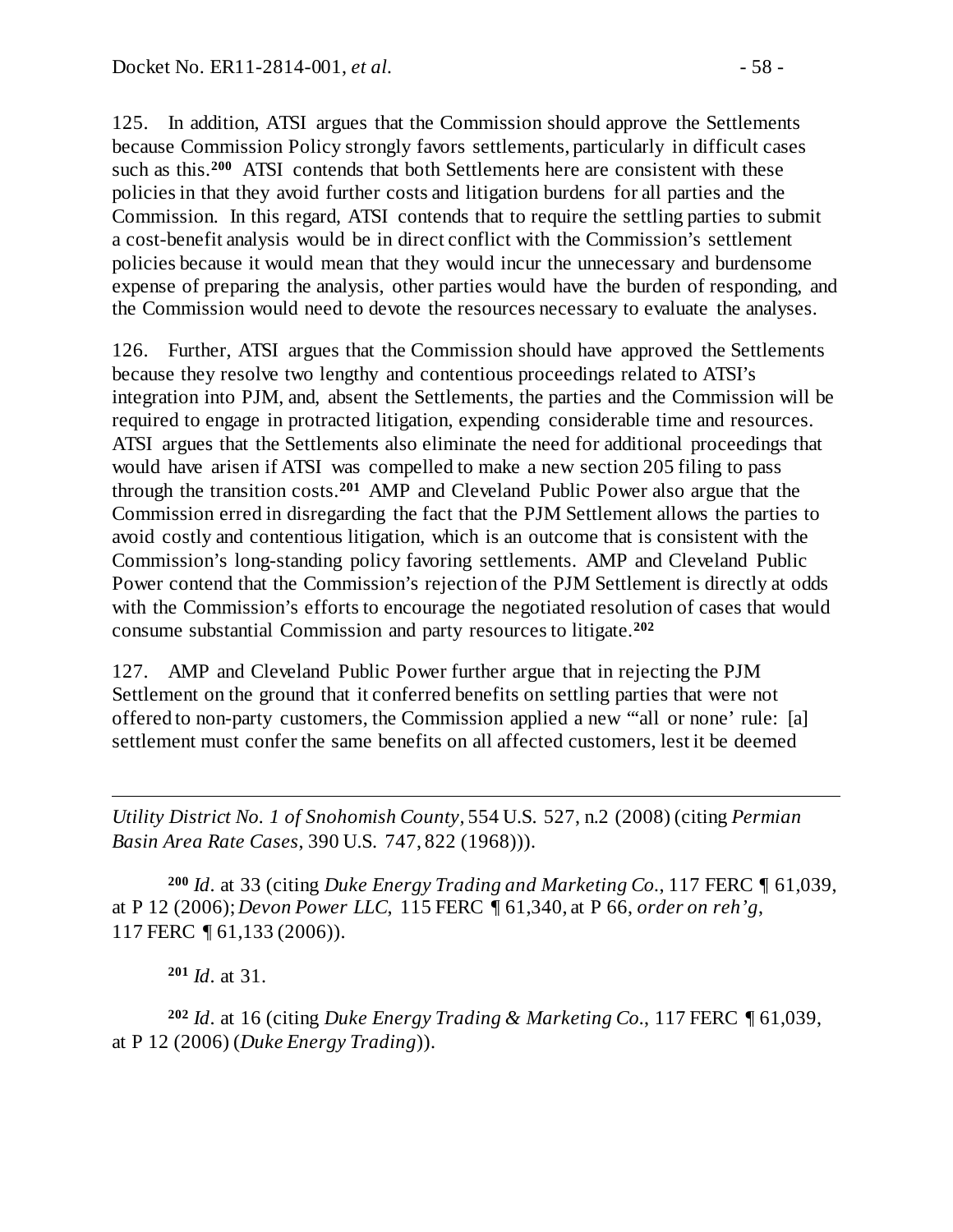'unduly discriminatory[.]'"**[203](#page-58-3)** They argue that the Commission also has pointed out, if rate settlements cannot survive the mandate of section 205(b), "'no utility company could afford to risk anything less than a full and complete settlement with all its customers…individual customers would have no incentive to settle.'"**[204](#page-58-4)** Thus, AMP and Cleveland Public Power assert that the Commission's rejection of the PJM Settlement greatly reduces the incentive of any individual customer or group of customers to negotiate a settlement because unless the same terms are offered to all customers the settlement may be rejected as unduly discriminatory.

# **D. Commission Determination**

# <span id="page-58-1"></span><span id="page-58-0"></span>**1. Procedural Matters**

128. The Ohio Consumers' Counsel submitted a motion for leave to answer and answer to the requests for rehearing of the Order Rejecting Settlements, and AMP submitted an answer in response.

129. Rule 713(d)(1) of the Commission's Rules of Practice and Procedure, 18 C.F.R. § 385.713(d)(1) (2015), prohibits answers to a request for rehearing. Therefore, we reject the answers to the requests for rehearing submitted by the Ohio Consumers' Counsel and AMP.

# <span id="page-58-2"></span>**2. Substantive Matters**

130. We deny the requests for rehearing submitted by ATSI, AMP, and Cleveland Public Power. On rehearing, ATSI, AMP and Cleveland Public Power offer no new arguments to support their contentions that the Order Rejecting Settlements was in error. Rather, they repeat arguments that the Commission previously addressed and rejected in the Order Rejecting Settlements.

131. First, the Commission properly treated the Settlements as contested settlements given the Ohio Consumers' Counsel's objection. The Ohio Consumers' Counsel represents retail end-use customers who will be responsible for paying these rates and

<span id="page-58-4"></span><span id="page-58-3"></span> $\overline{a}$ 

**<sup>204</sup>** *Id*. (citing *Delmarva Power & Light Co*., 6 FERC ¶ 61,084, at 61,162 (1979)).

**<sup>203</sup>** *Id*. at 17.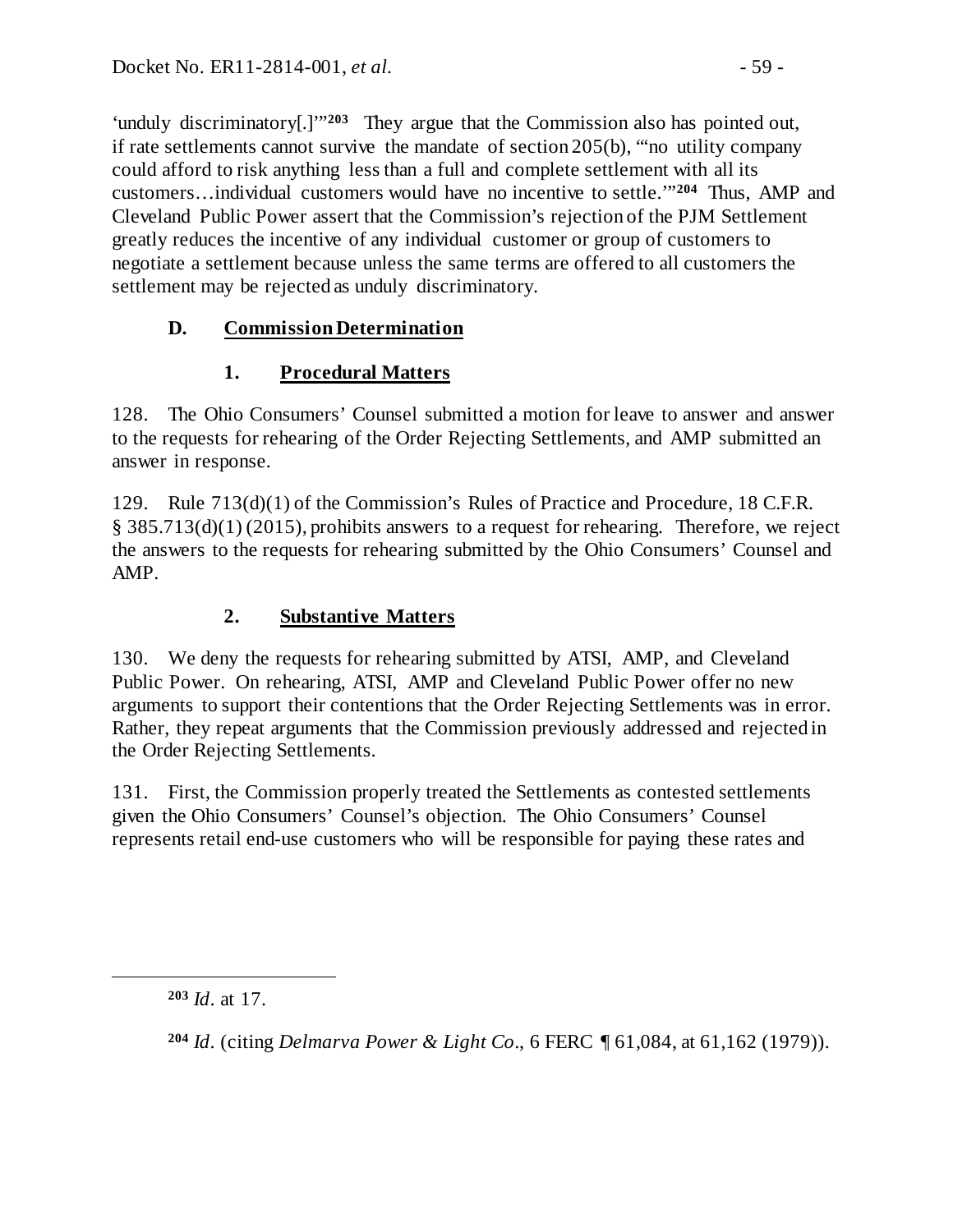therefore have a legitimate basis for challenging the settlement.**[205](#page-59-0)** Even according to AMP and Cleveland Public Power, the Ohio Retail Settlement approved by the Ohio Commission "significantly limits the recovery of ATSI's transition costs from Ohio retail customers"; it did not preclude recovery of the costs. Moreover, even for uncontested settlements, the Commission has an obligation to make an independent judgment as to whether the uncontested settlement is reasonable.**[206](#page-59-1)**

132. Second, based on *HIOS*, the Commission properly concluded that a settlement with only some of the parties was unduly discriminatory and failed to protect similarly situated parties. The Settlement eliminated all exit and realignment charges for Buckeye and AMP, but continued to charge ATSI's retail affiliates for those costs. As the Commission found in *HIOS*, the special treatment afforded to AMP and Buckeye undercuts the usual assumption that their agreement "shows that it is in the interest of other affected parties and consumers generally."**[207](#page-59-2)**

133. ATSI, AMP, and Cleveland Public Power argue that the Commission should take into account the Ohio Retail Settlement and that the retail settlement should be found determinative of what transmission charges ATSI is permitted to charge and recover at wholesale.**[208](#page-59-3)** We disagree. We can consider only wholesale rates, and, while AMP and Buckeye are held harmless under the wholesale Settlements, ATSI's retail affiliates are not and therefore must incur substantially greater wholesale charges. We are in no position to evaluate the overall impact of a retail settlement, nor has ATSI even sought to demonstrate that potential retail benefits to customers of its affiliates are similar to the benefits received by AMP and Buckeye in being held harmless from all Legacy MTEP costs. Moreover, because FirstEnergy together with ATSI and its retail distribution affiliates have an identity of corporate economic interest, they cannot be treated as separate entities, and their lack of opposition to the wholesale Settlements does not

**<sup>206</sup>** *Tejas Power Corp. v. FERC*, 908 F.2d at 1003.

**<sup>207</sup>** *HIOS*, 110 FERC ¶ 61,043 at P 33.

<span id="page-59-3"></span><span id="page-59-2"></span><span id="page-59-1"></span>**<sup>208</sup>** ATSI Request for Rehearing of the Order Rejecting Settlements at 22; AMP and Cleveland Public Power Request for Rehearing of the Order Rejecting Settlements at 8.

<span id="page-59-0"></span> $\overline{a}$ **<sup>205</sup>** *Tejas Power Corp. v. FERC*, 908 F.2d 998 (D.C. Cir. 1990) (Commission must consider and respond to the views of end use customers); *Trailblazer Pipeline Co*., 85 FERC ¶ 61,345, at 62,345 (Dec. 16, 1998) (recognizing that the Commission must take into account interests even of indirect customers).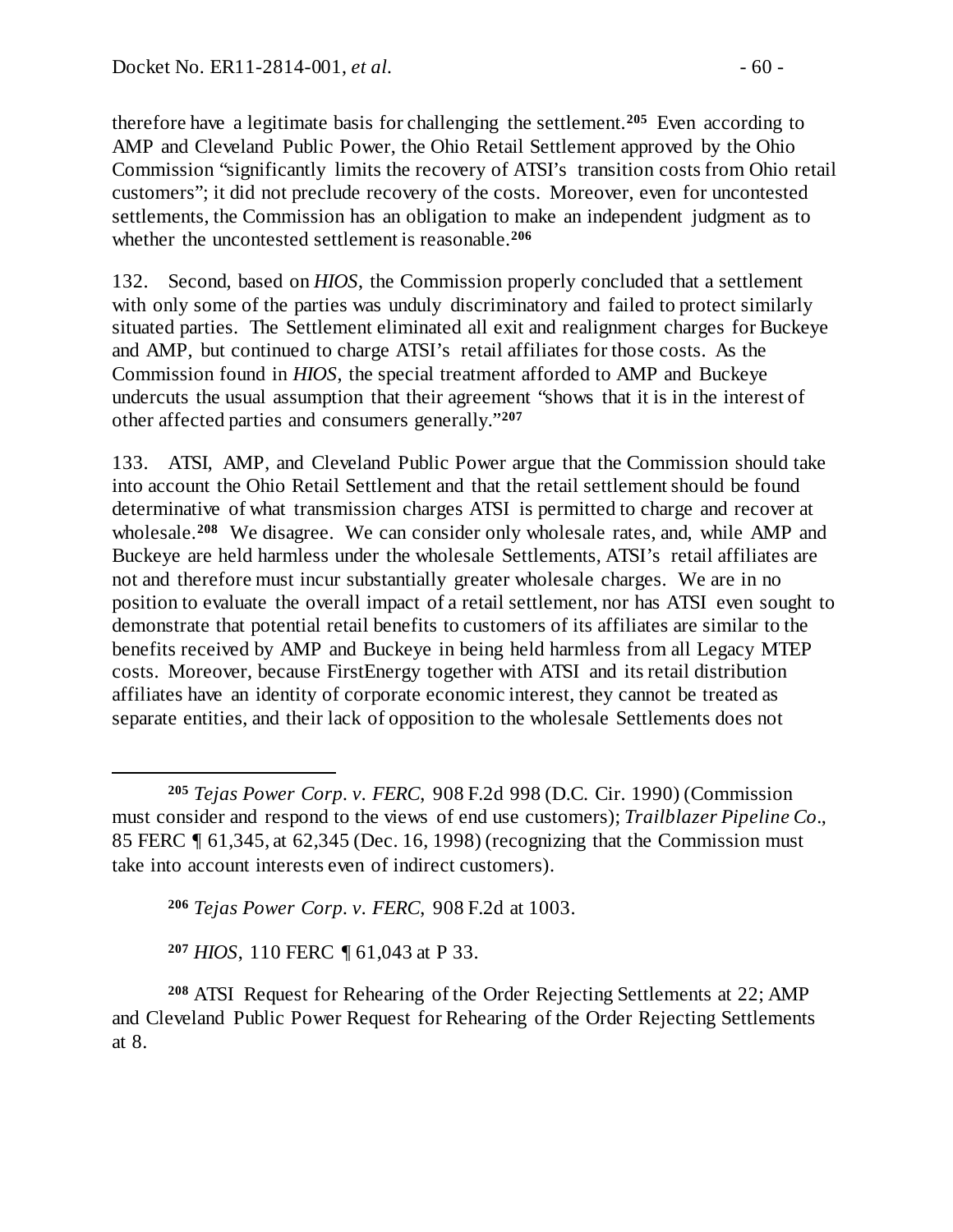demonstrate the justness or reasonableness of the Settlements.**[209](#page-60-0)** Accordingly, we uphold the Commission's finding that the lack of objection from ATSI's retail distribution affiliates to the PJM Settlement or the Ohio Retail Rate Settlement has no bearing on the justness or reasonableness of the wholesale transmission tariff revisions that must be accepted by the Commission in order for the relevant terms of that settlement to apply.**[210](#page-60-1)**

134. ATSI cites to Trial Staff's lack of opposition to the Settlement as supporting the reasonableness of the Settlement. However, in its initial comments on the PJM Settlement, Trial Staff states that it "takes no position on the substantive provisions of the PJM Settlement inasmuch as it addresses issues that were explicitly excluded from the hearing by the Commission.**[211](#page-60-2)** In any event, Trial Staff's silence does not provide support for a contested settlement that is unduly discriminatory.

135. ATSI also objects to the requirement that a cost-benefit analysis should be required. We reject that argument for the same reasons we rejected ATSI's rehearing of the February 1, 2011 order.

136. With respect to the assertions of ATSI, AMP, and Cleveland Public Power that the MISO Settlement is not unduly discriminatory, as we explained in the Order Rejecting Settlements, the MISO Settlement would impose improperly the costs of the Legacy MTEP costs on ATSI's transmission customers when the Commission has not found those costs just and reasonable.

## The Commission orders:

(A) The request for rehearing of the PJM Order is hereby denied, as discussed in the body of this order.

(B) The requests for rehearing and/or clarification of the MISO Order are hereby granted in part and denied in part, as discussed in the body of this order.

<span id="page-60-2"></span><span id="page-60-1"></span>**<sup>211</sup>** Initial Comments of Commission Trial Staff at 1 (Docket Nos. ER11-2814 and ER11-2815, filed January 10, 2013).

<span id="page-60-0"></span> $\overline{a}$ **<sup>209</sup>** *Tejas Power Corp. v. FERC*, 908 F.2d at 1003 (Commission cannot rely on the acquiescence of a group of customers who may not have a sufficient incentive to minimize their costs).

**<sup>210</sup>** Order Rejecting Settlements, 144 FERC ¶ 61,207 at P 54.